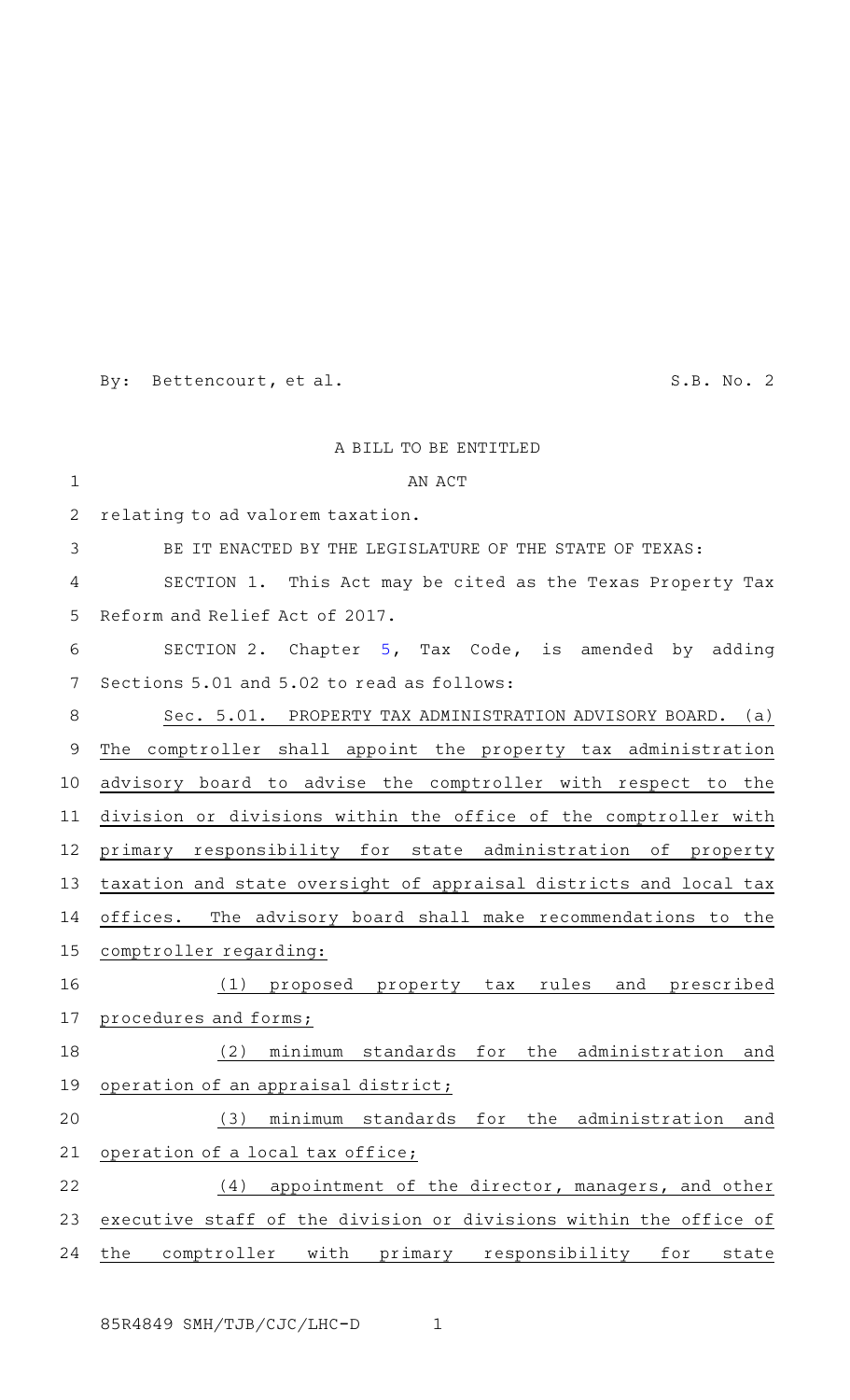| 1              | administration of<br>property taxation and state oversight<br>оf  |
|----------------|-------------------------------------------------------------------|
| $\overline{2}$ | appraisal districts and local tax offices;                        |
| 3              | (5)<br>publications, guidelines,<br>property tax<br>and           |
| 4              | communications;                                                   |
| 5              | property value studies for school districts and<br>(6)            |
| 6              | ratio studies for appraisal districts;                            |
| 7              | (7)<br>reviews of appraisal districts and appraisal               |
| 8              | review boards;                                                    |
| 9              | computer hardware and software needs for:<br>(8)                  |
| 10             | the division or divisions within the office<br>(A)                |
| 11             | оf<br>the<br>comptroller with primary responsibility for<br>state |
| 12             | administration of<br>property taxation and state oversight<br>оf  |
| 13             | appraisal districts and local tax offices;                        |
| 14             | (B)<br>appraisal districts; and                                   |
| 15             | (C)<br>local tax offices; and                                     |
| 16             | (9)<br>other property tax operational matters.                    |
| 17             | The advisory board is composed of six members appointed<br>(b)    |
| 18             | the comptroller with the advice of the governor, lieutenant<br>bv |
| 19             | governor, and speaker of the house of representatives. Board      |
| 20             | members serve at the pleasure of the comptroller.                 |
| 21             | The members of the advisory board must have knowledge of<br>(c)   |
| 22             | or experience in property tax administration, appraisal, or law.  |
| 23             | Appointments to the advisory board shall be made without<br>(d)   |
| 24             | regard to the race, color, disability, gender, religion, age, or  |
| 25             | national origin of appointees.                                    |
| 26             | Each member of the advisory board must be a resident of<br>(e)    |
|                |                                                                   |

2

27 this state.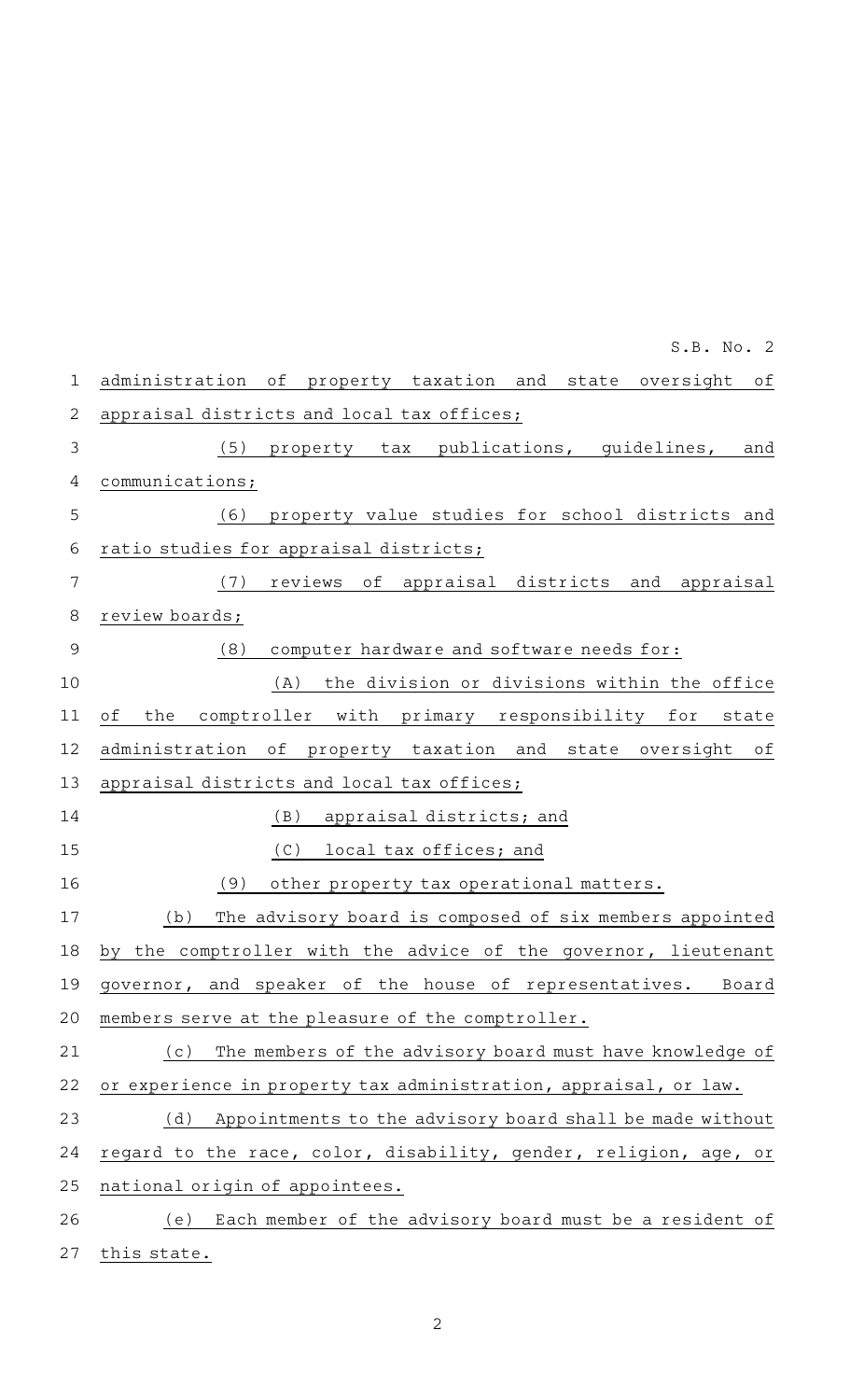(f) An elected official may not serve on the advisory board. (g) The advisory board is governed exclusively by this chapter. (h) The comptroller's staff shall provide assistance to the advisory board in performing its duties. Sec. 5.02. RESTRICTIONS ON ADVISORY BOARD MEMBERSHIP. A person is not eligible to serve on the property tax administration advisory board if the person or the person 's spouse: (1) is employed by or contracts with the comptroller, an appraisal district, or a taxing unit; (2) owns or controls, directly or indirectly, more than a 10 percent interest in a business entity or other organization receiving money from the comptroller, an appraisal district, or a taxing unit; or (3) receives money from a business entity or other organization receiving money from the comptroller, an appraisal district, or a taxing unit in an amount that exceeds five percent of the person's gross income for the preceding calendar year. SECTION 3. Section [5.05](http://www.statutes.legis.state.tx.us/GetStatute.aspx?Code=TX&Value=5.05&Date=11/29/2016), Tax Code, is amended by adding Subsection (c-1) to read as follows: (c-1) An appraisal district shall appraise property in accordance with any appraisal manuals prepared and issued by the comptroller under this section. SECTION 4. Sections  $5.102(a)$  $5.102(a)$  and (c), Tax Code, are amended to read as follows: (a) At least once every two years, the comptroller shall review the governance of each appraisal district, taxpayer 1 2 3 4 5 6 7 8 9 10 11 12 13 14 15 16 17 18 19 20 21 22 23 24 25 26 27

S.B. No. 2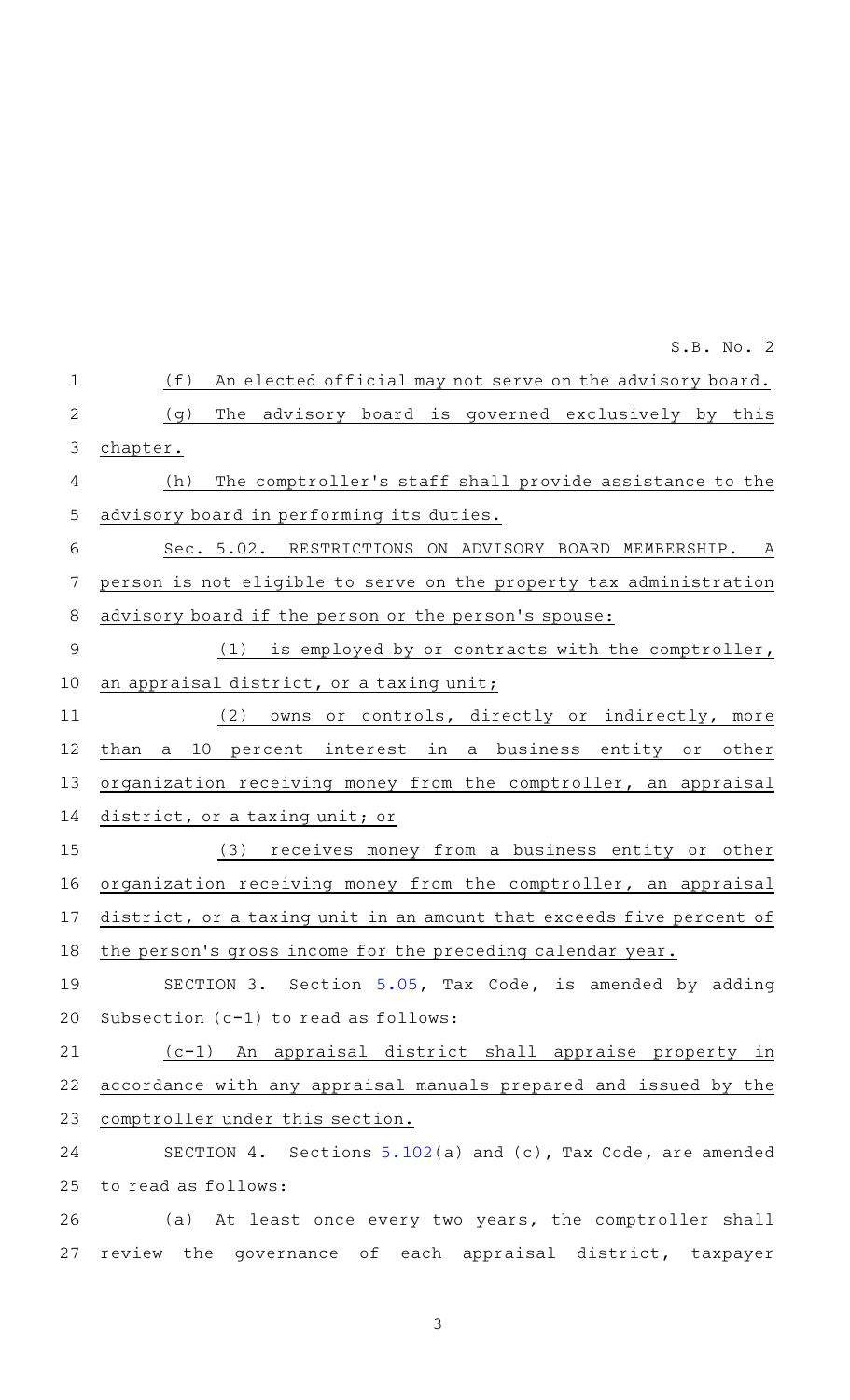assistance provided, and the operating and appraisal standards, procedures, and methodology used by each appraisal district, to determine compliance with generally accepted standards, procedures, and methodology, including compliance with standards, procedures, and methodology prescribed by appraisal manuals prepared and issued by the comptroller. After consultation with the property tax administration advisory board [committee created under Section [403.302](http://www.statutes.legis.state.tx.us/GetStatute.aspx?Code=GV&Value=403.302&Date=11/29/2016), Government Code], the comptroller by rule may establish procedures and standards for conducting and scoring the review. 1 2 3 4 5 6 7 8 9 10

S.B. No. 2

(c) At the conclusion of the review, the comptroller shall, in writing, notify the appraisal district concerning its performance in the review. If the review results in a finding that an appraisal district is not in compliance with generally accepted standards, procedures, and methodology, including compliance with standards, procedures, and methodology prescribed by appraisal manuals prepared and issued by the comptroller, the comptroller shall deliver a report that details the comptroller 's findings and recommendations for improvement to: 11 12 13 14 15 16 17 18 19

(1) the appraisal district's chief appraiser and board of directors; and 20 21

(2) the superintendent and board of trustees of each school district participating in the appraisal district. 22 23

SECTION 5. Section  $5.13(d)$  $5.13(d)$ , Tax Code, is amended to read as follows: 24 25

(d) In conducting a general audit, the comptroller shall consider and report on: 26 27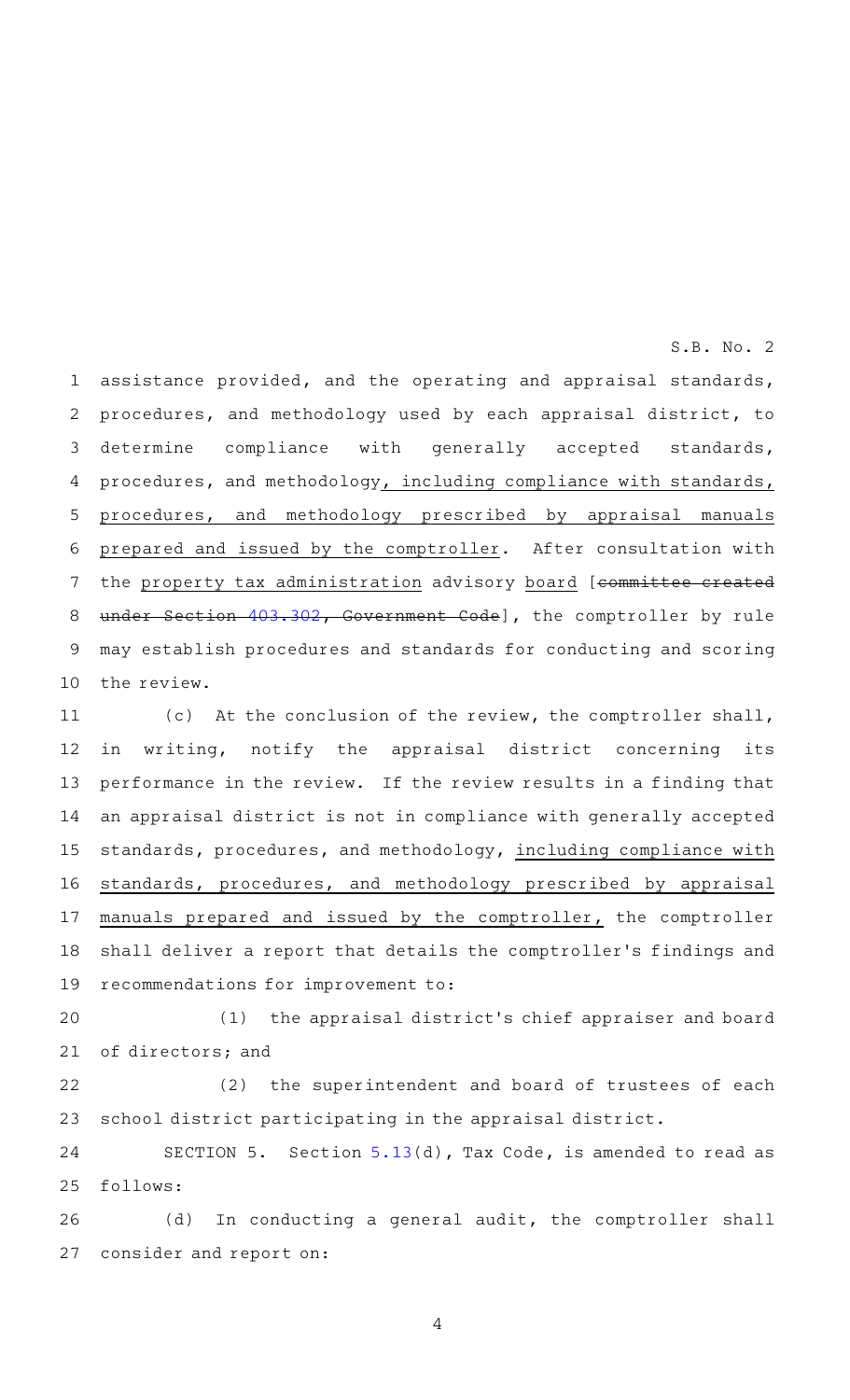(1) the extent to which the district complies with applicable law or generally accepted standards of appraisal or other relevant practice, including appraisal standards and practices prescribed by appraisal manuals prepared and issued by the comptroller; 1 2 3 4 5

(2) the uniformity and level of appraisal of major kinds of property and the cause of any significant deviations from ideal uniformity and equality of appraisal of major kinds of property; 6 7 8 9

(3) duplication of effort and efficiency of operation;  $(4)$  the general efficiency, quality of service, and qualification of appraisal district personnel; and 10 11 12

(5) except as otherwise provided by Subsection (b)  $[ef$ this section], any other matter included in the request for the audit. 13 14 15

SECTION 6. Section  $6.03(a)$  $6.03(a)$ , Tax Code, is amended to read as follows: 16 17

(a) The appraisal district is governed by a board of directors. Five directors are appointed by the taxing units that participate in the district as provided by this section. If the county assessor-collector is not appointed to the board, the county assessor-collector serves as a nonvoting director. The county assessor-collector is ineligible to serve if the board enters into a contract under Section [6.05](http://www.statutes.legis.state.tx.us/GetStatute.aspx?Code=TX&Value=6.05&Date=11/29/2016)(b) or if the commissioners court of the county enters into a contract under Section [6.24](http://www.statutes.legis.state.tx.us/GetStatute.aspx?Code=TX&Value=6.24&Date=11/29/2016)(b). To be eligible to serve on the board of directors, an individual other than a county assessor-collector serving as a nonvoting director 18 19 20 21 22 23 24 25 26 27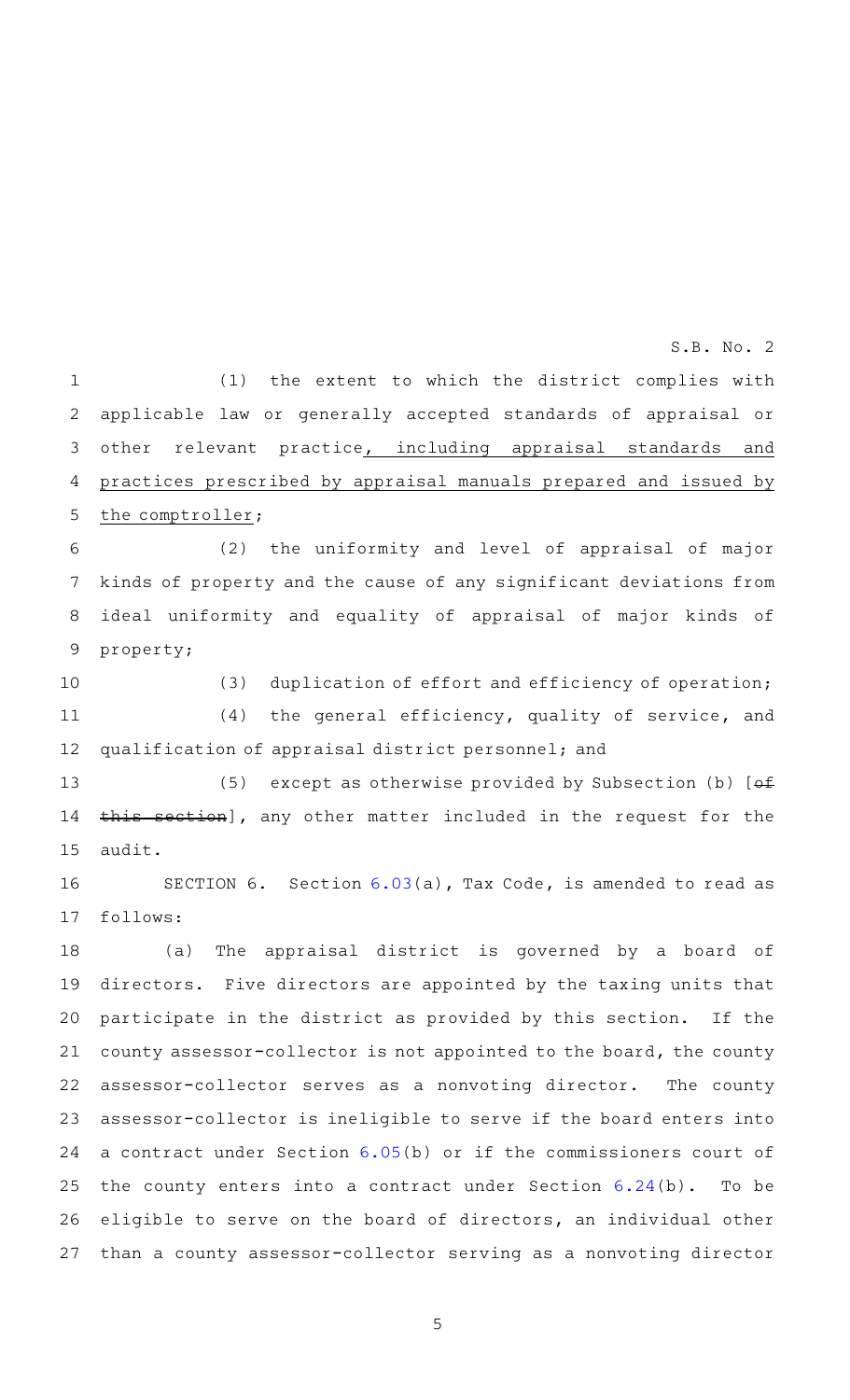must: 1

2

 $(1)$  be a resident of the district;

 $(2)$  [and must] have resided in the district for at least two years immediately preceding the date the individual takes office; and 3 4 5

(3) be an elected county officer or an elected official of a political subdivision all or part of the territory of which is located in the county. [An individual who is otherwise eligible to serve on the board is not ineligible because of membership on the governing body of a taxing unit. An employee of a taxing unit that participates in the district is not eligible to serve on the board unless the individual is also a member of the governing body or an elected official of a taxing unit that participates in the district.] 6 7 8 9 10 11 12 13 14

SECTION 7. Section  $6.41$ , Tax Code, is amended by amending Subsections (b) and  $(d-9)$  and adding Subsections  $(b-1)$ ,  $(b-2)$ , and (d-10) to read as follows: 15 16 17

(b) Except as provided by Subsection  $(b-1)$  or  $(b-2)$ , an appraisal review [The] board consists of three members. 18 19

 $(b-1)$  An appraisal [However, the] district board of directors by resolution of a majority of the board's  $[\pm \text{ts}]$  members may increase the size of the district 's appraisal review board to the number of members the board of directors considers appropriate. 20 21 22 23

(b-2) An appraisal district board of directors for a district established in a county described by Subsection (d-1) by resolution of a majority of the board 's members shall increase the size of the district 's appraisal review board to the number of 24 25 26 27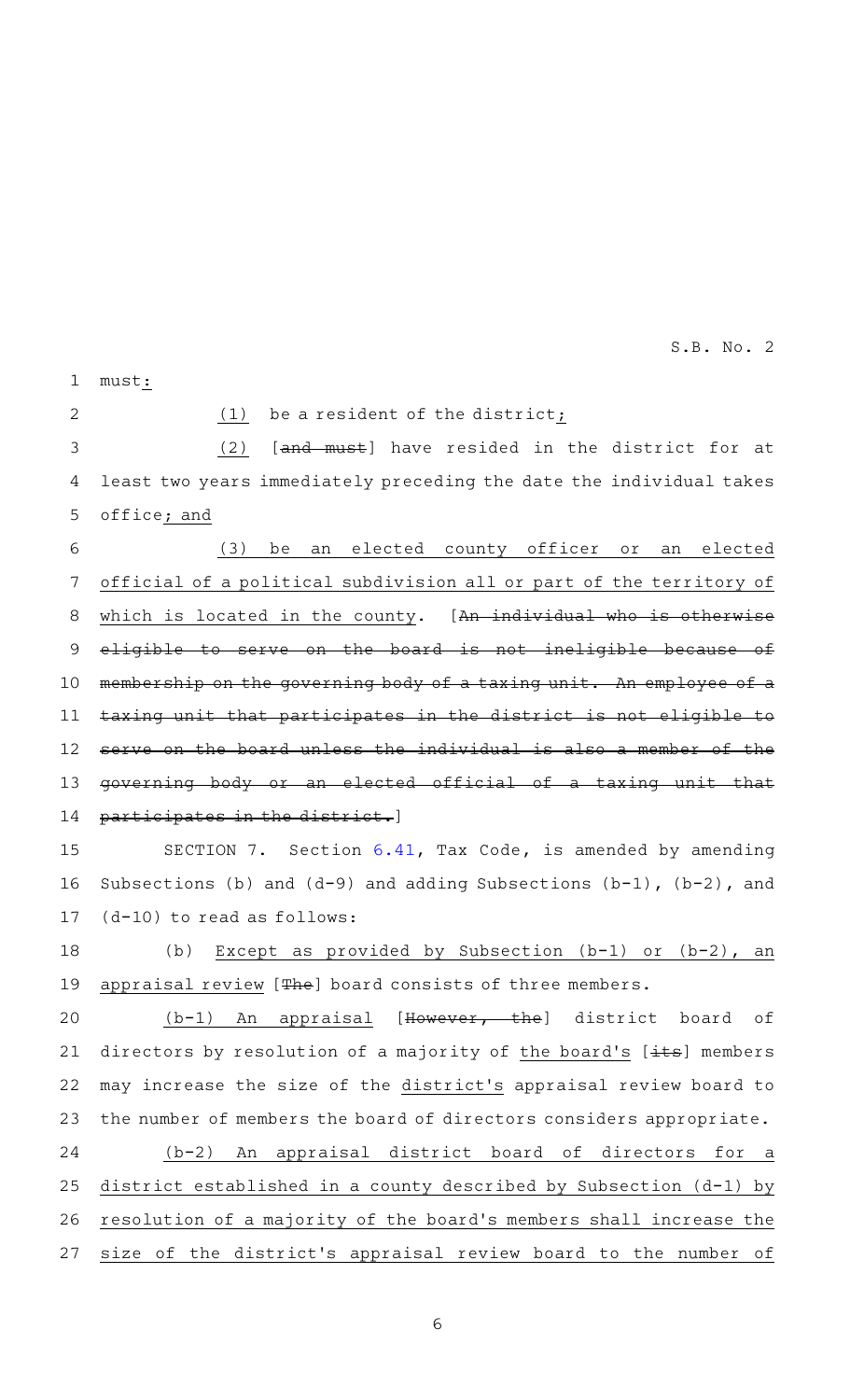members the board of directors considers appropriate to manage the duties of the appraisal review board, including the duties of each special panel established under Section 6.425. 1 2 3

(d-9) In selecting individuals who are to serve as members of the appraisal review board, the local administrative district judge shall select an adequate number of qualified individuals to permit the chairman of the appraisal review board to fill the positions on each special panel established under Section 6.425. 4 5 6 7 8

 $(d-10)$  Upon selection of the individuals who are to serve as members of the appraisal review board, the local administrative district judge shall enter an appropriate order designating such members and setting each member 's respective term of office, as provided elsewhere in this section. 9 10 11 12 13

SECTION 8. Section  $6.414(d)$  $6.414(d)$ , Tax Code, is amended to read as follows: 14 15

(d) An auxiliary board member may hear taxpayer protests before the appraisal review board. An auxiliary board member may not hear taxpayer protests before a special panel established under Section 6.425 unless the member is eligible to be appointed to the special panel. If one or more auxiliary board members sit on a panel established under Section 6.425 or [41.45](http://www.statutes.legis.state.tx.us/GetStatute.aspx?Code=TX&Value=41.45&Date=11/29/2016) to conduct a protest hearing, the number of regular appraisal review board members required by that section to constitute the panel is reduced by the number of auxiliary board members sitting. An auxiliary board member sitting on a panel is considered a regular board member for all purposes related to the conduct of the hearing. 16 17 18 19 20 21 22 23 24 25 26

SECTION 9. Section [6.42](http://www.statutes.legis.state.tx.us/GetStatute.aspx?Code=TX&Value=6.42&Date=11/29/2016), Tax Code, is amended by adding 27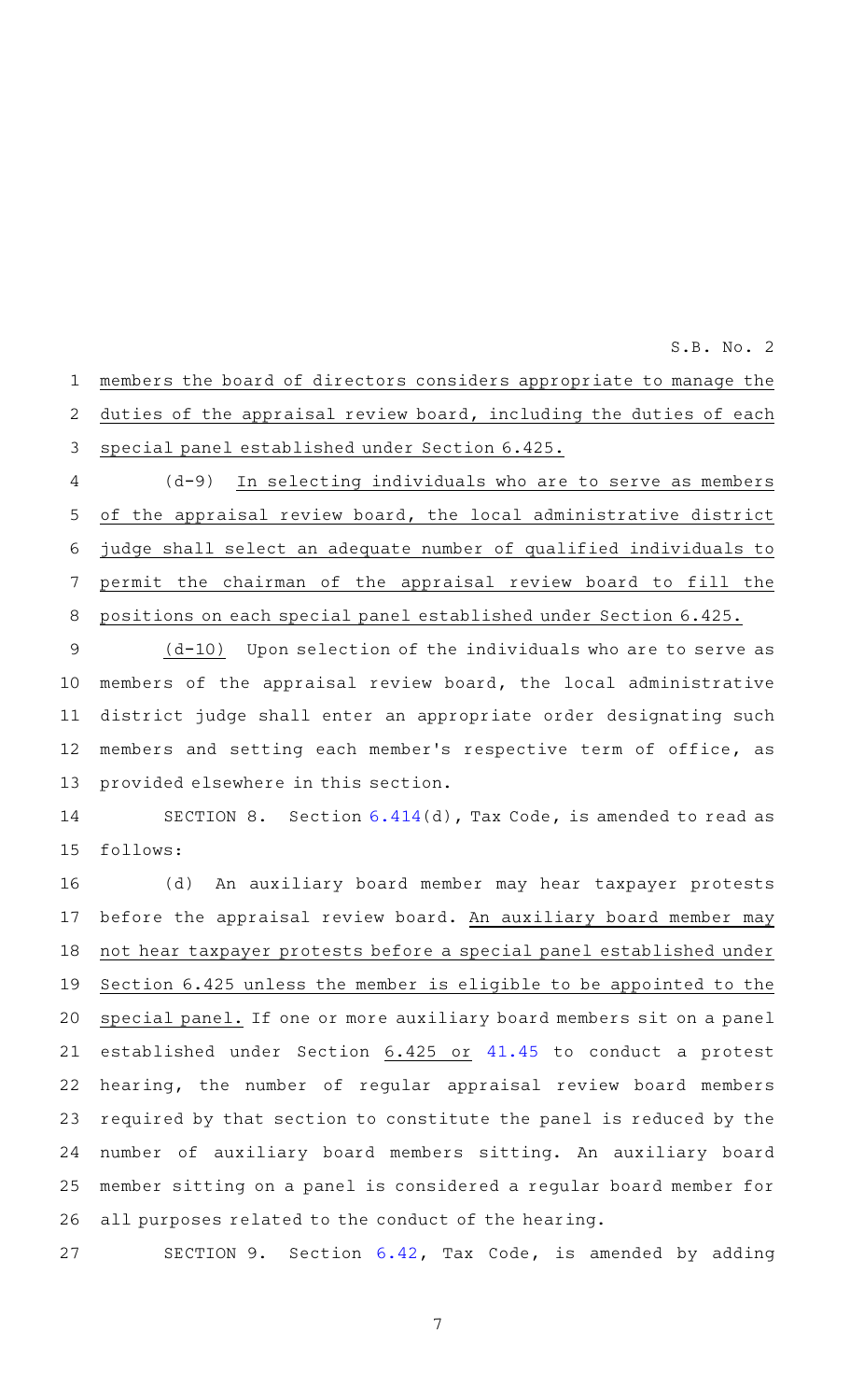| $\mathbf 1$    | Subsection (d) to read as follows:                                            |
|----------------|-------------------------------------------------------------------------------|
| $\overline{2}$ | (d)<br>The concurrence of a majority of the members of the                    |
| 3              | appraisal review board or a panel of the board present at a meeting           |
| 4              | is sufficient for a recommendation,<br>оf<br>the<br>board or panel            |
| 5              | determination, decision, or other action by the board or panel, and           |
| 6              | the concurrence of more than a majority of the members of the board           |
| 7              | or panel may not be required.                                                 |
| 8              | SECTION 10. Subchapter C, Chapter 6, Tax Code, is amended by                  |
| $\mathsf 9$    | adding Section 6.425 to read as follows:                                      |
| 10             | Sec. 6.425. SPECIAL<br>APPRAISAL REVIEW<br>BOARD<br>PANELS<br>ΙN              |
| 11             | CERTAIN DISTRICTS. (a) This section applies only to the appraisal             |
| 12             | review board for<br>an appraisal district described by Section                |
| 13             | $6.41(b-2)$ .                                                                 |
| 14             | The appraisal review board shall establish a separate<br>(b)                  |
| 15             | special panel for each of the following classifications of property           |
| 16             | to conduct protest hearings under Chapter 41 relating to property             |
| 17             | included in that classification:                                              |
| 18             | commercial real and personal property;<br>(1)                                 |
| 19             | (2)<br>real and personal property of utilities;                               |
| 20             | (3)<br>industrial and manufacturing real and<br>personal                      |
| 21             | property; and                                                                 |
| 22             | multifamily residential real property.<br>(4)                                 |
| 23             | The chairman of the appraisal review board may establish<br>(c)               |
| 24             | additional special panels described by this section to conduct                |
| 25             | protest hearings relating to property included in a classification            |
| 26             | described<br>by Subsection<br>chairman determines<br>(b)<br>if<br>the<br>that |
| 27             | additional panels are necessary.                                              |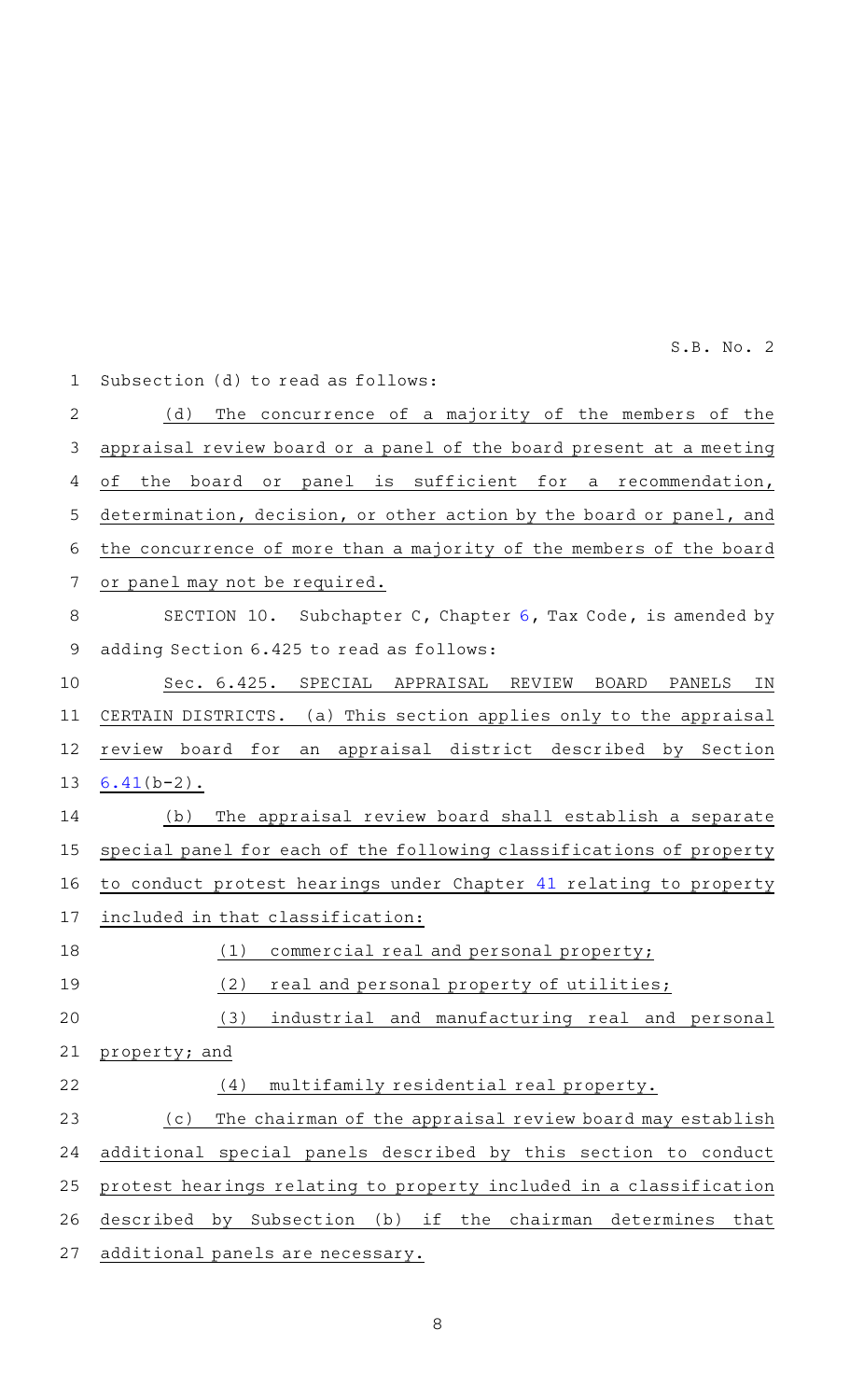|                | S.B. No. 2                                                            |
|----------------|-----------------------------------------------------------------------|
| 1              | Each special panel described by this section consists of<br>(d)       |
| $\overline{2}$ | of the appraisal review board appointed by<br>members<br>the<br>three |
| 3              | chairman of the board.                                                |
| 4              | To be eligible to be appointed to a special panel<br>(e)              |
| 5              | described by this section, a member of the appraisal review board     |
| 6              | must:                                                                 |
| 7              | (1)<br>hold a juris doctor or equivalent degree;                      |
| $\,8\,$        | (2)<br>hold a master of business administration degree;               |
| $\mathcal{G}$  | (3)<br>be licensed as a certified public accountant under             |
| 10             | Chapter 901, Occupations Code;                                        |
| 11             | accredited<br>American Society<br>(4)<br>be<br>by<br>the<br>оf        |
| 12             | Appraisers as an accredited senior appraiser;                         |
| 13             | possess an MAI professional designation from the<br>(5)               |
| 14             | Appraisal Institute;                                                  |
| 15             | possess a Certified Assessment Evaluator (CAE)<br>(6)                 |
| 16             | professional designation from the International Association of        |
| 17             | Assessing Officers; or                                                |
| 18             | (7)<br>have at least 20 years of experience in property               |
| 19             | tax appraisal or consulting.                                          |
| 20             | Notwithstanding Subsection (e), the chairman of the<br>(f)            |
| 21             | appraisal review board may appoint to a special panel described by    |
| 22             | this section a member of the appraisal review board who does not      |
| 23             | meet the qualifications prescribed by that subsection if:             |
| 24             | the number of persons appointed to the board by the<br>(1)            |
| 25             | local administrative district judge who meet those qualifications     |
| 26             | is not sufficient to fill the positions on each special panel; and    |
| 27             | the board member being appointed to the panel:<br>(2)                 |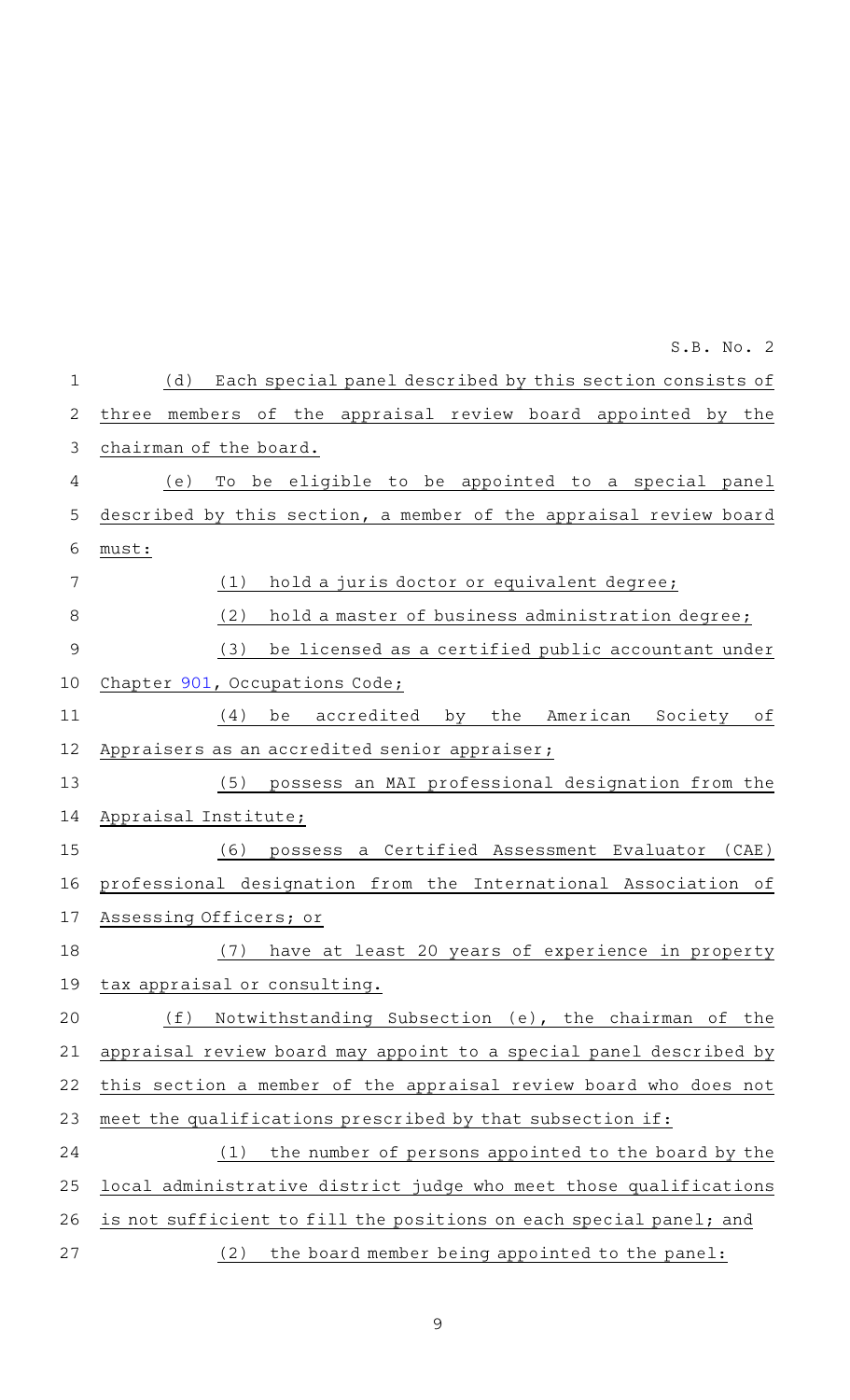(A) holds a bachelor's degree in any field; or (B) is licensed as a real estate broker or sales agent under Chapter [1101,](http://www.statutes.legis.state.tx.us/GetStatute.aspx?Code=OC&Value=1101&Date=11/29/2016) Occupations Code. SECTION 11. The heading to Section [11.145,](http://www.statutes.legis.state.tx.us/GetStatute.aspx?Code=TX&Value=11.145&Date=11/29/2016) Tax Code, is amended to read as follows: Sec. 11.145. INCOME-PRODUCING TANGIBLE PERSONAL PROPERTY HAVING VALUE OF LESS THAN \$2,500 [\$500]. SECTION 12. Section [11.145](http://www.statutes.legis.state.tx.us/GetStatute.aspx?Code=TX&Value=11.145&Date=11/29/2016)(a), Tax Code, is amended to read as follows: (a) A person is entitled to an exemption from taxation of the tangible personal property the person owns that is held or used for the production of income if that property has a taxable value of less than \$2,500 [\$500]. SECTION 13. Section [22.23,](http://www.statutes.legis.state.tx.us/GetStatute.aspx?Code=TX&Value=22.23&Date=11/29/2016) Tax Code, is amended to read as follows: Sec. 22.23. FILING DATE. (a) Rendition statements and property reports must be delivered to the chief appraiser after January 1 and not later than March [April] 15, except as provided by Section [22.02.](http://www.statutes.legis.state.tx.us/GetStatute.aspx?Code=TX&Value=22.02&Date=11/29/2016) (b) On written request by the property owner, the chief appraiser shall extend a deadline for filing a rendition statement or property report to April [May] 15. The chief appraiser may further extend the deadline an additional 15 days upon good cause shown in writing by the property owner. SECTION 14. Section [23.01\(](http://www.statutes.legis.state.tx.us/GetStatute.aspx?Code=TX&Value=23.01&Date=11/29/2016)b), Tax Code, is amended to read as follows: (b) The market value of property shall be determined by the 1 2 3 4 5 6 7 8 9 10 11 12 13 14 15 16 17 18 19 20 21 22 23 24 25 26 27 S.B. No. 2 10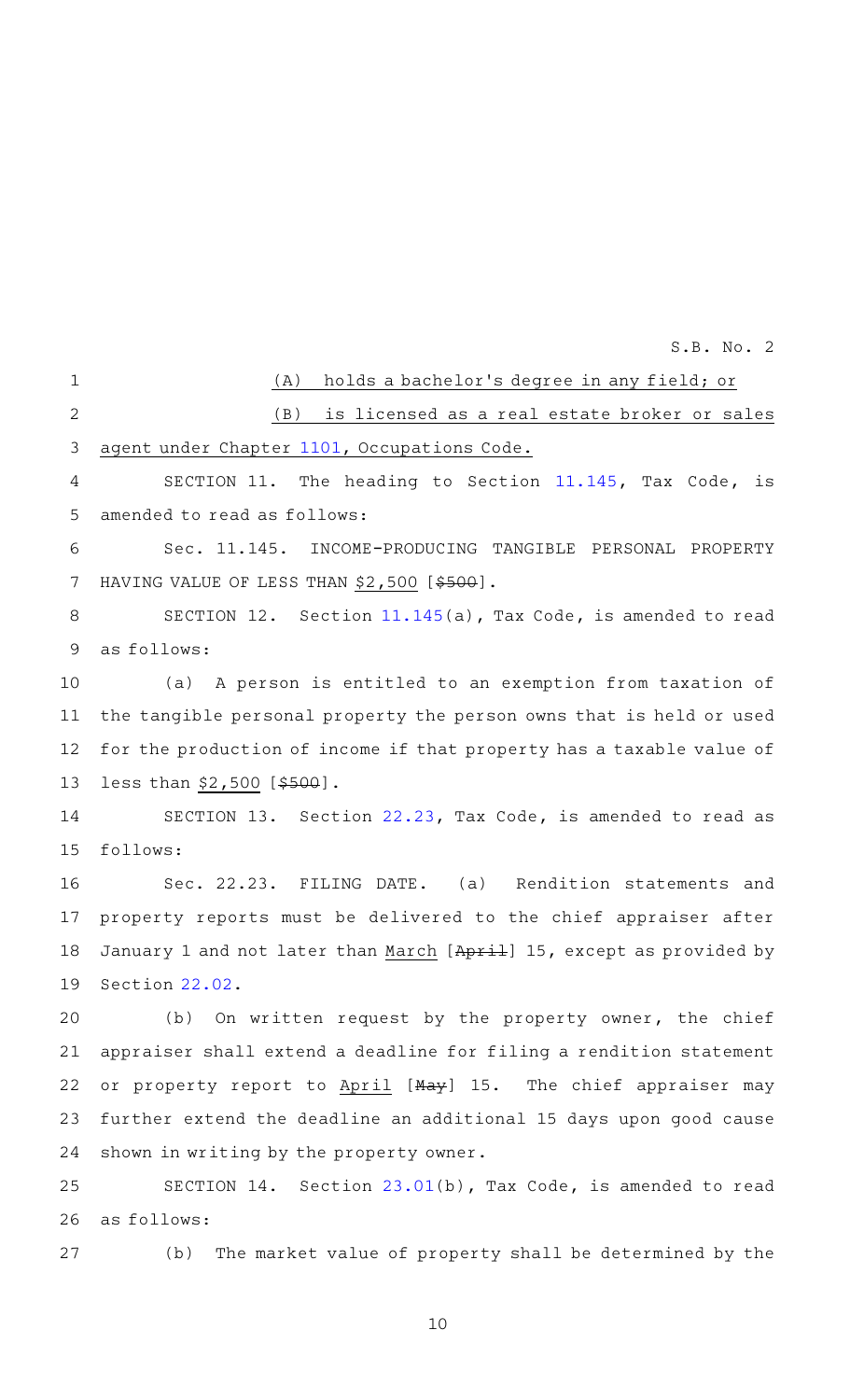application of generally accepted appraisal methods and techniques, including appraisal methods and techniques prescribed by appraisal manuals prepared and issued by the comptroller. If the appraisal district determines the appraised value of a property using mass appraisal standards, the mass appraisal standards must comply with the Uniform Standards of Professional Appraisal Practice. The same or similar appraisal methods and techniques shall be used in appraising the same or similar kinds of property. However, each property shall be appraised based upon the individual characteristics that affect the property's market value, and all available evidence that is specific to the value of the property shall be taken into account in determining the property's market value. 1 2 3 4 5 6 7 8 9 10 11 12 13

S.B. No. 2

SECTION 15. Section [25.19,](http://www.statutes.legis.state.tx.us/GetStatute.aspx?Code=TX&Value=25.19&Date=11/29/2016) Tax Code, is amended by amending Subsections (a) and (g) and adding Subsection (b-3) to read as follows: 14 15 16

(a) By April 15 [ $\pm$ ] or as soon thereafter as practicable [ $\pm$ f] the property is a single-family residence that qualifies for an exemption under Section [11.13,](http://www.statutes.legis.state.tx.us/GetStatute.aspx?Code=TX&Value=11.13&Date=11/29/2016) or by May 1 or as soon thereafter as practicable in connection with any other property], the chief appraiser shall deliver a clear and understandable written notice to a property owner of the appraised value of the property owner 's property if: 17 18 19 20 21 22 23

(1) the appraised value of the property is greater than it was in the preceding year; 24 25

(2) the appraised value of the property is greater than the value rendered by the property owner; 26 27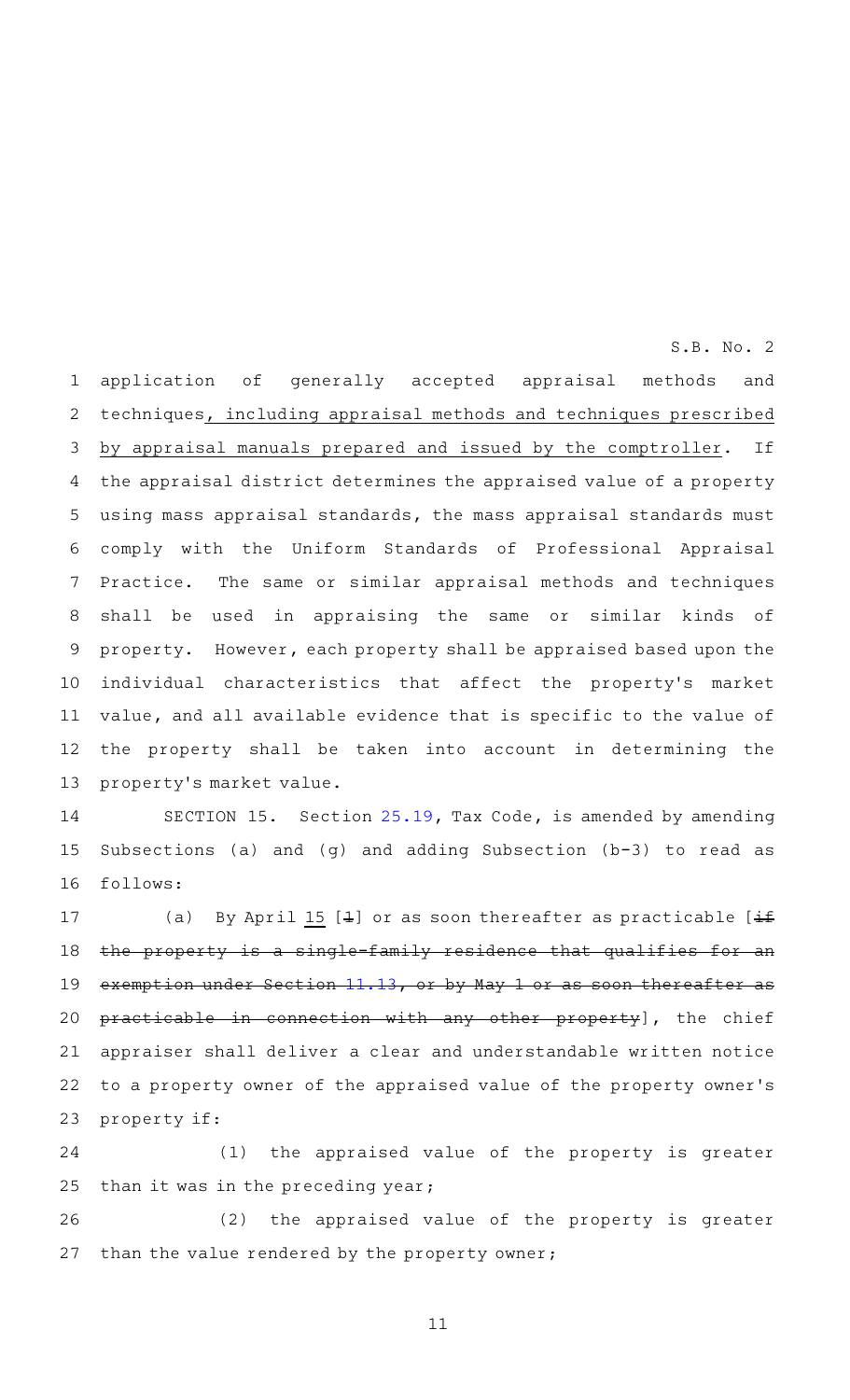$(3)$  the property was not on the appraisal roll in the preceding year; or 1 2 S.B. No. 2

 $(4)$  an exemption or partial exemption approved for the property for the preceding year was canceled or reduced for the current year. 3 4 5

 $(b-3)$  This subsection applies only to an appraisal district described by Section  $6.41(b-2)$  $6.41(b-2)$ . In addition to the information required by Subsection (b), the chief appraiser shall state in a notice of appraised value of property included in a classification described by Section 6.425(b) that the property owner has the right to have a protest relating to the property heard by a special panel of the appraisal review board. 6 7 8 9 10 11 12

(g) By April 15 [4] or as soon thereafter as practicable  $[\pm f]$ the property is a single-family residence that qualifies for an exemption under Section [11.13,](http://www.statutes.legis.state.tx.us/GetStatute.aspx?Code=TX&Value=11.13&Date=11/29/2016) or by May 1 or as soon thereafter as practicable in connection with any other property], the chief appraiser shall deliver a written notice to the owner of each property not included in a notice required to be delivered under Subsection (a), if the property was reappraised in the current tax year, if the ownership of the property changed during the preceding year, or if the property owner or the agent of a property owner authorized under Section [1.111](http://www.statutes.legis.state.tx.us/GetStatute.aspx?Code=TX&Value=1.111&Date=11/29/2016) makes a written request for the notice. The chief appraiser shall separate real from personal property and include in the notice for each property: 13 14 15 16 17 18 19 20 21 22 23 24

(1) the appraised value of the property in the preceding year; 25 26

 $(2)$  the appraised value of the property for the 27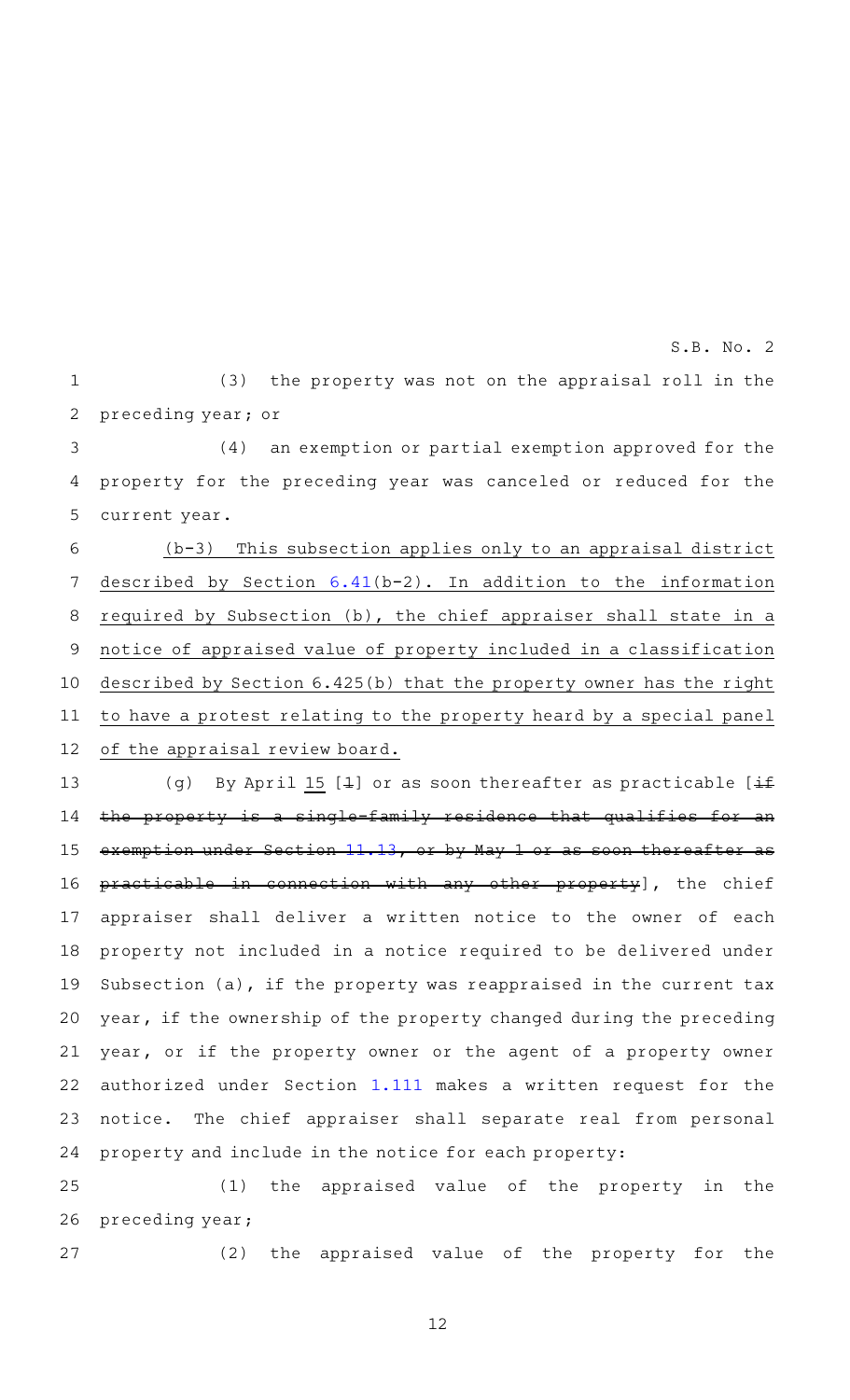current year and the kind of each partial exemption, if any, approved for the current year; 1 2

S.B. No. 2

(3) a detailed explanation of the time and procedure for protesting the value; and 3 4

(4) the date and place the appraisal review board will begin hearing protests. 5 6

SECTION 16. Section  $25.22(a)$  $25.22(a)$ , Tax Code, is amended to read as follows: 7 8

(a) By May 1  $[45]$  or as soon thereafter as practicable, the chief appraiser shall submit the completed appraisal records to the appraisal review board for review and determination of protests. However, the chief appraiser may not submit the records until the chief appraiser has delivered the notices required by Subsection (d) of Section [11.45](http://www.statutes.legis.state.tx.us/GetStatute.aspx?Code=TX&Value=11.45&Date=11/29/2016), Subsection (d) of Section [23.44,](http://www.statutes.legis.state.tx.us/GetStatute.aspx?Code=TX&Value=23.44&Date=11/29/2016) Subsection (d) of Section [23.57](http://www.statutes.legis.state.tx.us/GetStatute.aspx?Code=TX&Value=23.57&Date=11/29/2016), Subsection (d) of Section [23.79,](http://www.statutes.legis.state.tx.us/GetStatute.aspx?Code=TX&Value=23.79&Date=11/29/2016) Subsection (d) of Section [23.85](http://www.statutes.legis.state.tx.us/GetStatute.aspx?Code=TX&Value=23.85&Date=11/29/2016), Subsection (d) of Section [23.95,](http://www.statutes.legis.state.tx.us/GetStatute.aspx?Code=TX&Value=23.95&Date=11/29/2016) Subsection (d) of Section [23.9805,](http://www.statutes.legis.state.tx.us/GetStatute.aspx?Code=TX&Value=23.9805&Date=11/29/2016) and Section [25.19](http://www.statutes.legis.state.tx.us/GetStatute.aspx?Code=TX&Value=25.19&Date=11/29/2016). 9 10 11 12 13 14 15 16 17

SECTION 17. Sections  $26.01(a)$  $26.01(a)$  and  $(e)$ , Tax Code, are amended to read as follows: 18 19

(a) By July 10  $[25]$ , the chief appraiser shall prepare and certify to the assessor for each taxing unit participating in the district that part of the appraisal roll for the district that lists the property taxable by the unit. The part certified to the assessor is the appraisal roll for the unit. The chief appraiser shall consult with the assessor for each taxing unit and notify each unit in writing by April 1 of the form in which the roll will be provided to each unit. 20 21 22 23 24 25 26 27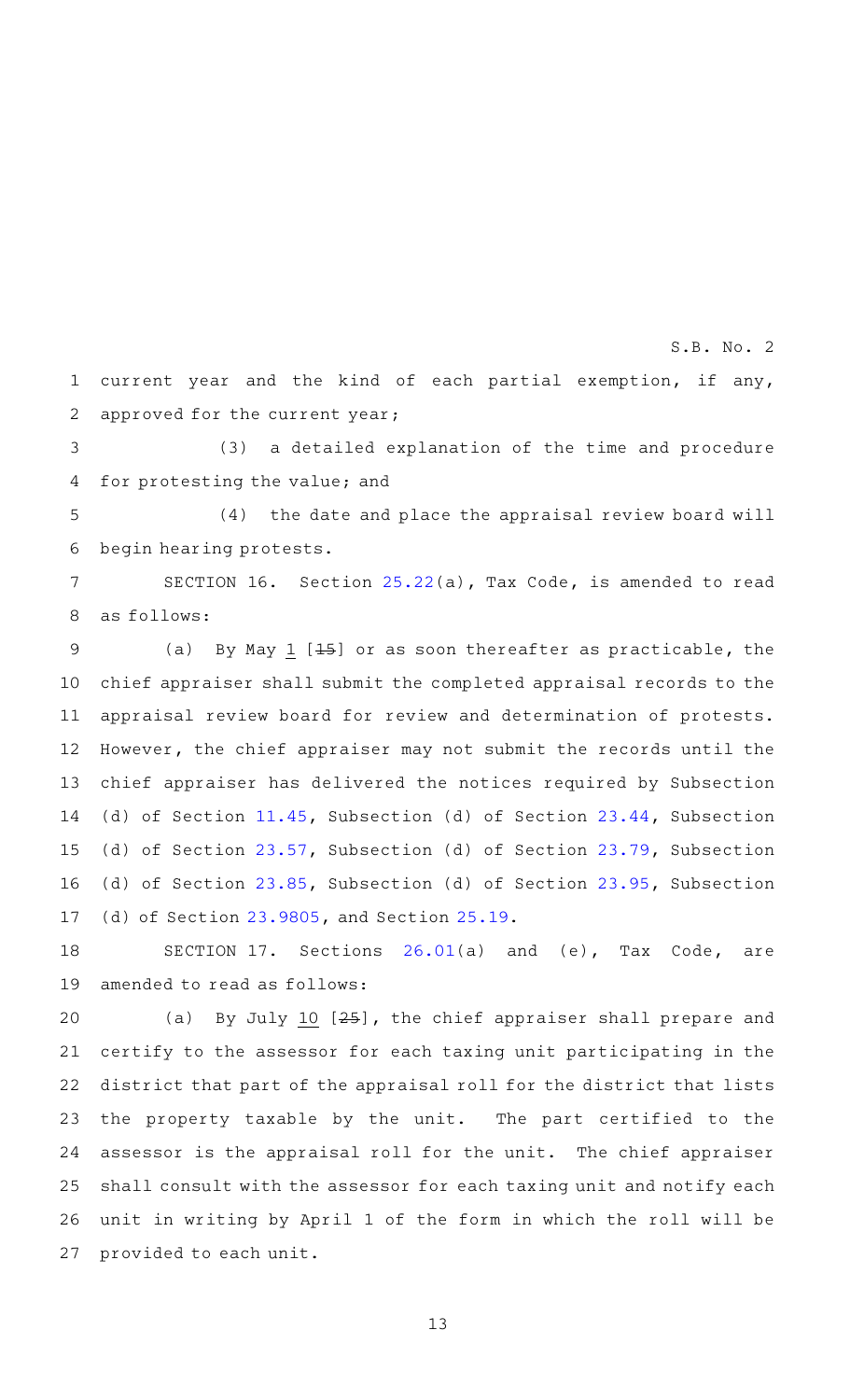(e) Except as provided by Subsection  $(f)$ , not later than May 15 [April 30], the chief appraiser shall prepare and certify to the assessor for each county, municipality, and school district participating in the appraisal district an estimate of the taxable value of property in that taxing unit. The chief appraiser shall assist each county, municipality, and school district in determining values of property in that taxing unit for the taxing unit 's budgetary purposes. 1 2 3 4 5 6 7 8

SECTION 18. Section [26.04,](http://www.statutes.legis.state.tx.us/GetStatute.aspx?Code=TX&Value=26.04&Date=11/29/2016) Tax Code, is amended by amending Subsections  $(b)$ ,  $(c)$ , and  $(e)$  and adding Subsection  $(c-1)$  to read as follows: 9 10 11

(b) The assessor shall submit the appraisal roll for the unit showing the total appraised, assessed, and taxable values of all property and the total taxable value of new property to the governing body of the unit by July 15 [August 1] or as soon thereafter as practicable. By  $July 15 [August-1]$  or as soon thereafter as practicable, the taxing unit 's collector shall certify an estimate of the collection rate for the current year to the governing body. If the collector certified an anticipated collection rate in the preceding year and the actual collection rate in that year exceeded the anticipated rate, the collector shall also certify the amount of debt taxes collected in excess of the anticipated amount in the preceding year. 12 13 14 15 16 17 18 19 20 21 22 23

(c) An officer or employee designated by the governing body shall calculate the effective tax rate and the rollback tax rate for the unit, where: 24 25 26

27

(1) "Effective tax rate" means a rate expressed in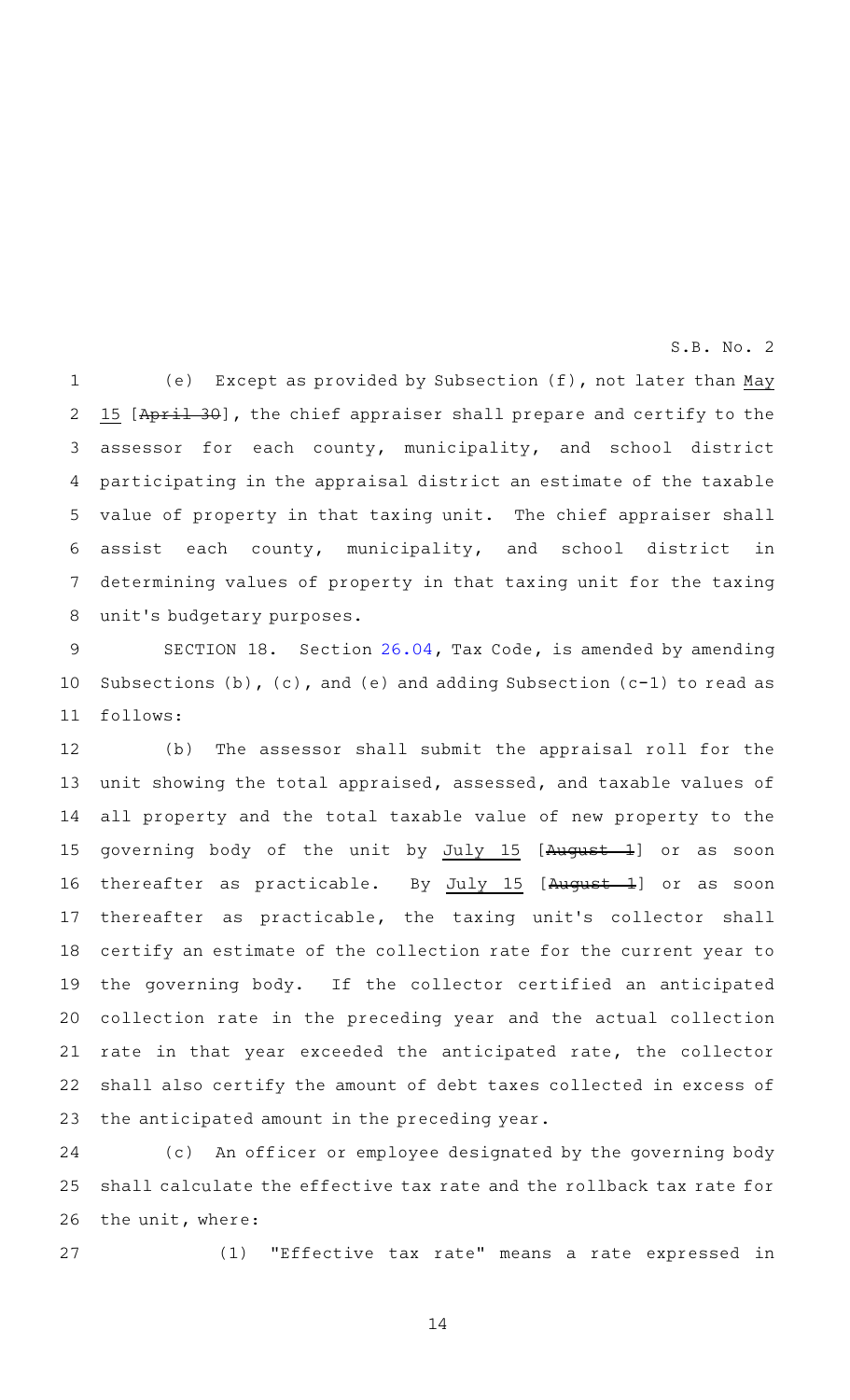dollars per \$100 of taxable value calculated according to the following formula: 1 2

EFFECTIVE TAX RATE = (LAST YEAR 'S LEVY - LOST PROPERTY LEVY) / (CURRENT TOTAL VALUE - NEW PROPERTY VALUE) ; and 3 4 5

(2) "Rollback tax rate" means a rate expressed in dollars per \$100 of taxable value calculated according to the following formula: 6 7 8

ROLLBACK TAX RATE = (EFFECTIVE MAINTENANCE AND OPERATIONS RATE  $x$  1.04 [1.08]) + CURRENT DEBT RATE 9 10

(c-1) Notwithstanding any other provision of this section, the governing body may direct the designated officer or employee to substitute "1.08" for "1.04" in the calculation of the rollback tax rate if any part of the taxing unit is located in an area declared a disaster area during the current tax year by the governor or by the president of the United States. 11 12 13 14 15 16

(e) By July 22 [August 7] or as soon thereafter as practicable, the designated officer or employee shall submit the rates to the governing body. By July 27, the designated officer or employee [He] shall deliver by mail to each property owner in the unit or publish in a newspaper in the form prescribed by the comptroller: 17 18 19 20 21 22

 $(1)$  the effective tax rate, the rollback tax rate, and an explanation of how they were calculated; 23 24

(2) the estimated amount of interest and sinking fund balances and the estimated amount of maintenance and operation or general fund balances remaining at the end of the current fiscal 25 26 27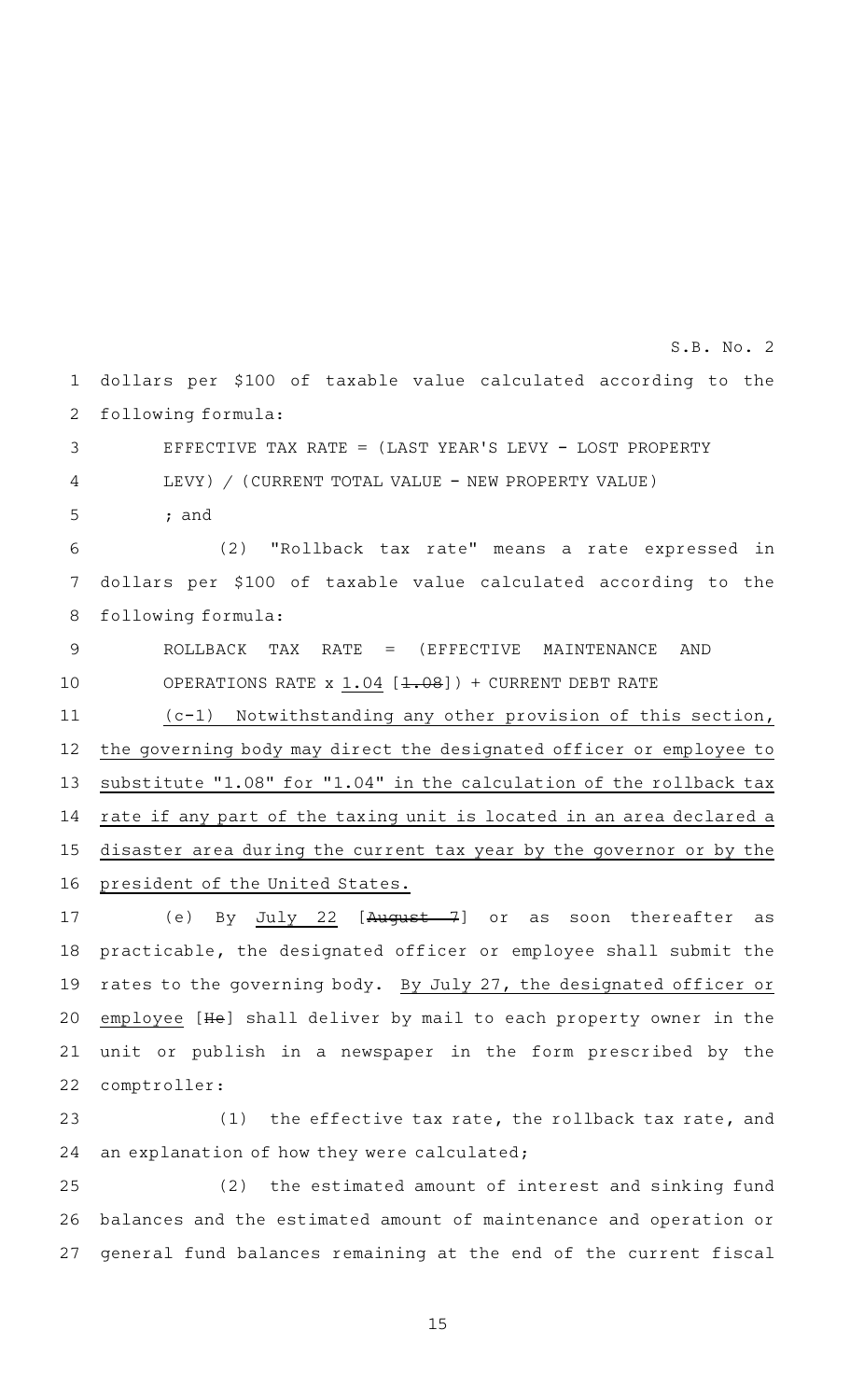year that are not encumbered with or by corresponding existing debt obligation; 1 2

(3) a schedule of the unit's debt obligations showing: (A) the amount of principal and interest that will be paid to service the unit 's debts in the next year from property tax revenue, including payments of lawfully incurred contractual obligations providing security for the payment of the principal of and interest on bonds and other evidences of indebtedness issued on behalf of the unit by another political subdivision and, if the unit is created under Section [52,](http://www.statutes.legis.state.tx.us/GetStatute.aspx?Code=CN&Value=3.52&Date=11/29/2016) Article III, or Section [59,](http://www.statutes.legis.state.tx.us/GetStatute.aspx?Code=CN&Value=16.59&Date=11/29/2016) Article XVI, Texas Constitution, payments on debts that the unit anticipates to incur in the next calendar year; 3 4 5 6 7 8 9 10 11 12

(B) the amount by which taxes imposed for debt are to be increased because of the unit 's anticipated collection rate; and 13 14 15

(C) the total of the amounts listed in Paragraphs  $(A) - (B)$ , less any amount collected in excess of the previous year's anticipated collections certified as provided in Subsection (b); 16 17 18

 $(4)$  the amount of additional sales and use tax revenue anticipated in calculations under Section [26.041;](http://www.statutes.legis.state.tx.us/GetStatute.aspx?Code=TX&Value=26.041&Date=11/29/2016) 19 20

(5) a statement that the adoption of a tax rate equal to the effective tax rate would result in an increase or decrease, as applicable, in the amount of taxes imposed by the unit as compared to last year 's levy, and the amount of the increase or decrease; 21 22 23 24 25

(6) in the year that a taxing unit calculates an adjustment under Subsection (i) or (j), a schedule that includes 26 27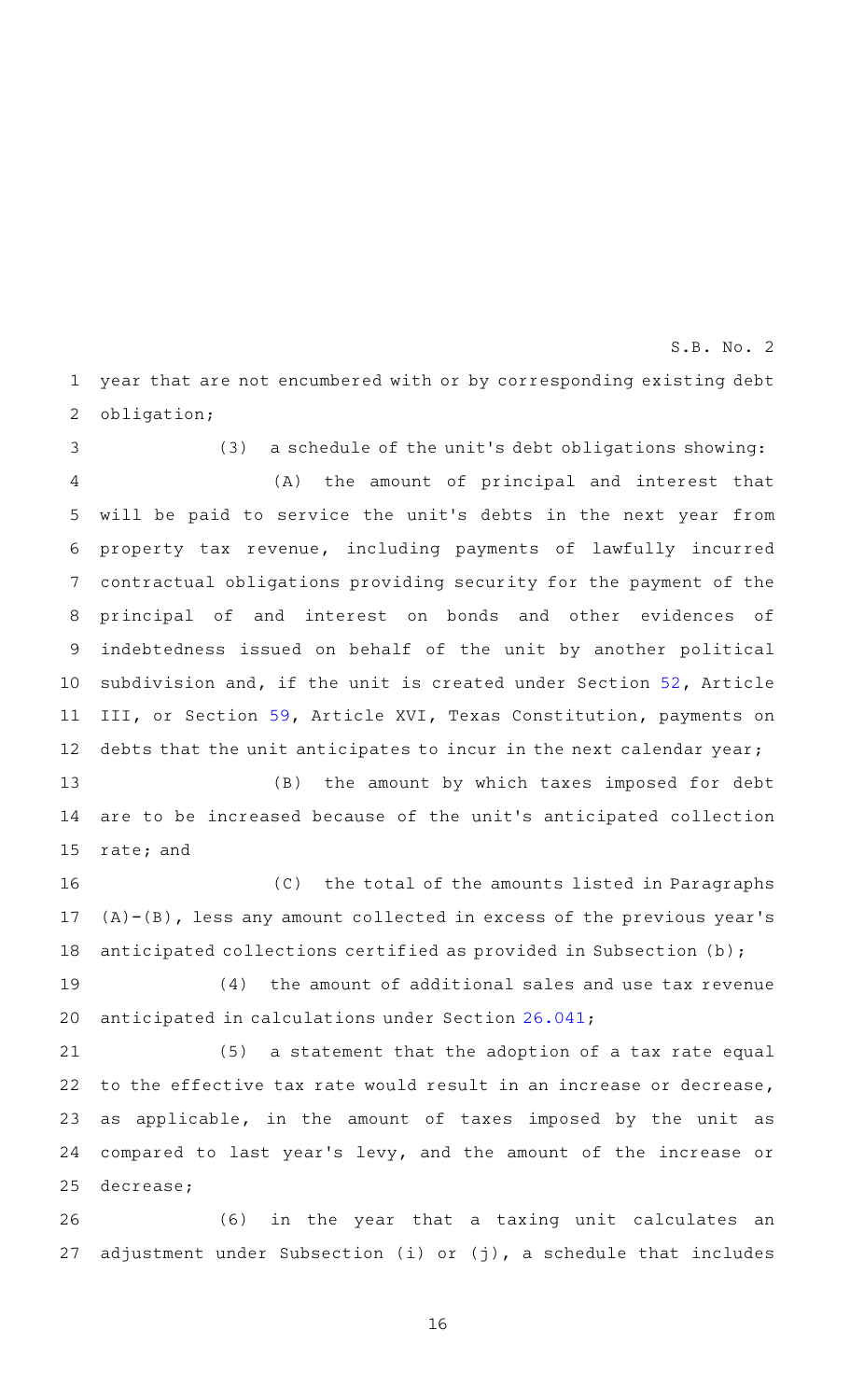the following elements: 1

(A) the name of the unit discontinuing the department, function, or activity; 2 3

(B) the amount of property tax revenue spent by the unit listed under Paragraph (A) to operate the discontinued department, function, or activity in the 12 months preceding the month in which the calculations required by this chapter are made; and 4 5 6 7 8

 $(C)$  the name of the unit that operates a distinct department, function, or activity in all or a majority of the territory of a taxing unit that has discontinued operating the distinct department, function, or activity; and 9 10 11 12

(7) in the year following the year in which a taxing unit raised its rollback rate as required by Subsection (j), a schedule that includes the following elements: 13 14 15

(A) the amount of property tax revenue spent by the unit to operate the department, function, or activity for which the taxing unit raised the rollback rate as required by Subsection (j) for the 12 months preceding the month in which the calculations required by this chapter are made; and 16 17 18 19 20

(B) the amount published by the unit in the preceding tax year under Subdivision (6)(B). 21 22

SECTION 19. Section [26.041](http://www.statutes.legis.state.tx.us/GetStatute.aspx?Code=TX&Value=26.041&Date=11/29/2016), Tax Code, is amended by amending Subsections (a), (b), and (c) and adding Subsection  $(c-1)$ to read as follows: 23 24 25

(a) In the first year in which an additional sales and use tax is required to be collected, the effective tax rate and rollback 26 27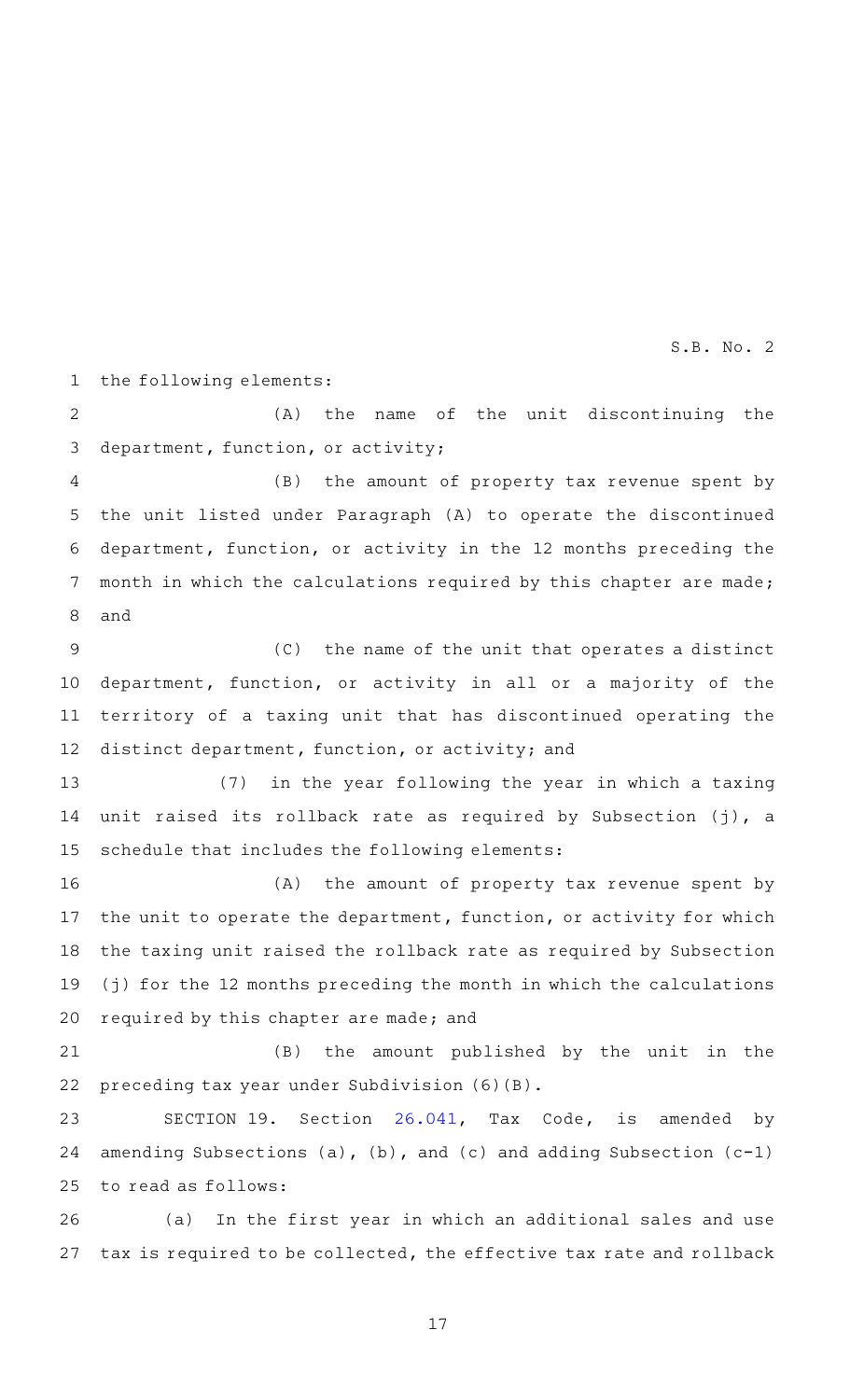tax rate for the unit are calculated according to the following formulas: 1 2

EFFECTIVE TAX RATE =  $($ LAST YEAR'S LEVY - LOST PROPERTY LEVY) / (CURRENT TOTAL VALUE - NEW PROPERTY VALUE)] -SALES TAX GAIN RATE 3 4 5

and 6

ROLLBACK TAX RATE = (EFFECTIVE MAINTENANCE AND OPERATIONS RATE  $x$  1.04 [<del>1.08</del>]) + CURRENT DEBT RATE -SALES TAX GAIN RATE 7 8 9

where "sales tax gain rate" means a number expressed in dollars per \$100 of taxable value, calculated by dividing the revenue that will be generated by the additional sales and use tax in the following year as calculated under Subsection (d) [of this section] by the current total value. 10 11 12 13 14

(b) Except as provided by Subsections (a) and (c)  $[ef~this]$ section], in a year in which a taxing unit imposes an additional sales and use tax the rollback tax rate for the unit is calculated according to the following formula, regardless of whether the unit levied a property tax in the preceding year: 15 16 17 18 19

ROLLBACK TAX RATE = [(LAST YEAR 'S MAINTENANCE AND OPERATIONS EXPENSE  $x \ 1.04$  [ $\div 08$ ]) / ([ $\overline{\div 0 \div 0 \bot}$ ] CURRENT TOTAL VALUE - NEW PROPERTY VALUE)] + (CURRENT DEBT RATE - SALES TAX REVENUE RATE) 20 21 22 23

where "last year 's maintenance and operations expense" means the amount spent for maintenance and operations from property tax and additional sales and use tax revenues in the preceding year, and "sales tax revenue rate" means a number expressed in dollars per 24 25 26 27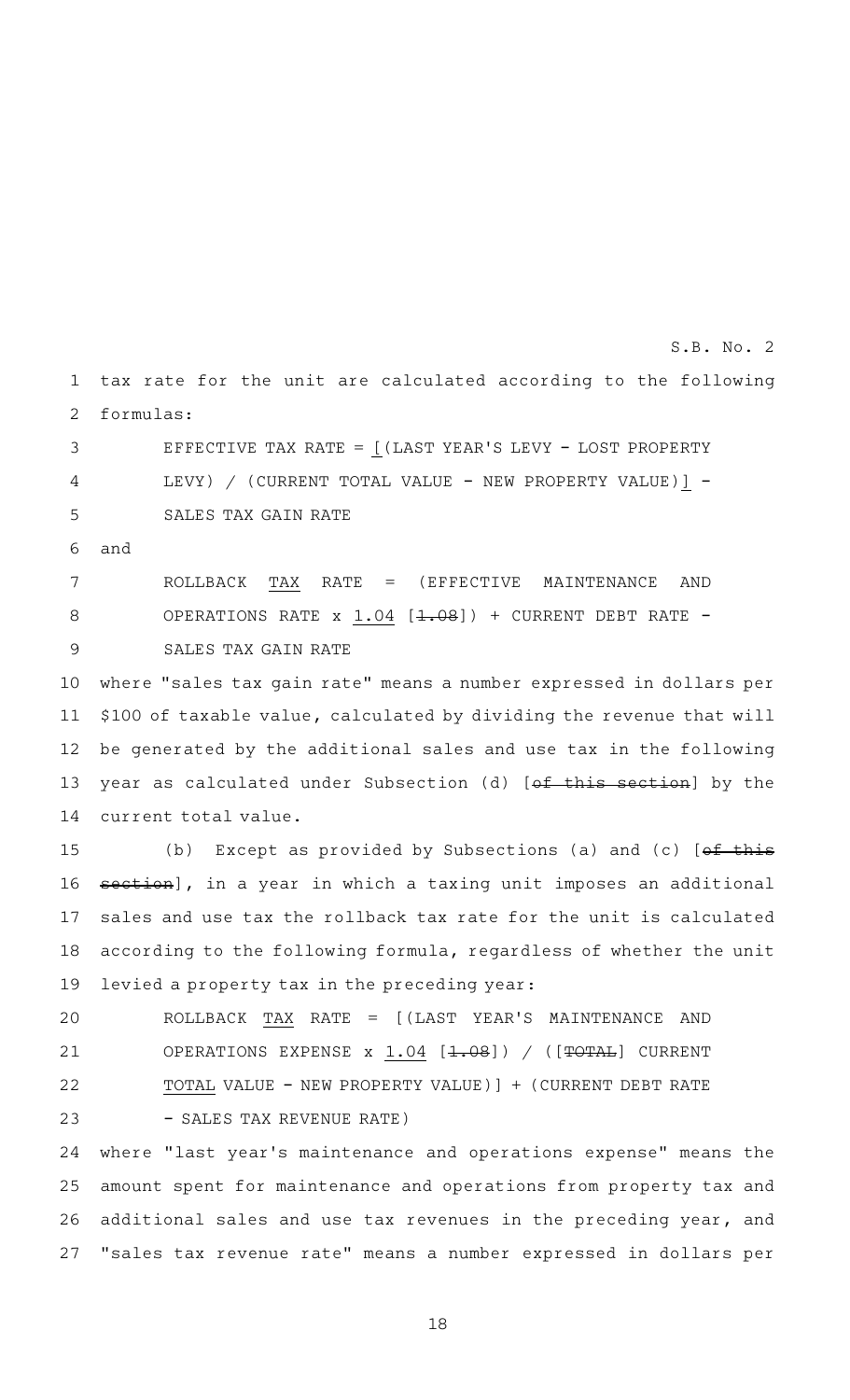\$100 of taxable value, calculated by dividing the revenue that will be generated by the additional sales and use tax in the current year as calculated under Subsection (d) [of this section] by the current total value. 1 2 3 4

(c) In a year in which a taxing unit that has been imposing an additional sales and use tax ceases to impose an additional sales and use tax the effective tax rate and rollback tax rate for the unit are calculated according to the following formulas: 5 6 7 8

EFFECTIVE TAX RATE =  $[$  (LAST YEAR'S LEVY - LOST PROPERTY LEVY) / (CURRENT TOTAL VALUE - NEW PROPERTY VALUE)] + SALES TAX LOSS RATE 9 10 11

and 12

ROLLBACK TAX RATE = [(LAST YEAR 'S MAINTENANCE AND OPERATIONS EXPENSE  $x$  1.04 [<del>1.08</del>]) / ([TOTAL] CURRENT TOTAL VALUE - NEW PROPERTY VALUE)] + CURRENT DEBT RATE where "sales tax loss rate" means a number expressed in dollars per \$100 of taxable value, calculated by dividing the amount of sales and use tax revenue generated in the last four quarters for which the information is available by the current total value and "last year 's maintenance and operations expense" means the amount spent for maintenance and operations from property tax and additional sales and use tax revenues in the preceding year. 13 14 15 16 17 18 19 20 21 22

 $(c-1)$  Notwithstanding any other provision of this section, the governing body may direct the designated officer or employee to substitute "1.08" for "1.04" in the calculation of the rollback tax rate if any part of the taxing unit is located in an area declared a disaster area during the current tax year by the governor or by the 23 24 25 26 27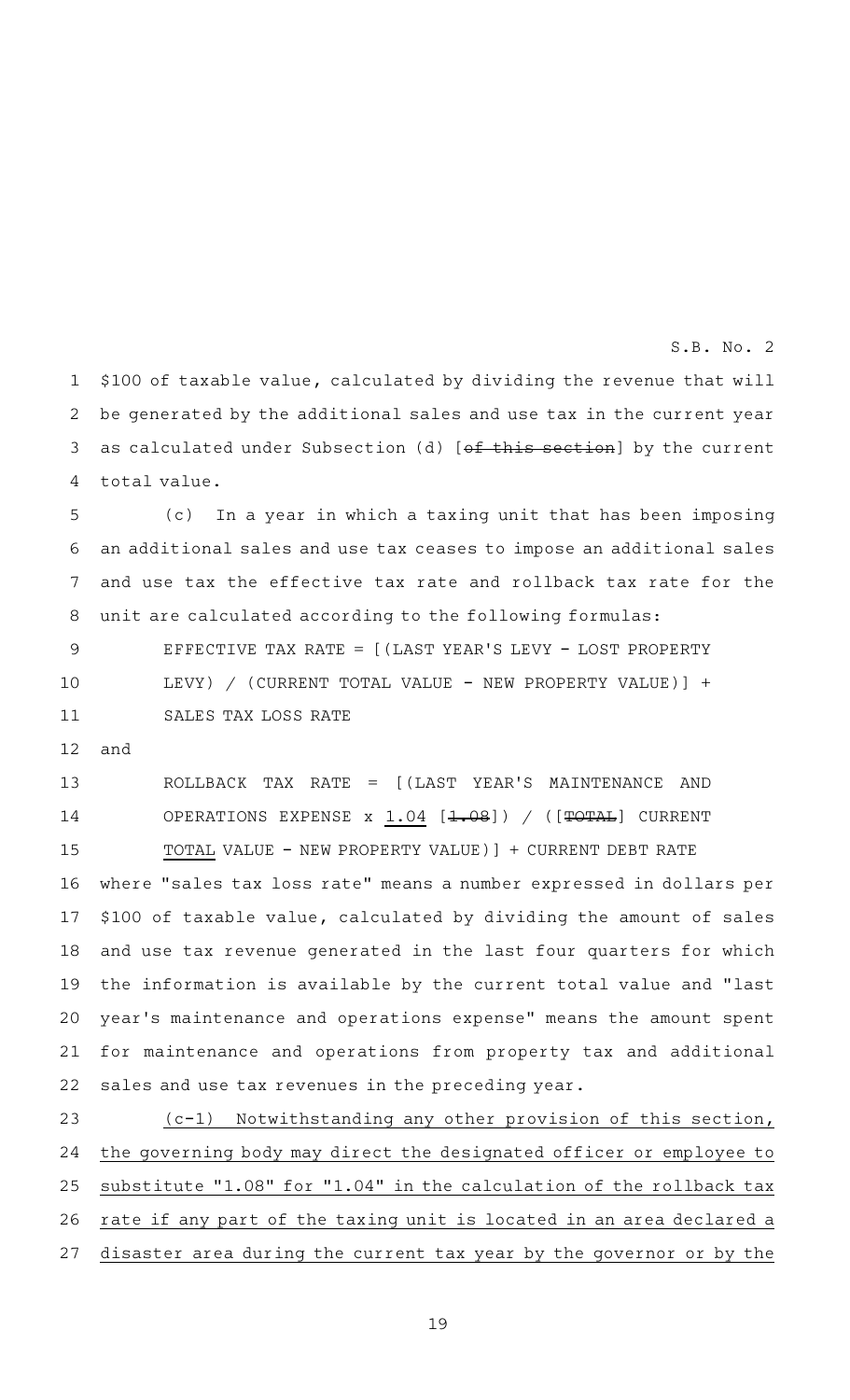#### president of the United States. 1

SECTION 20. Section [26.05\(](http://www.statutes.legis.state.tx.us/GetStatute.aspx?Code=TX&Value=26.05&Date=11/29/2016)a), Tax Code, is amended to read as follows: 2 3

(a) The governing body of each taxing unit  $\rightarrow$  before the later of September 30 or the 60th day after the date the certified appraisal roll is received by the taxing unit,  $]$  shall adopt a tax rate for the current tax year and shall notify the assessor for the unit of the rate adopted. The governing body must adopt a tax rate before the later of September 30 or the 60th day after the date the certified appraisal roll is received by the taxing unit, except that the governing body must adopt a tax rate that exceeds the rollback tax rate before August 15. The tax rate consists of two components, each of which must be approved separately. The components are: 4 5 6 7 8 9 10 11 12 13 14

(1) for a taxing unit other than a school district, the rate that, if applied to the total taxable value, will impose the total amount published under Section [26.04](http://www.statutes.legis.state.tx.us/GetStatute.aspx?Code=TX&Value=26.04&Date=11/29/2016)(e)(3)(C), less any amount of additional sales and use tax revenue that will be used to pay debt service, or, for a school district, the rate calculated under Section  $44.004(c)(5)(A)(ii)(b)$  $44.004(c)(5)(A)(ii)(b)$ , Education Code; and 15 16 17 18 19 20

 $(2)$  the rate that, if applied to the total taxable value, will impose the amount of taxes needed to fund maintenance and operation expenditures of the unit for the next year. 21 22 23

SECTION 21. Section [26.06\(](http://www.statutes.legis.state.tx.us/GetStatute.aspx?Code=TX&Value=26.06&Date=11/29/2016)e), Tax Code, is amended to read as follows: 24 25

(e) The meeting to vote on the tax increase may not be earlier than the third day or later than the seventh [14th] day 26 27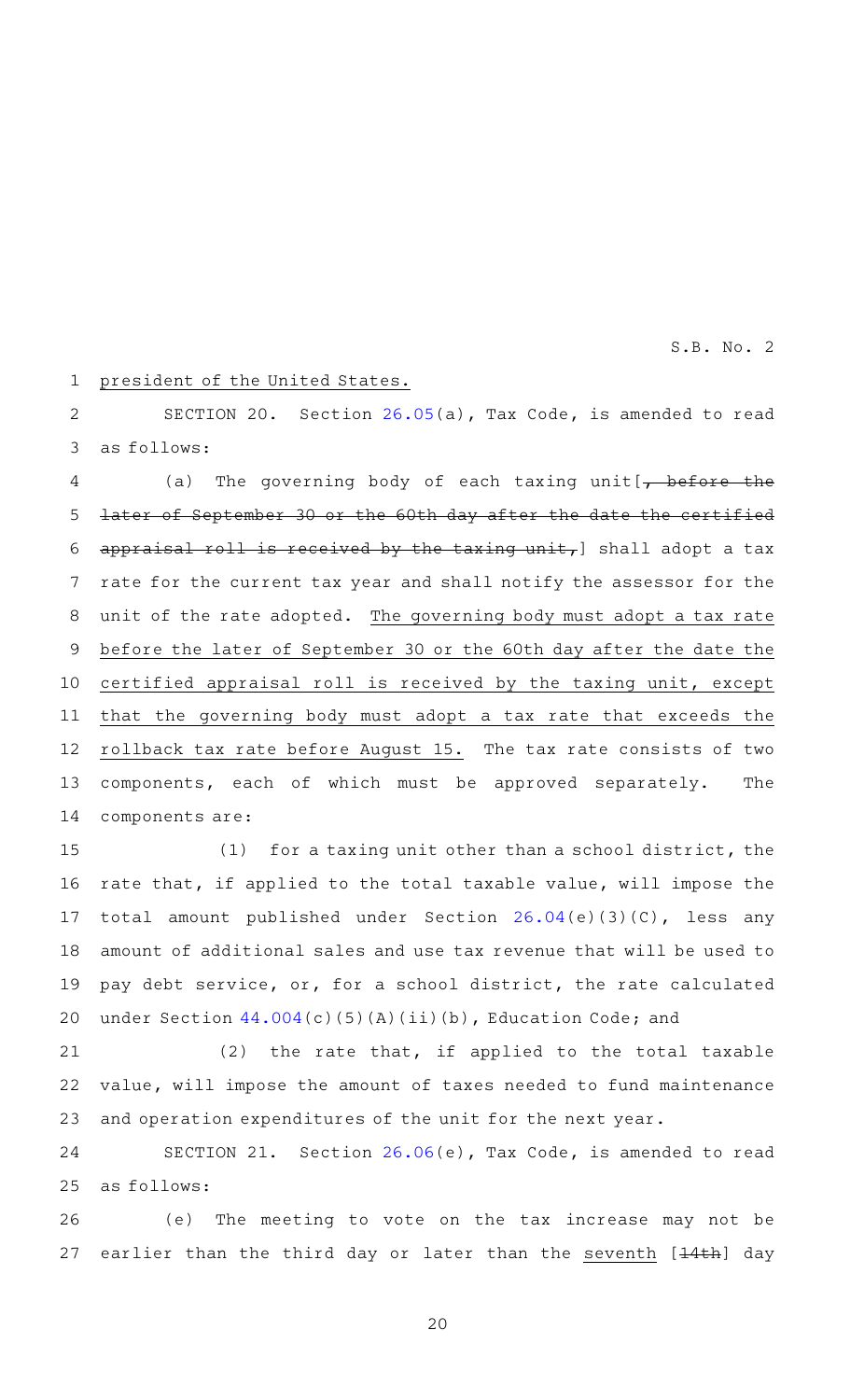after the date of the second public hearing. The meeting must be held inside the boundaries of the taxing unit in a publicly owned building or, if a suitable publicly owned building is not available, in a suitable building to which the public normally has access. If the governing body does not adopt a tax rate that exceeds the lower of the rollback tax rate or the effective tax rate by the seventh [<del>14th</del>] day, it must give a new notice under Subsection (d) before it may adopt a rate that exceeds the lower of the rollback tax rate or the effective tax rate. 1 2 3 4 5 6 7 8 9

SECTION 22. The heading to Section [26.08](http://www.statutes.legis.state.tx.us/GetStatute.aspx?Code=TX&Value=26.08&Date=11/29/2016), Tax Code, is amended to read as follows: 10 11

Sec. 26.08. ELECTION TO RATIFY TAX RATE [SCHOOL TAXES]. 12

SECTION 23. Sections [26.08](http://www.statutes.legis.state.tx.us/GetStatute.aspx?Code=TX&Value=26.08&Date=11/29/2016)(a), (b), (d),  $(d-1)$ ,  $(d-2)$ , (e), and (h), Tax Code, are amended to read as follows: 13 14

(a) If the governing body of a taxing unit [school district] adopts a tax rate that exceeds the taxing unit's [district's] rollback tax rate, the registered voters of the taxing unit [district] at an election held for that purpose must determine whether to approve the adopted tax rate. When increased expenditure of money by a taxing unit [school district] is necessary to respond to a disaster, including a tornado, hurricane, flood, or other calamity, but not including a drought, that has impacted the taxing unit [a school district] and the governor has requested federal disaster assistance for the area in which the taxing unit [school district] is located, an election is not required under this section to approve the tax rate adopted by the governing body for the year following the year in which the disaster 15 16 17 18 19 20 21 22 23 24 25 26 27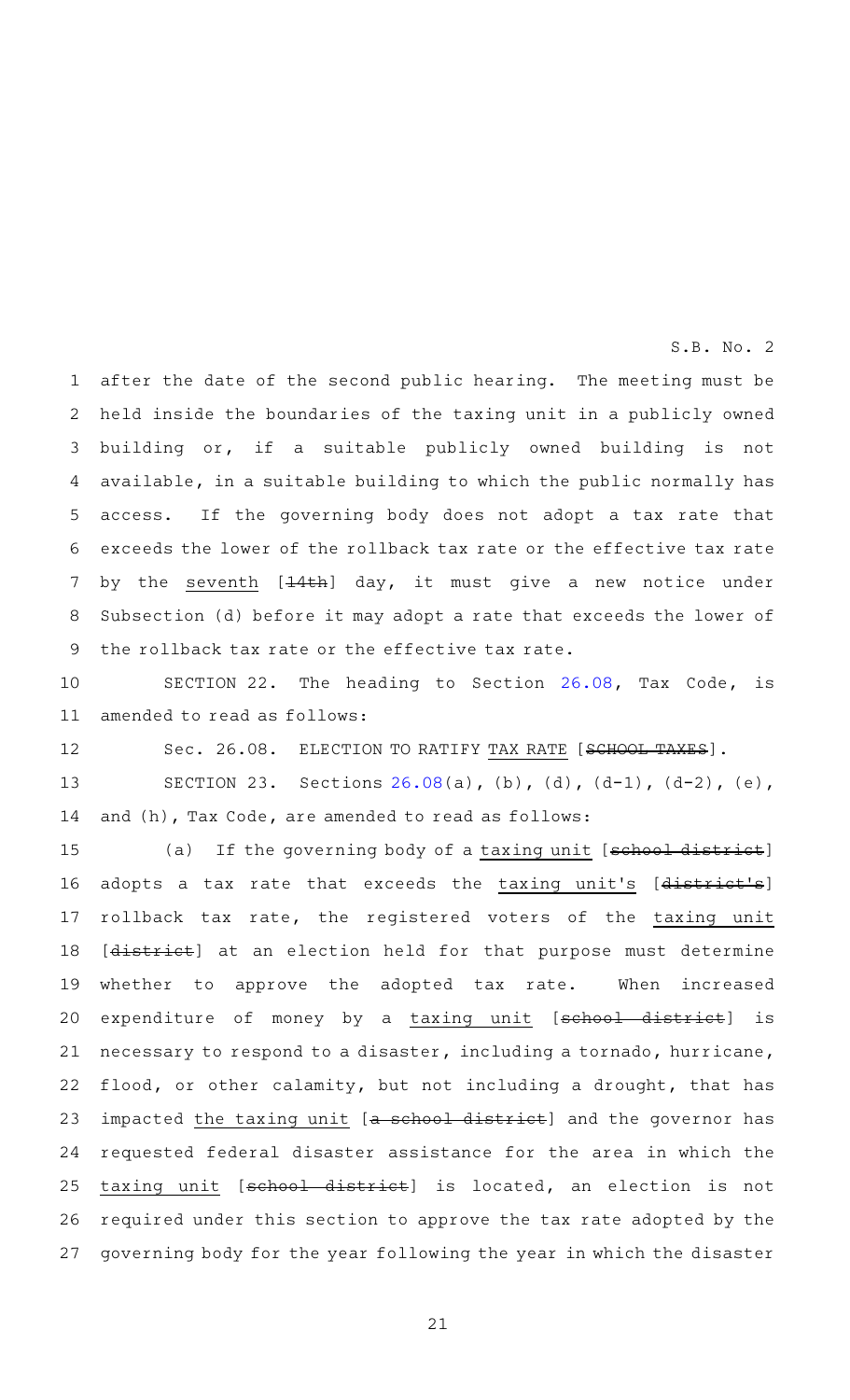occurs. 1

(b) The governing body shall order that the election be held in the taxing unit [school district] on the uniform election date prescribed by [a date not less than 30 or more than 90 days after the day on which it adopted the tax rate.] Section [41.001](http://www.statutes.legis.state.tx.us/GetStatute.aspx?Code=EL&Value=41.001&Date=11/29/2016), Election Code, that occurs in November of the applicable tax year. The order calling the election may not be issued later than August 15 [does not apply to the election unless a date specified by that section falls within the time permitted by this section]. At the election, the ballots shall be prepared to permit voting for or against the proposition: "Approving the ad valorem tax rate of  $\frac{1}{2}$  per \$100 valuation in (name of taxing unit [school district]) for the current year, a rate that is \$\_\_\_\_\_ higher per \$100 valuation than the [school district] rollback tax rate of (name of taxing unit), for the purpose of (description of purpose of increase)." The ballot proposition must include the adopted tax rate and the difference between that rate and the rollback tax rate in the appropriate places. 2 3 4 5 6 7 8 9 10 11 12 13 14 15 16 17 18

(d) If the proposition is not approved as provided by Subsection (c), the governing body may not adopt a tax rate for the taxing unit [school district] for the current year that exceeds the taxing unit's [school district's] rollback tax rate. 19 20 21 22

 $(d-1)$  If, after tax bills for the taxing unit [ $schoo1$ district] have been mailed, a proposition to approve the taxing unit's [school district's] adopted tax rate is not approved by the voters of the taxing unit [district] at an election held under this section, on subsequent adoption of a new tax rate by the governing 23 24 25 26 27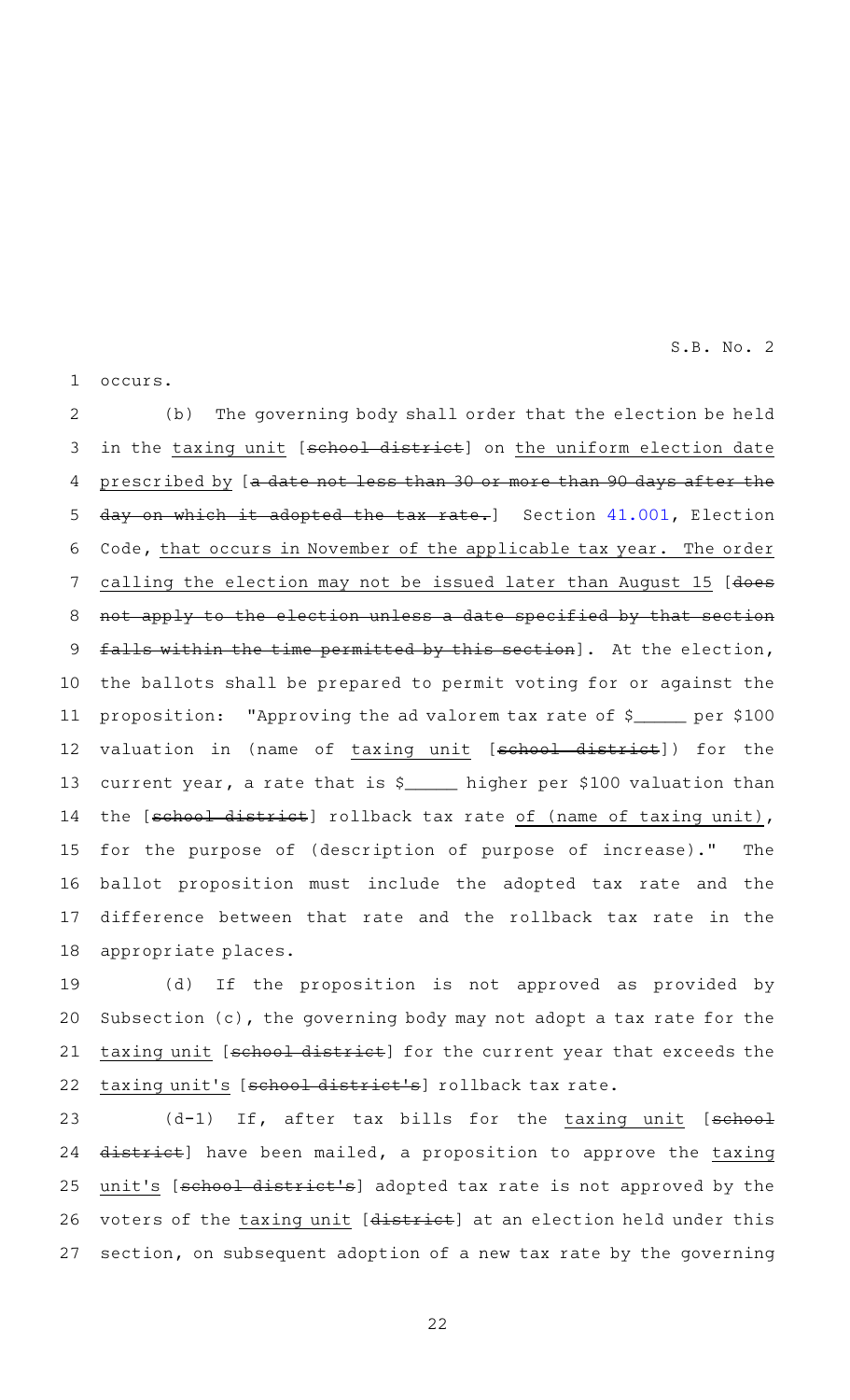body of the taxing unit [district], the assessor for the taxing unit [school] shall prepare and mail corrected tax bills. The assessor shall include with each bill a brief explanation of the reason for and effect of the corrected bill. The date on which the taxes become delinquent for the year is extended by a number of days equal to the number of days between the date the first tax bills were sent and the date the corrected tax bills were sent. 1 2 3 4 5 6 7

(d-2) If a property owner pays taxes calculated using the originally adopted tax rate of the taxing unit [school district] and the proposition to approve the adopted tax rate is not approved by the voters, the taxing unit [school district] shall refund the difference between the amount of taxes paid and the amount due under the subsequently adopted rate if the difference between the amount of taxes paid and the amount due under the subsequent rate is \$1 or more. If the difference between the amount of taxes paid and the amount due under the subsequent rate is less than \$1, the taxing unit [school district] shall refund the difference on request of the taxpayer. An application for a refund of less than \$1 must be made within 90 days after the date the refund becomes due or the taxpayer forfeits the right to the refund. 8 9 10 11 12 13 14 15 16 17 18 19 20

(e) For purposes of this section, local tax funds dedicated to a junior college district under Section [45.105\(](http://www.statutes.legis.state.tx.us/GetStatute.aspx?Code=ED&Value=45.105&Date=11/29/2016)e), Education Code, shall be eliminated from the calculation of the tax rate adopted by the governing body of a  $[$ the] school district. However, the funds dedicated to the junior college district are subject to Section [26.085](http://www.statutes.legis.state.tx.us/GetStatute.aspx?Code=TX&Value=26.085&Date=11/29/2016). 21 22 23 24 25 26

27

(h) For purposes of this section, increases in taxable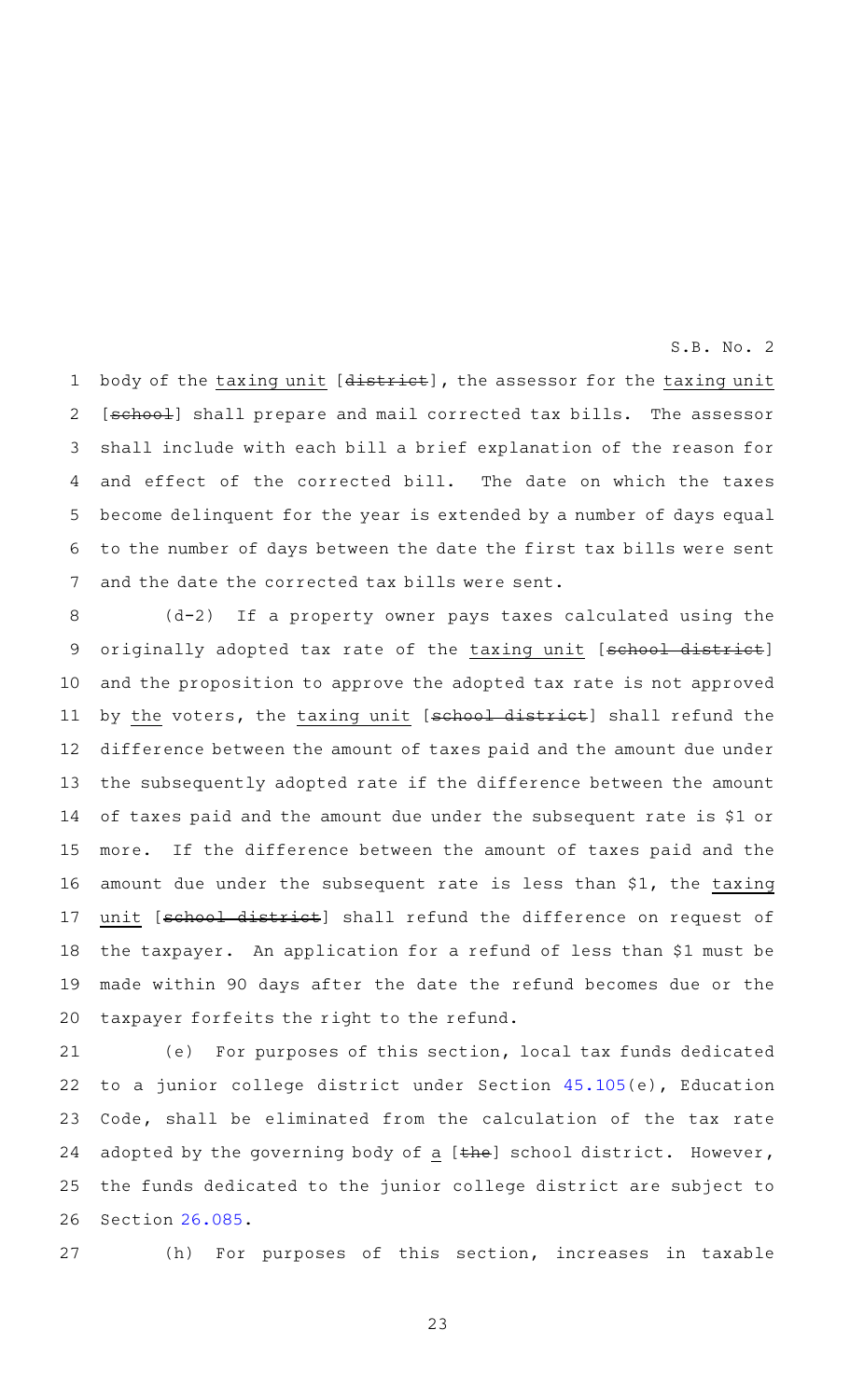values and tax levies occurring within a reinvestment zone under Chapter 311 (Tax Increment Financing Act), in which a school  $[the]$ district is a participant, shall be eliminated from the calculation of the tax rate adopted by the governing body of the school district. 1 2 3 4 5

S.B. No. 2

SECTION 24. Section [26.16\(](http://www.statutes.legis.state.tx.us/GetStatute.aspx?Code=TX&Value=26.16&Date=11/29/2016)d), Tax Code, is amended to read as follows:  $6 \overline{6}$ 7

(d) The county assessor-collector shall post immediately below the table prescribed by Subsection (c) the following statement: 8 9 10

"The county is providing this table of property tax rate information as a service to the residents of the county. Each individual taxing unit is responsible for calculating the property tax rates listed in this table pertaining to that taxing unit and providing that information to the county. 11 12 13 14 15

"The adopted tax rate is the tax rate adopted by the governing body of a taxing unit. 16 17

"The maintenance and operations rate is the component of the adopted tax rate of a taxing unit that will impose the amount of taxes needed to fund maintenance and operation expenditures of the unit for the following year. 18 19 20 21

"The debt rate is the component of the adopted tax rate of a taxing unit that will impose the amount of taxes needed to fund the unit 's debt service for the following year. 22 23 24

"The effective tax rate is the tax rate that would generate the same amount of revenue in the current tax year as was generated by a taxing unit 's adopted tax rate in the preceding tax year from 25 26 27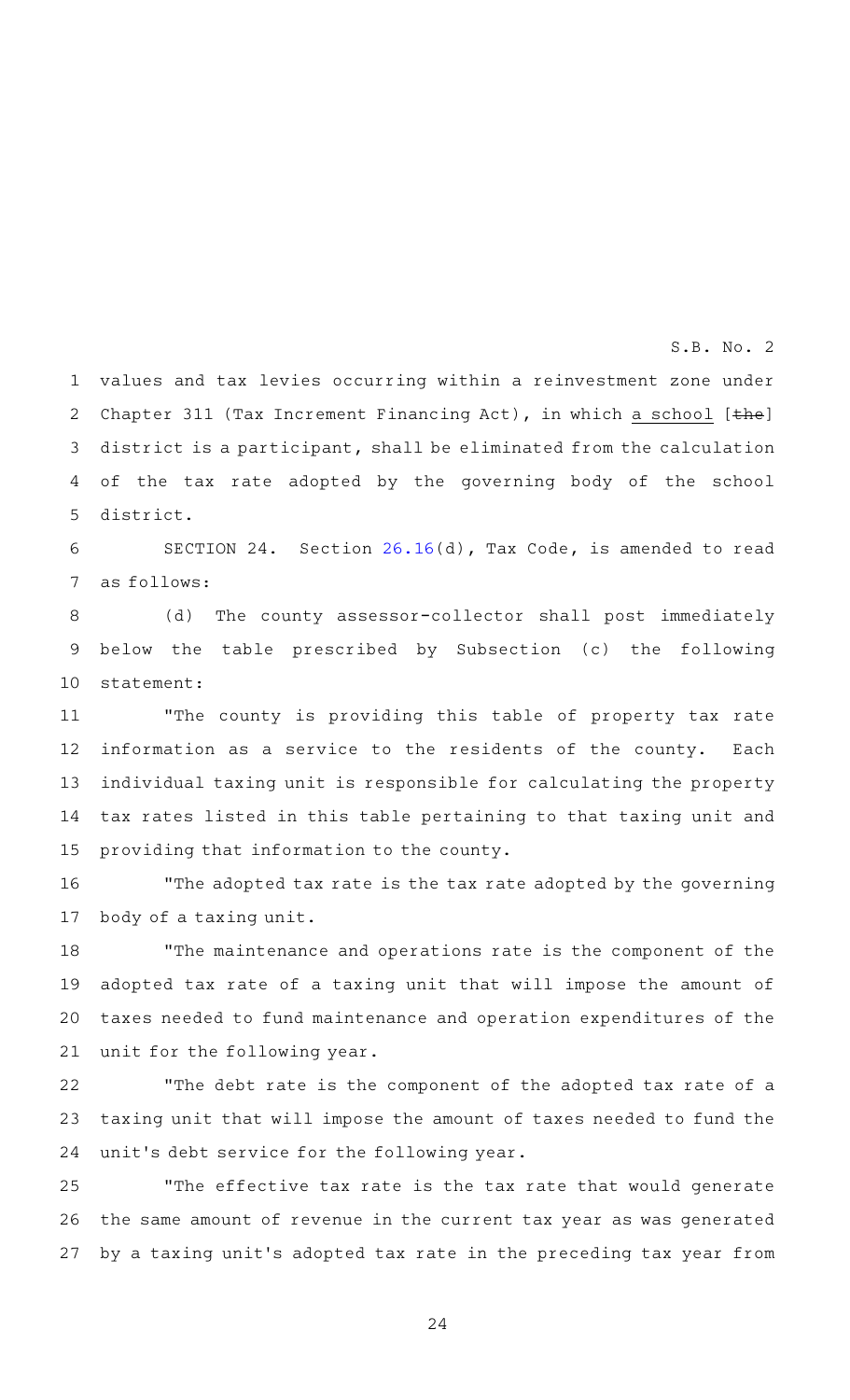property that is taxable in both the current tax year and the preceding tax year. 1 2

S.B. No. 2

"The effective maintenance and operations rate is the tax rate that would generate the same amount of revenue for maintenance and operations in the current tax year as was generated by a taxing unit 's maintenance and operations rate in the preceding tax year from property that is taxable in both the current tax year and the preceding tax year. 3 4 5 6 7 8

"The rollback tax rate is the highest tax rate a taxing unit may adopt before requiring voter approval at an election. An [In the case of a taxing unit other than a school district, the voters by petition may require that a rollback election be held if the unit adopts a tax rate in excess of the unit 's rollback tax rate. In the case of a school district, an] election will automatically be held if a taxing unit [the district] wishes to adopt a tax rate in excess of the unit's [district's] rollback tax rate." 9 10 11 12 13 14 15 16

SECTION 25. Sections  $31.12(a)$  $31.12(a)$  and (b), Tax Code, are amended to read as follows: 17 18

(a) If a refund of a tax provided by Section  $11.431(b)$  $11.431(b)$ , [26.08\(](http://www.statutes.legis.state.tx.us/GetStatute.aspx?Code=TX&Value=26.08&Date=11/29/2016)d-2) [[26.07](http://www.statutes.legis.state.tx.us/GetStatute.aspx?Code=TX&Value=26.07&Date=11/29/2016)(g)], [26.15\(](http://www.statutes.legis.state.tx.us/GetStatute.aspx?Code=TX&Value=26.15&Date=11/29/2016)f), [31.11](http://www.statutes.legis.state.tx.us/GetStatute.aspx?Code=TX&Value=31.11&Date=11/29/2016), or [31.111](http://www.statutes.legis.state.tx.us/GetStatute.aspx?Code=TX&Value=31.111&Date=11/29/2016) is paid on or before the 60th day after the date the liability for the refund arises, no interest is due on the amount refunded. If not paid on or before that 60th day, the amount of the tax to be refunded accrues interest at a rate of one percent for each month or part of a month that the refund is unpaid, beginning with the date on which the liability for the refund arises. 19 20 21 22 23 24 25 26

27

(b) For purposes of this section, liability for a refund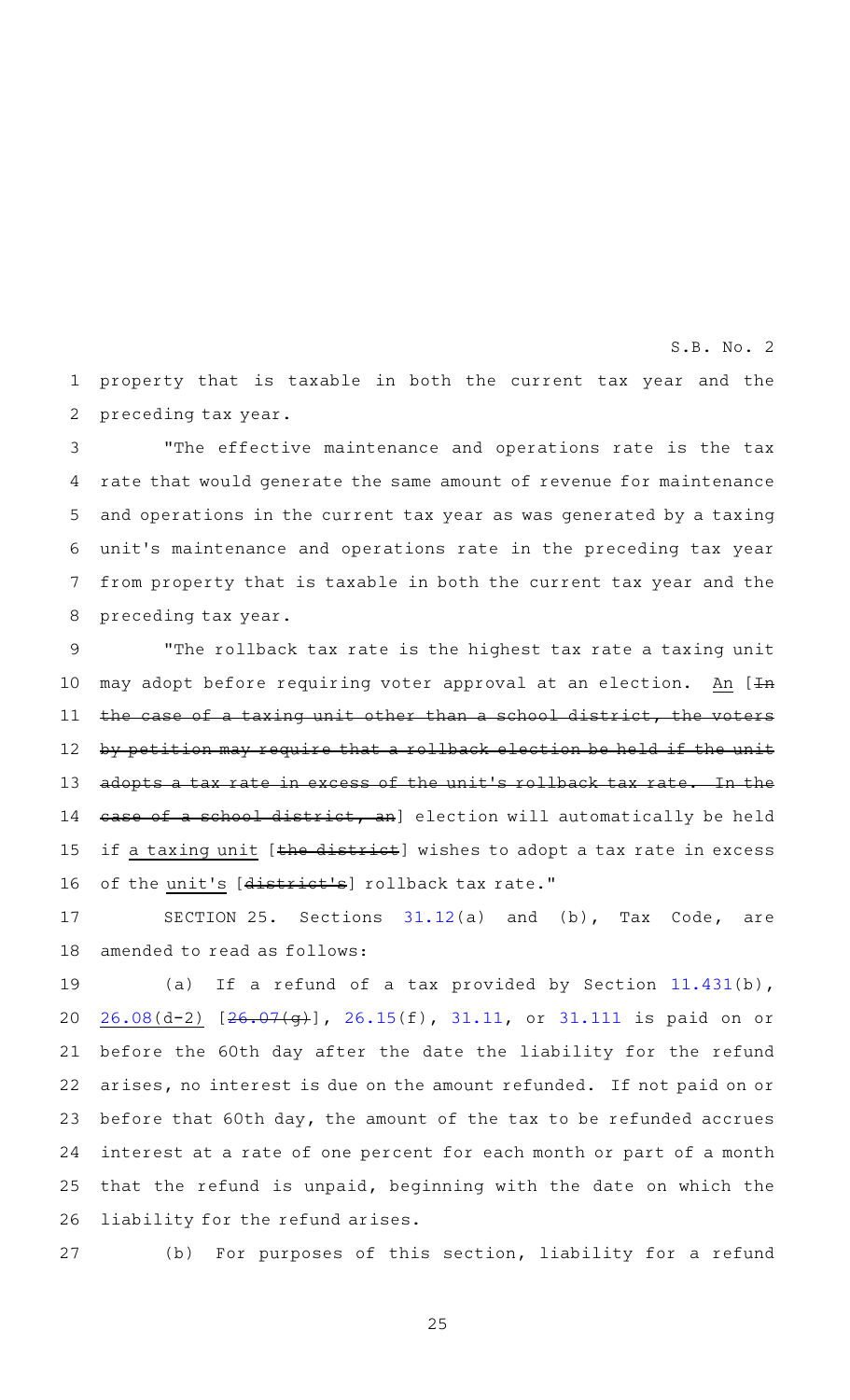arises: 1

(1) if the refund is required by Section  $11.431(b)$  $11.431(b)$ , on the date the chief appraiser notifies the collector for the unit of the approval of the late homestead exemption; 2 3 4

(2) if the refund is required by Section  $26.08(d-2)$  $26.08(d-2)$ [[26.07](http://www.statutes.legis.state.tx.us/GetStatute.aspx?Code=TX&Value=26.07&Date=11/29/2016)(g)], on the date the results of the election to reduce the tax rate are certified; 5 6 7

8

(3) if the refund is required by Section  $26.15(f)$  $26.15(f)$ :

 $(A)$  for a correction to the tax roll made under Section [26.15\(](http://www.statutes.legis.state.tx.us/GetStatute.aspx?Code=TX&Value=26.15&Date=11/29/2016)b), on the date the change in the tax roll is certified to the assessor for the taxing unit under Section [25.25](http://www.statutes.legis.state.tx.us/GetStatute.aspx?Code=TX&Value=25.25&Date=11/29/2016); or 9 10 11 12

(B) for a correction to the tax roll made under Section  $26.15(c)$  $26.15(c)$ , on the date the change in the tax roll is ordered by the governing body of the taxing unit; 13 14 15

 $(4)$  if the refund is required by Section [31.11,](http://www.statutes.legis.state.tx.us/GetStatute.aspx?Code=TX&Value=31.11&Date=11/29/2016) on the date the auditor for the taxing unit determines that the payment was erroneous or excessive or, if the amount of the refund exceeds the applicable amount specified by Section [31.11\(](http://www.statutes.legis.state.tx.us/GetStatute.aspx?Code=TX&Value=31.11&Date=11/29/2016)a), on the date the governing body of the unit approves the refund; or 16 17 18 19 20

(5) if the refund is required by Section  $31.111$ , on the date the collector for the taxing unit determines that the payment was erroneous. 21 22 23

SECTION 26. Section [33.08\(](http://www.statutes.legis.state.tx.us/GetStatute.aspx?Code=TX&Value=33.08&Date=11/29/2016)b), Tax Code, is amended to read as follows: 24 25

(b) The governing body of the taxing unit or appraisal district, in the manner required by law for official action, may 26 27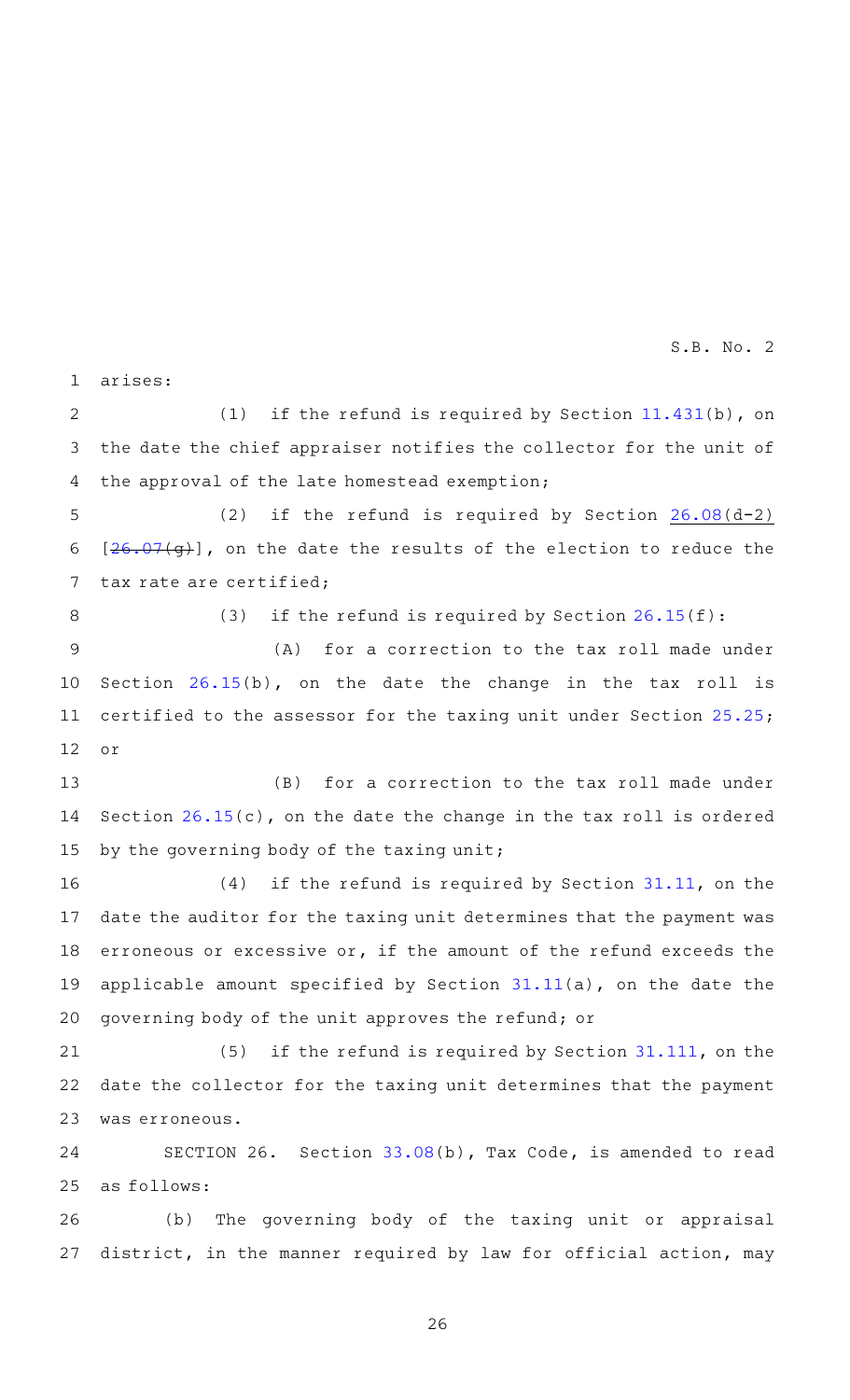provide that taxes that become delinquent on or after June 1 under Section [26.08\(](http://www.statutes.legis.state.tx.us/GetStatute.aspx?Code=TX&Value=26.08&Date=11/29/2016)d-1) [\[26.07](http://www.statutes.legis.state.tx.us/GetStatute.aspx?Code=TX&Value=26.07&Date=11/29/2016)(f)], [26.15\(](http://www.statutes.legis.state.tx.us/GetStatute.aspx?Code=TX&Value=26.15&Date=11/29/2016)e), [31.03](http://www.statutes.legis.state.tx.us/GetStatute.aspx?Code=TX&Value=31.03&Date=11/29/2016), [31.031](http://www.statutes.legis.state.tx.us/GetStatute.aspx?Code=TX&Value=31.031&Date=11/29/2016), [31.032](http://www.statutes.legis.state.tx.us/GetStatute.aspx?Code=TX&Value=31.032&Date=11/29/2016), [31.04,](http://www.statutes.legis.state.tx.us/GetStatute.aspx?Code=TX&Value=31.04&Date=11/29/2016) or [42.42](http://www.statutes.legis.state.tx.us/GetStatute.aspx?Code=TX&Value=42.42&Date=11/29/2016) incur an additional penalty to defray costs of collection. The amount of the penalty may not exceed the amount of the compensation specified in the applicable contract with an attorney under Section [6.30](http://www.statutes.legis.state.tx.us/GetStatute.aspx?Code=TX&Value=6.30&Date=11/29/2016) to be paid in connection with the collection of the delinquent taxes. 1 2 3 4 5 6 7

SECTION 27. Section [41.03\(](http://www.statutes.legis.state.tx.us/GetStatute.aspx?Code=TX&Value=41.03&Date=11/29/2016)a), Tax Code, is amended to read as follows: 8 9

(a) A taxing unit is entitled to challenge before the appraisal review board: 10 11

 $(1)$  [the level of appraisals of any category of property in the district or in any territory in the district, but not the appraised value of a single taxpayer 's property; 12 13 14

 $[\frac{1}{2}]$  an exclusion of property from the appraisal records; 15 16

(2)  $[$   $(3)$  a grant in whole or in part of a partial exemption; 17 18

(3)  $[$  (4)</sub> $]$  a determination that land qualifies for appraisal as provided by Subchapter C, D, E, or H, Chapter [23;](http://www.statutes.legis.state.tx.us/GetStatute.aspx?Code=TX&Value=23&Date=11/29/2016) or 19 20

 $(4)$  [ $(5)$ ] failure to identify the taxing unit as one in which a particular property is taxable. 21 22

SECTION 28. Section  $41.11(a)$  $41.11(a)$ , Tax Code, is amended to read as follows: 23 24

(a) Not later than the date the appraisal review board approves the appraisal records as provided by Section [41.12,](http://www.statutes.legis.state.tx.us/GetStatute.aspx?Code=TX&Value=41.12&Date=11/29/2016) the secretary of the board shall deliver written notice to a property 25 26 27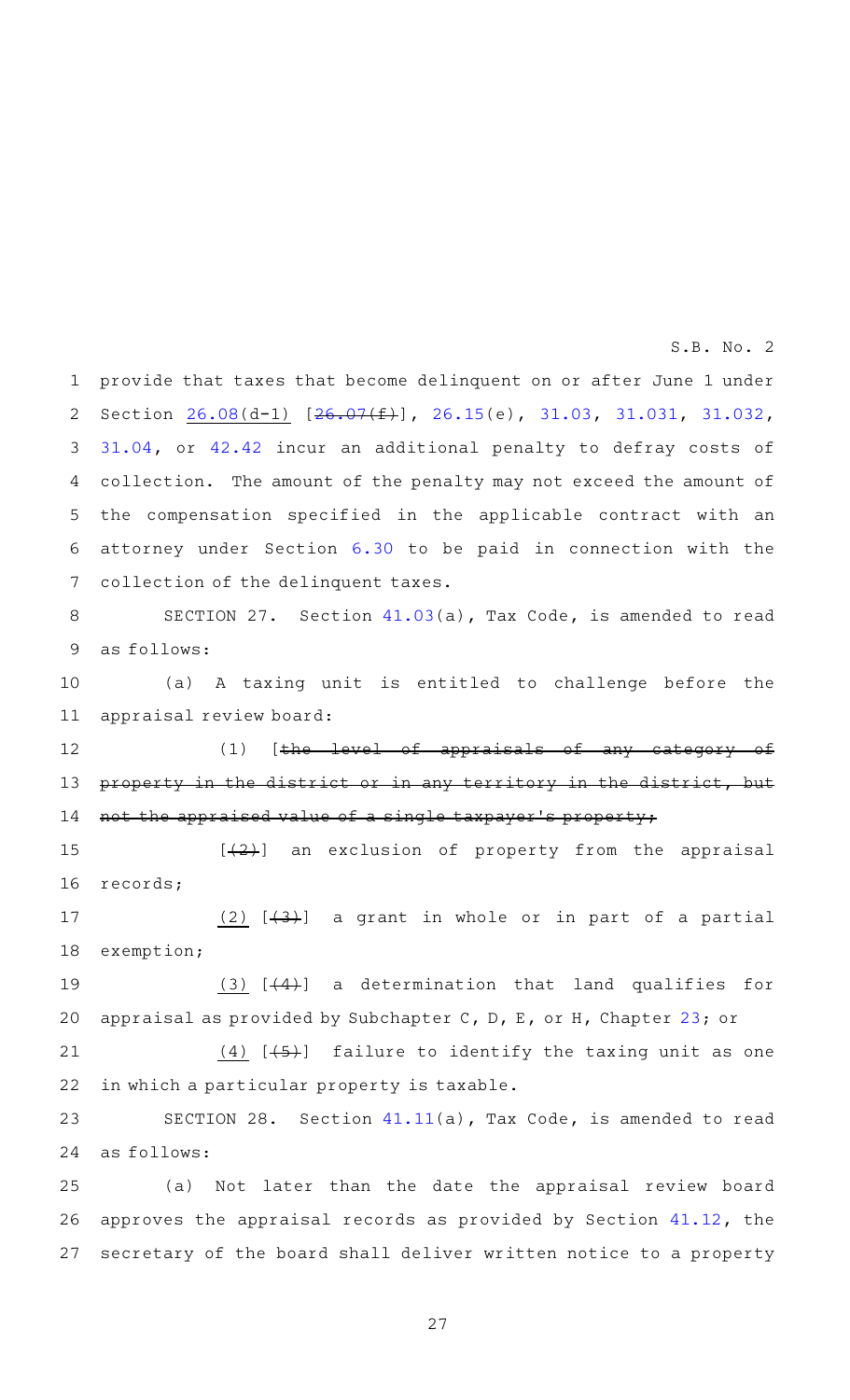owner of any change in the records that is ordered by the board as provided by this subchapter and that will result in an increase in the tax liability of the property owner. An owner who receives a notice as provided by this section shall be entitled to protest such action as provided by Section  $41.44(a)(2)$  $41.44(a)(2)$   $[41.44(a)(3)]$  $[41.44(a)(3)]$ . 1 2 3 4 5

S.B. No. 2

SECTION 29. Section  $41.12(a)$  $41.12(a)$ , Tax Code, is amended to read as follows: 6 7

8

(a) By July 5  $[20]$ , the appraisal review board shall:

(1) hear and determine all or substantially all timely filed protests; 9 10

11

(2) determine all timely filed challenges;

(3) submit a list of its approved changes in the records to the chief appraiser; and 12 13

14

 $(4)$  approve the records.

SECTION 30. Sections  $41.44(a)$  $41.44(a)$ ,  $(b-1)$ ,  $(c)$ , and  $(d)$ , Tax Code, are amended to read as follows: 15 16

(a) Except as provided by Subsections (b),  $(b-1)$ , (c),  $(c-1)$ , and  $(c-2)$ , to be entitled to a hearing and determination of a protest, the property owner initiating the protest must file a written notice of the protest with the appraisal review board having authority to hear the matter protested: 17 18 19 20 21

(1) before May 15  $[4]$  or not later than the 30th day after the date that notice to the property owner was delivered to the property owner as provided by Section  $25.19$ , [if the property is a single-family residence that qualifies for an exemption under Section  $11.13$ , whichever is later; 22 23 24 25 26

27

(2) [before June 1 or not later than the 30th day after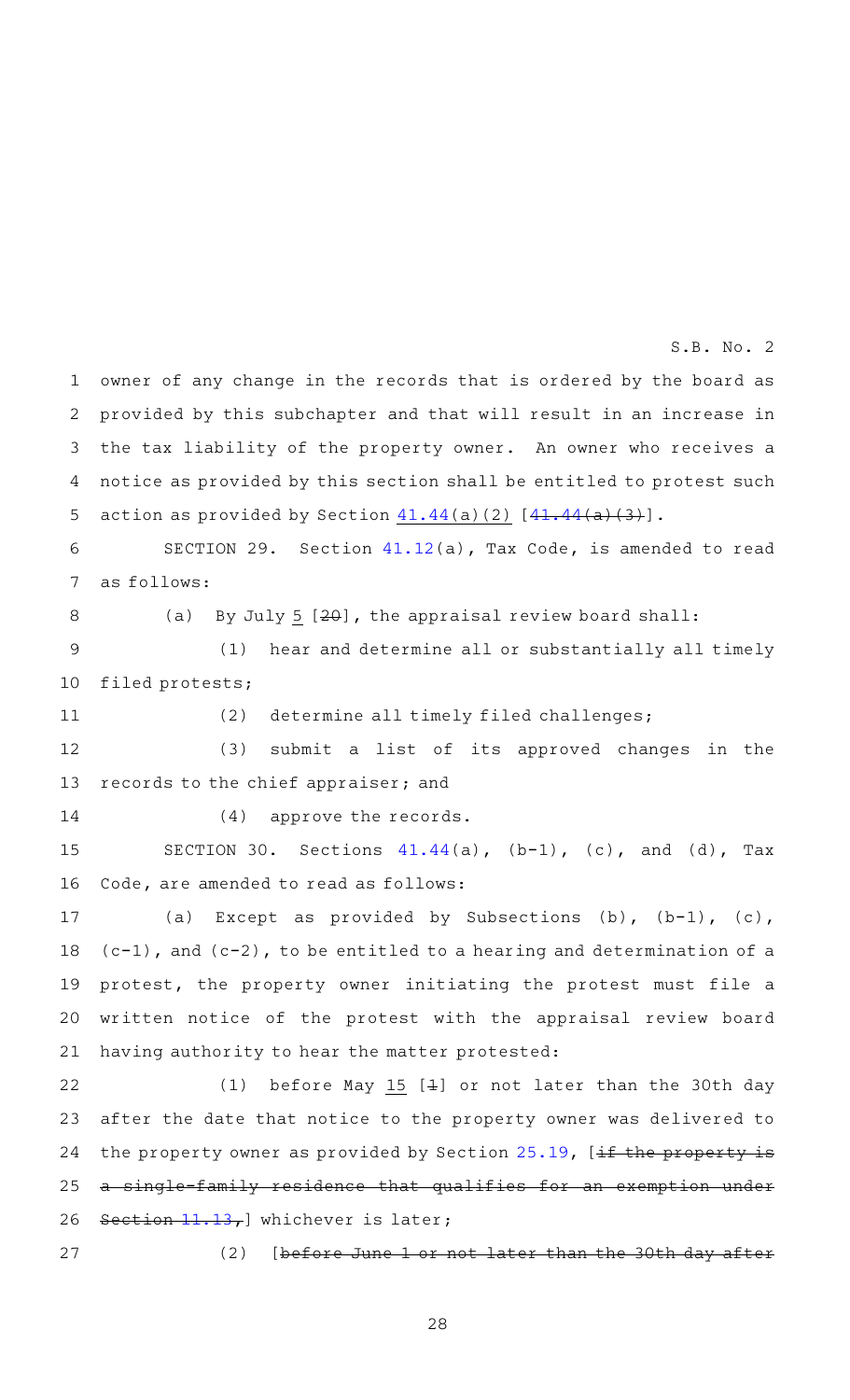the date that notice was delivered to the property owner as provided by Section [25.19](http://www.statutes.legis.state.tx.us/GetStatute.aspx?Code=TX&Value=25.19&Date=11/29/2016) in connection with any other property, whichever is later; 1 2 3

 $[43+]$  in the case of a protest of a change in the appraisal records ordered as provided by Subchapter A of this chapter or by Chapter [25,](http://www.statutes.legis.state.tx.us/GetStatute.aspx?Code=TX&Value=25&Date=11/29/2016) not later than the 30th day after the date notice of the change is delivered to the property owner; 4 5 6 7

(3)  $[44]$  in the case of a determination that a change in the use of land appraised under Subchapter C, D, E, or H, Chapter [23](http://www.statutes.legis.state.tx.us/GetStatute.aspx?Code=TX&Value=23&Date=11/29/2016), has occurred, not later than the 30th day after the date the notice of the determination is delivered to the property owner; or 8 9 10 11

(4)  $[4, 5]$  in the case of a determination of eligibility for a refund under Section [23.1243,](http://www.statutes.legis.state.tx.us/GetStatute.aspx?Code=TX&Value=23.1243&Date=11/29/2016) not later than the 30th day after the date the notice of the determination is delivered to the property owner. 12 13 14 15

(b-1) Notwithstanding Subsection (a)(1), an owner of  $\underline{a}$ single-family residence that qualifies for an exemption under Section [11.13](http://www.statutes.legis.state.tx.us/GetStatute.aspx?Code=TX&Value=11.13&Date=11/29/2016) [property described by that subsection] who files a notice of protest after the deadline prescribed by that subsection but before the appraisal review board approves the appraisal records is entitled to a hearing and determination of the protest if the property owner files the notice before June 1. 16 17 18 19 20 21 22

(c)AAA property owner who files notice of a protest authorized by Section [41.411](http://www.statutes.legis.state.tx.us/GetStatute.aspx?Code=TX&Value=41.411&Date=11/29/2016) is entitled to a hearing and determination of the protest if the property owner files the notice prior to the date the taxes on the property to which the notice applies become delinquent. An owner of land who files a notice of 23 24 25 26 27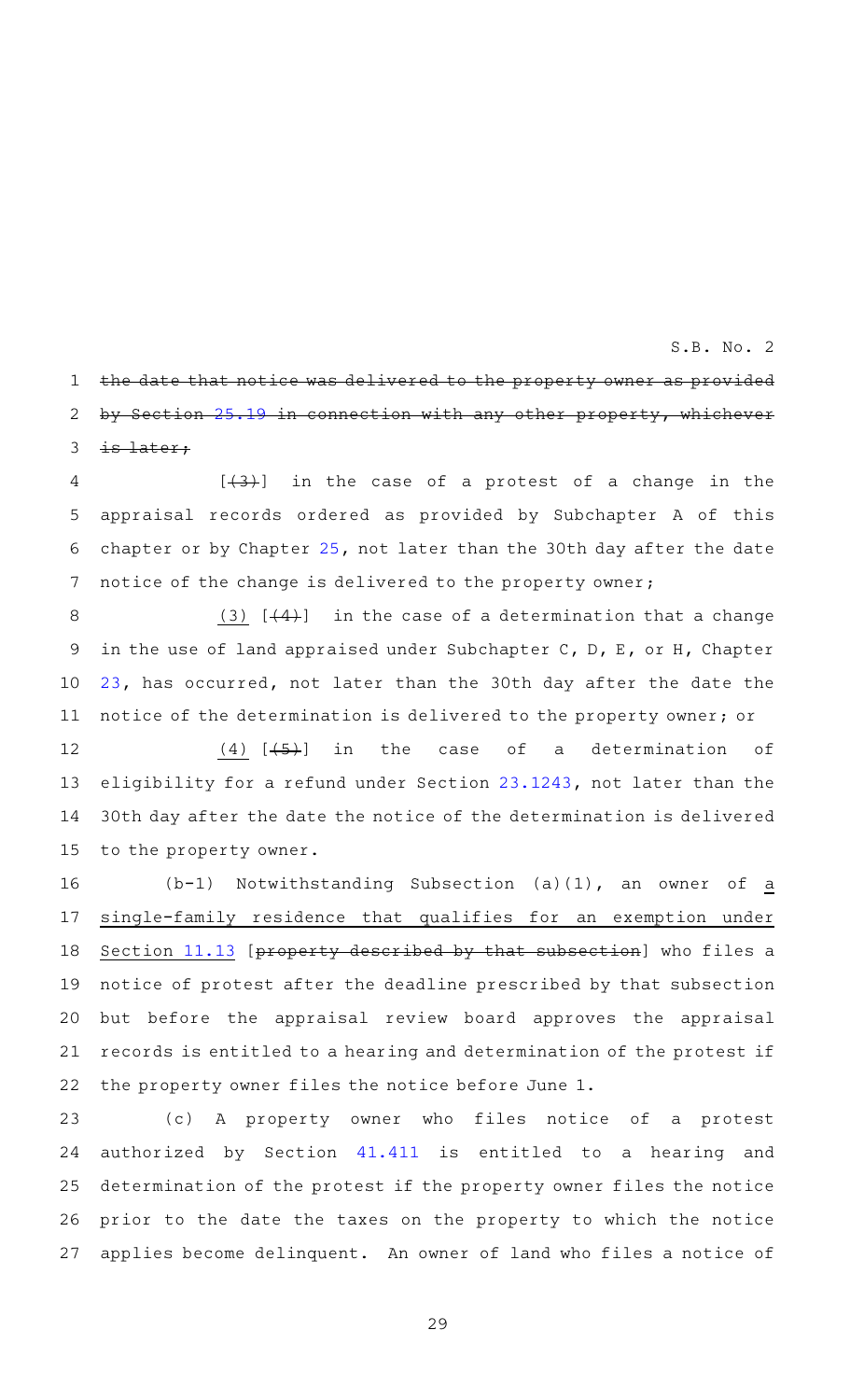protest under Subsection  $(a)(3)$   $[+a)+(4)$  is entitled to a hearing and determination of the protest without regard to whether the appraisal records are approved. 1 2 3

(d) A notice of protest is sufficient if it identifies the protesting property owner, including a person claiming an ownership interest in the property even if that person is not listed on the appraisal records as an owner of the property, identifies the property that is the subject of the protest, and indicates apparent dissatisfaction with some determination of the appraisal office. The notice need not be on an official form, but the comptroller shall prescribe a form that provides for more detail about the nature of the protest. The form must permit a property owner to include each property in the appraisal district that is the subject of a protest. The form must permit a property owner to request that the protest be heard by a special panel established under Section 6.425 if the protest will be determined by an appraisal review board to which that section applies and the property is included in a classification described by that section. The comptroller, each appraisal office, and each appraisal review board shall make the forms readily available and deliver one to a property owner on request. 4 5 6 7 8 9 10 11 12 13 14 15 16 17 18 19 20 21

SECTION 31. Section [41.45,](http://www.statutes.legis.state.tx.us/GetStatute.aspx?Code=TX&Value=41.45&Date=11/29/2016) Tax Code, is amended by amending Subsection (d) and adding Subsections  $(d-1)$ ,  $(d-2)$ , and  $(d-3)$  to read as follows: 22 23 24

(d) This subsection does not apply to a special panel established under Section 6.425. An appraisal review board consisting of more than three members may sit in panels of not fewer 25 26 27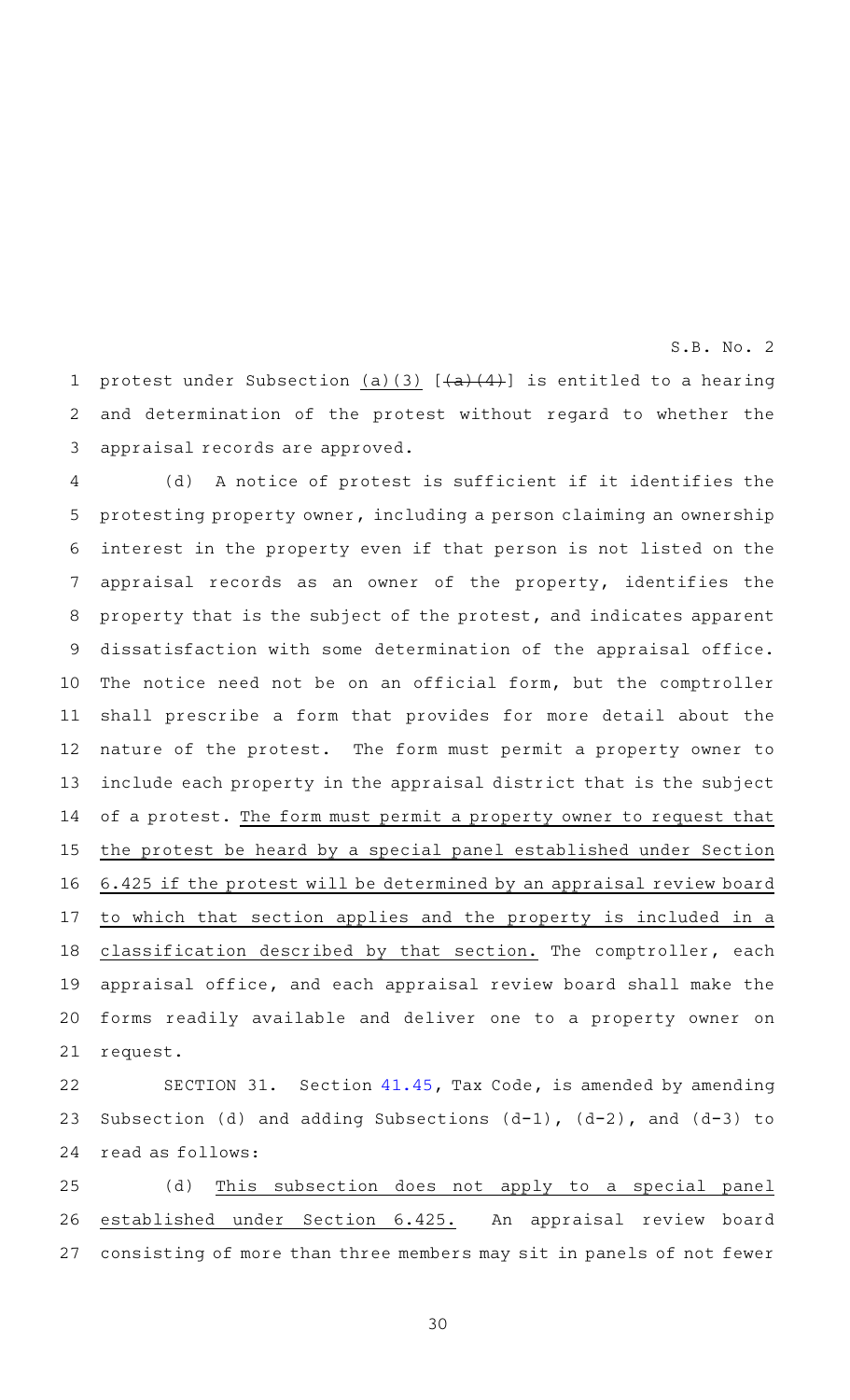than three members to conduct protest hearings. [However, the determination of a protest heard by a panel must be made by the board.] If the recommendation of a panel is not accepted by the board, the board may refer the matter for rehearing to a panel composed of members who did not hear the original hearing or, if there are not at least three members who did not hear the original protest, the board may determine the protest. [Before determining a protest or conducting a rehearing before a new panel or the board, board shall deliver notice of the hearing or meeting determine the protest in accordance with the provisions of this subchapter.] 1 2 3 4 5 6 7 8 9 10 11

(d-1) An appraisal review board to which Section 6.425 applies shall sit in special panels established under that section to conduct protest hearings. A special panel may conduct a protest hearing relating to property only if the property is included in the classification for which the panel was established and the property owner has requested that the panel conduct the hearing. The board may rehear a protest heard by a special panel if the board elects not to accept the recommendation of the panel. 12 13 14 15 16 17 18 19

 $(d-2)$  The determination of a protest heard by a panel under Subsection (d) or (d-1) must be made by the board. 20 21

 $(d-3)$  The board must deliver notice of a hearing or meeting to determine a protest heard by a panel, or to rehear a protest, under Subsection (d) or (d-1) in accordance with the provisions of this subchapter. 22 23 24 25

SECTION 32. Section [41.66,](http://www.statutes.legis.state.tx.us/GetStatute.aspx?Code=TX&Value=41.66&Date=11/29/2016) Tax Code, is amended by amending Subsection (k) and adding Subsection (k-1) to read as follows: 26 27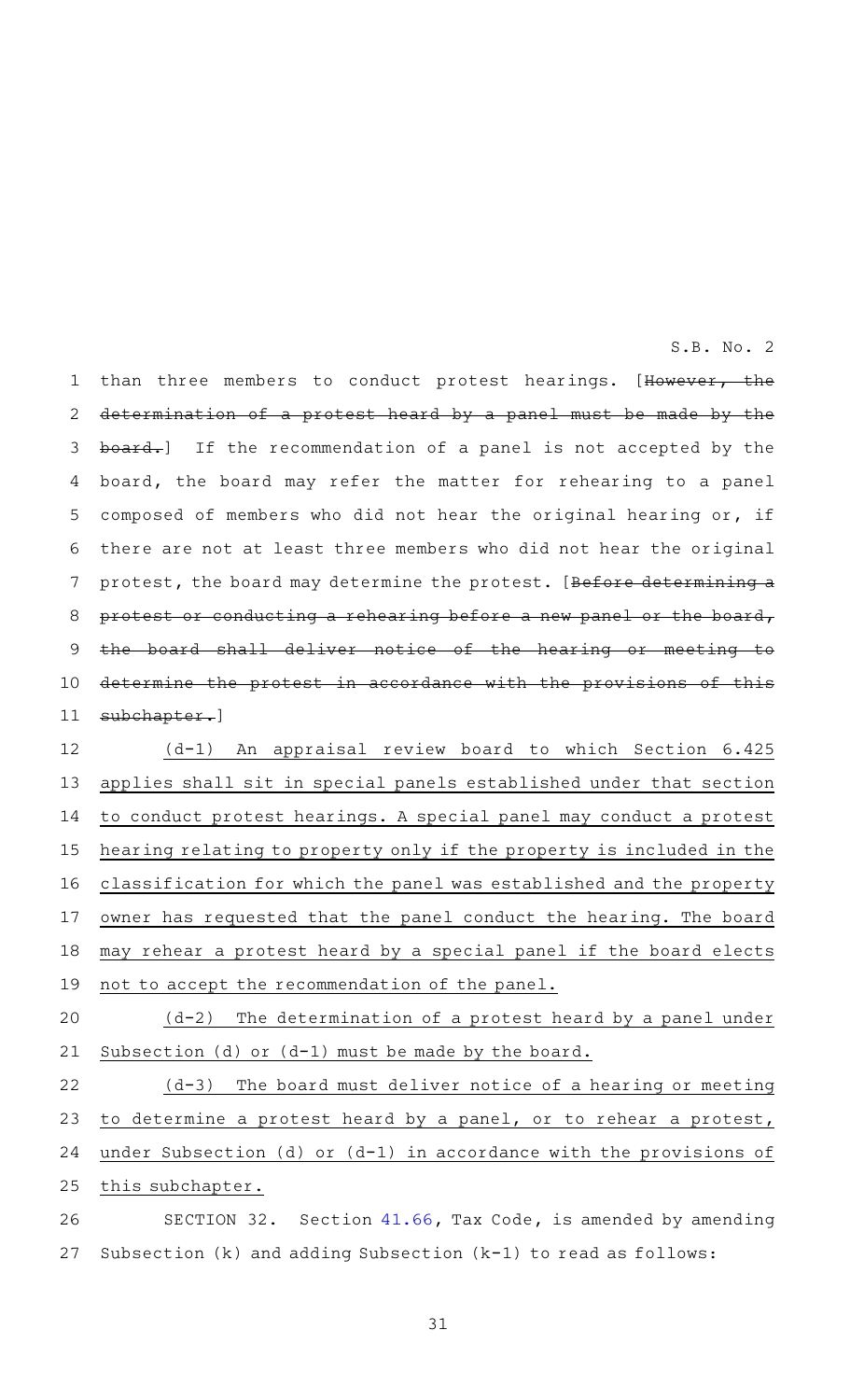$(k)$  This subsection does not apply to a special panel established under Section 6.425. If an appraisal review board sits in panels to conduct protest hearings, protests shall be randomly assigned to panels, except that the board may consider the type of property subject to the protest or the ground of the protest for the purpose of using the expertise of a particular panel in hearing protests regarding particular types of property or based on particular grounds. If a protest is scheduled to be heard by a particular panel, the protest may not be reassigned to another panel without the consent of the property owner or designated agent. If the appraisal review board has cause to reassign a protest to another panel, a property owner or designated agent may agree to reassignment of the protest or may request that the hearing on the protest be postponed. The board shall postpone the hearing on that request. A change of members of a panel because of a conflict of interest, illness, or inability to continue participating in hearings for the remainder of the day does not constitute reassignment of a protest to another panel. 1 2 3 4 5 6 7 8 9 10 11 12 13 14 15 16 17 18

 $(k-1)$  On the request of a property owner, an appraisal review board to which Section 6.425 applies shall assign a protest relating to property included in a classification described by that section to the special panel established to conduct protest hearings relating to property included in that classification. If the board has established more than one special panel to conduct protest hearings relating to property included in a particular classification, protests relating to property included in that classification shall be randomly assigned to those special panels. 19 20 21 22 23 24 25 26 27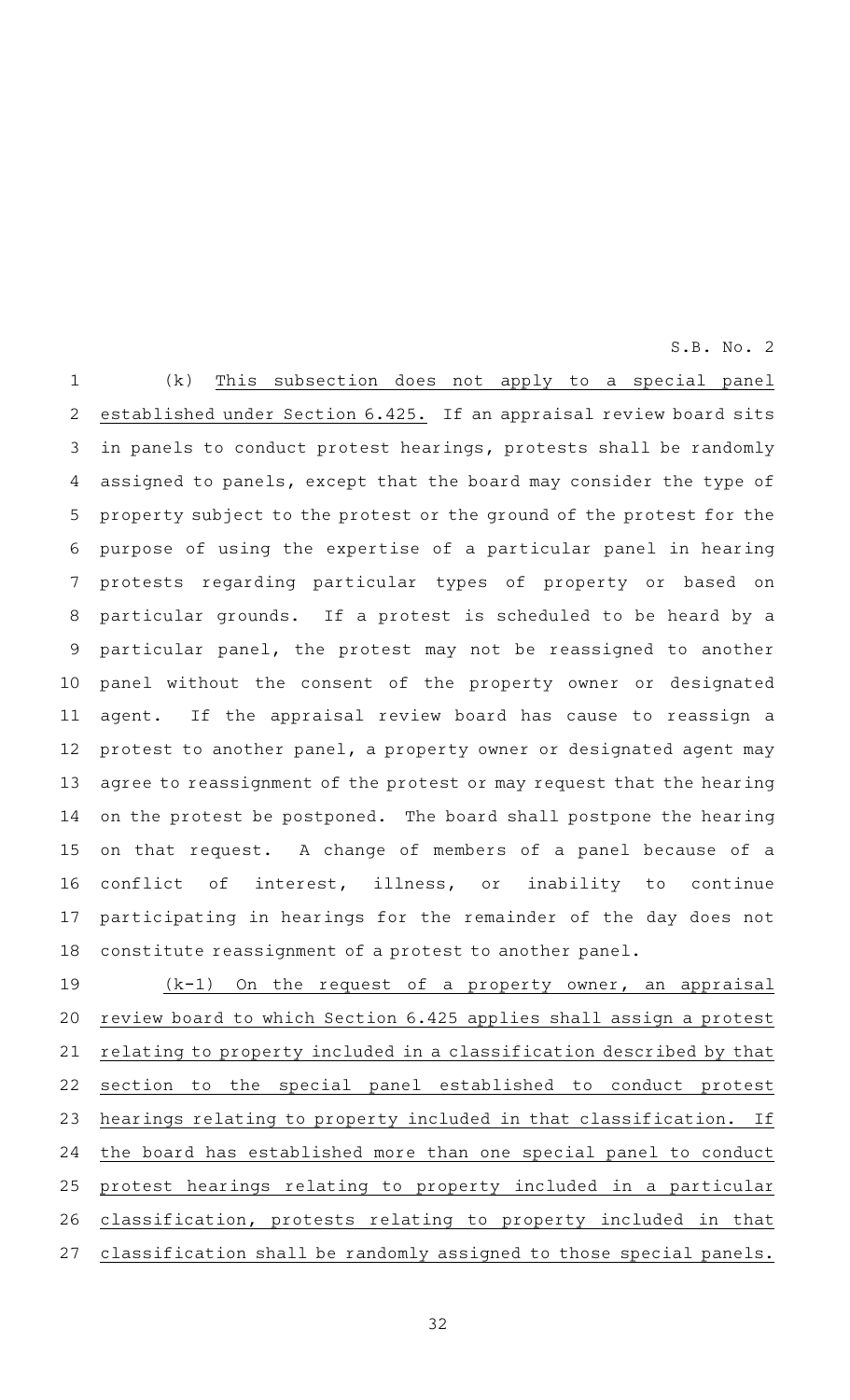If a protest is scheduled to be heard by a particular special panel, the protest may not be reassigned to another special panel without the consent of the property owner or designated agent. If the board has cause to reassign a protest to another special panel, a property owner or designated agent may agree to reassignment of the protest or may request that the hearing on the protest be postponed. The board shall postpone the hearing on that request. A change of members of a special panel because of a conflict of interest, illness, or inability to continue participating in hearings for the remainder of the day does not constitute reassignment of a protest to another special panel. SECTION 33. Section  $41.71$ , Tax Code, is amended to read as follows: Sec. 41.71. EVENING AND WEEKEND HEARINGS. (a) An appraisal review board by rule shall provide for hearings on protests [in the evening or] on a Saturday or after 5 p.m. on a weekday [Sunday]. (b) The board may not schedule: (1) the first hearing on a protest held on a weekday evening to begin after 7 p.m.; or  $(2)$  a hearing on a protest on a Sunday. SECTION 34. Section [41A.01,](http://www.statutes.legis.state.tx.us/GetStatute.aspx?Code=TX&Value=41A.01&Date=11/29/2016) Tax Code, is amended to read as follows: Sec. 41A.01. RIGHT OF APPEAL BY PROPERTY OWNER. As an alternative to filing an appeal under Section [42.01](http://www.statutes.legis.state.tx.us/GetStatute.aspx?Code=TX&Value=42.01&Date=11/29/2016), a property owner is entitled to appeal through binding arbitration under this chapter an appraisal review board order determining a protest filed under Section [41.41](http://www.statutes.legis.state.tx.us/GetStatute.aspx?Code=TX&Value=41.41&Date=11/29/2016)(a)(1) or (2) concerning the appraised or market 1 2 3 4 5 6 7 8 9 10 11 12 13 14 15 16 17 18 19 20 21 22 23 24 25 26 27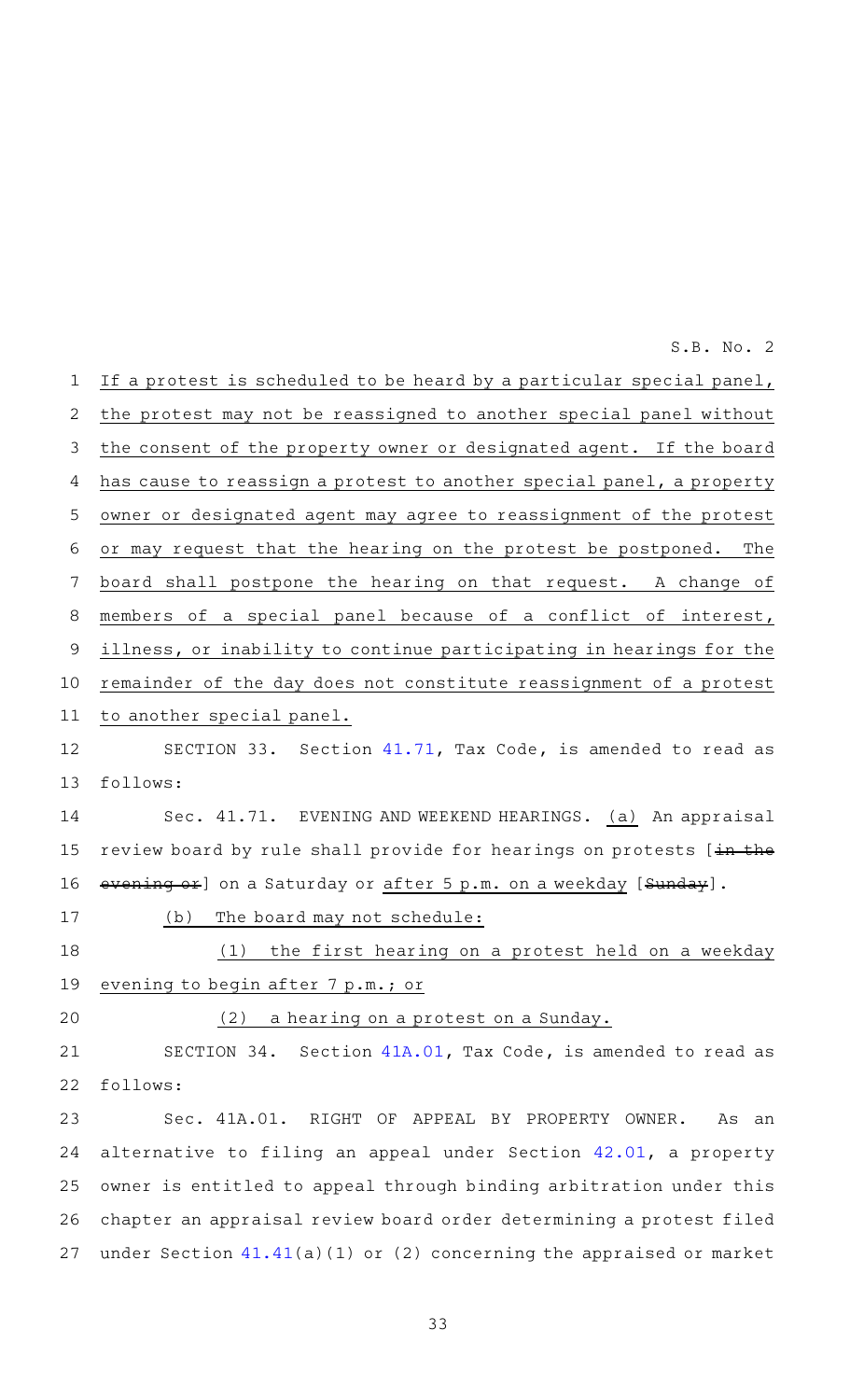value of property if: 1

(1) the property qualifies as the owner's residence homestead under Section [11.13](http://www.statutes.legis.state.tx.us/GetStatute.aspx?Code=TX&Value=11.13&Date=11/29/2016); or 2 3

(2) the appraised or market value, as applicable, of the property as determined by the order is  $$5$  [ $$3$ ] million or less. 4 5

SECTION 35. Section [41A.03](http://www.statutes.legis.state.tx.us/GetStatute.aspx?Code=TX&Value=41A.03&Date=11/29/2016)(a), Tax Code, is amended to read as follows: 6 7

(a) To appeal an appraisal review board order under this chapter, a property owner must file with the appraisal district not later than the 45th day after the date the property owner receives notice of the order: 8 9 10 11

(1) a completed request for binding arbitration under this chapter in the form prescribed by Section [41A.04;](http://www.statutes.legis.state.tx.us/GetStatute.aspx?Code=TX&Value=41A.04&Date=11/29/2016) and 12 13

 $(2)$  an arbitration deposit made payable to the comptroller in the amount of: 14 15

 $(A)$  \$450, if the property qualifies as the owner's residence homestead under Section [11.13](http://www.statutes.legis.state.tx.us/GetStatute.aspx?Code=TX&Value=11.13&Date=11/29/2016) and the appraised or market value, as applicable, of the property is \$500,000 or less, as determined by the order; 16 17 18 19

(B) \$500, if the property qualifies as the owner's residence homestead under Section [11.13](http://www.statutes.legis.state.tx.us/GetStatute.aspx?Code=TX&Value=11.13&Date=11/29/2016) and the appraised or market value, as applicable, of the property is more than \$500,000, as determined by the order; 20 21 22 23

 $(C)$  \$500, if the property does not qualify as the owner 's residence homestead under Section [11.13](http://www.statutes.legis.state.tx.us/GetStatute.aspx?Code=TX&Value=11.13&Date=11/29/2016) and the appraised or market value, as applicable, of the property is \$1 million or less, as determined by the order; 24 25 26 27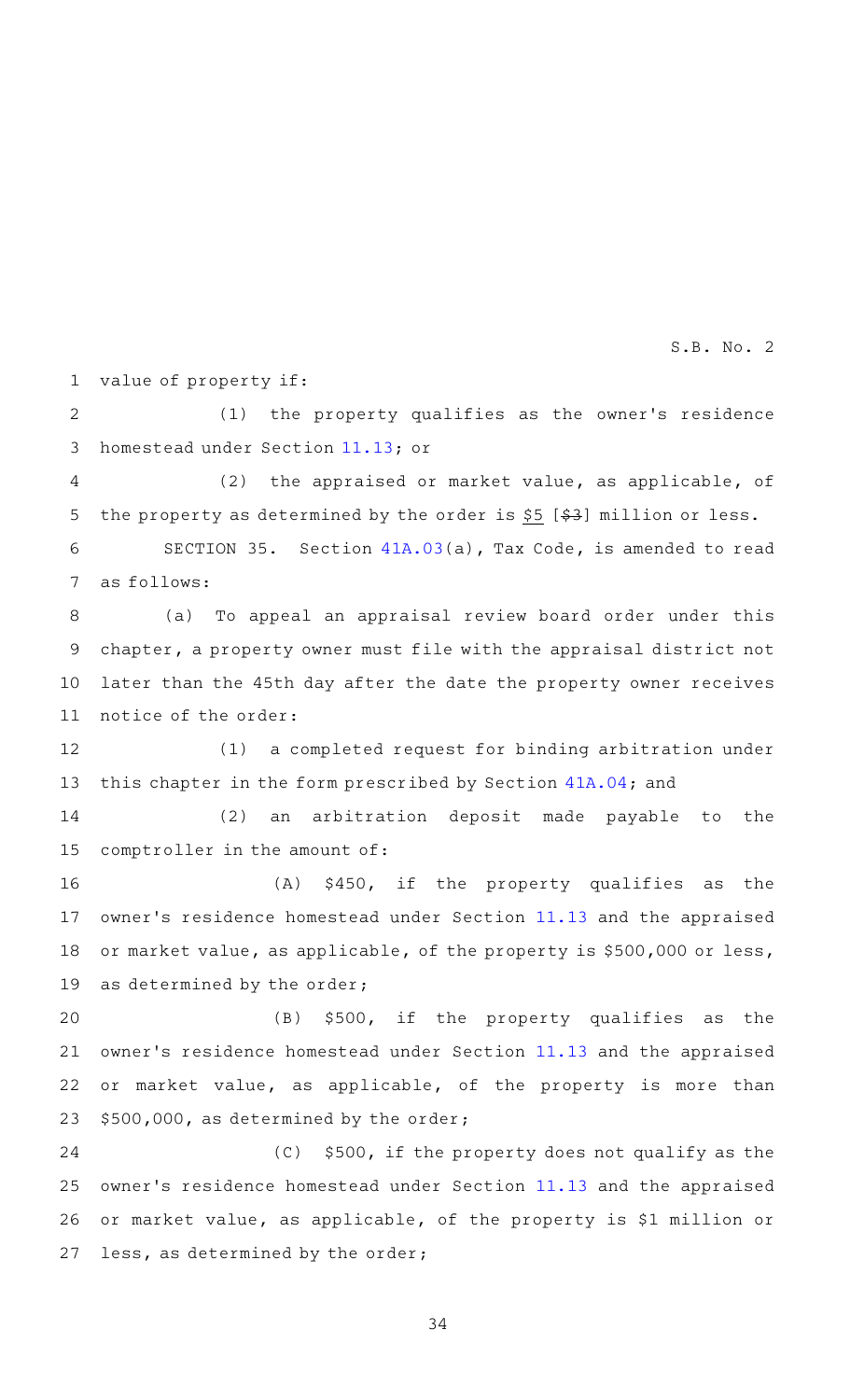(D) \$800, if the property does not qualify as the owner's residence homestead under Section [11.13](http://www.statutes.legis.state.tx.us/GetStatute.aspx?Code=TX&Value=11.13&Date=11/29/2016) and the appraised or market value, as applicable, of the property is more than \$1 million but not more than \$2 million, as determined by the order;  $\lceil$   $\Theta$   $\pm$   $\rceil$  $(E)$  \$1,050, if the property does not qualify as the owner 's residence homestead under Section [11.13](http://www.statutes.legis.state.tx.us/GetStatute.aspx?Code=TX&Value=11.13&Date=11/29/2016) and the appraised or market value, as applicable, of the property is more than \$2 million but not more than \$3 million, as determined by the order; or  $(F)$  \$1,250, if the property does not qualify as the owner 's residence homestead under Section [11.13](http://www.statutes.legis.state.tx.us/GetStatute.aspx?Code=TX&Value=11.13&Date=11/29/2016) and the appraised or market value, as applicable, of the property is more than \$3 million but not more than \$5 million, as determined by the order. SECTION 36. Section  $41A.06(b)$  $41A.06(b)$ , Tax Code, is amended to read as follows: (b) To initially qualify to serve as an arbitrator under this chapter, a person must:  $(1)$  meet the following requirements, as applicable:  $(A)$  be licensed as an attorney in this state; or  $(B)$  have: (i) completed at least 30 hours of training in arbitration and alternative dispute resolution procedures from a university, college, or legal or real estate trade association; and (ii) been licensed or certified continuously during the five years preceding the date the person 1 2 3 4 5 6 7 8 9 10 11 12 13 14 15 16 17 18 19 20 21 22 23 24 25 26 27 S.B. No. 2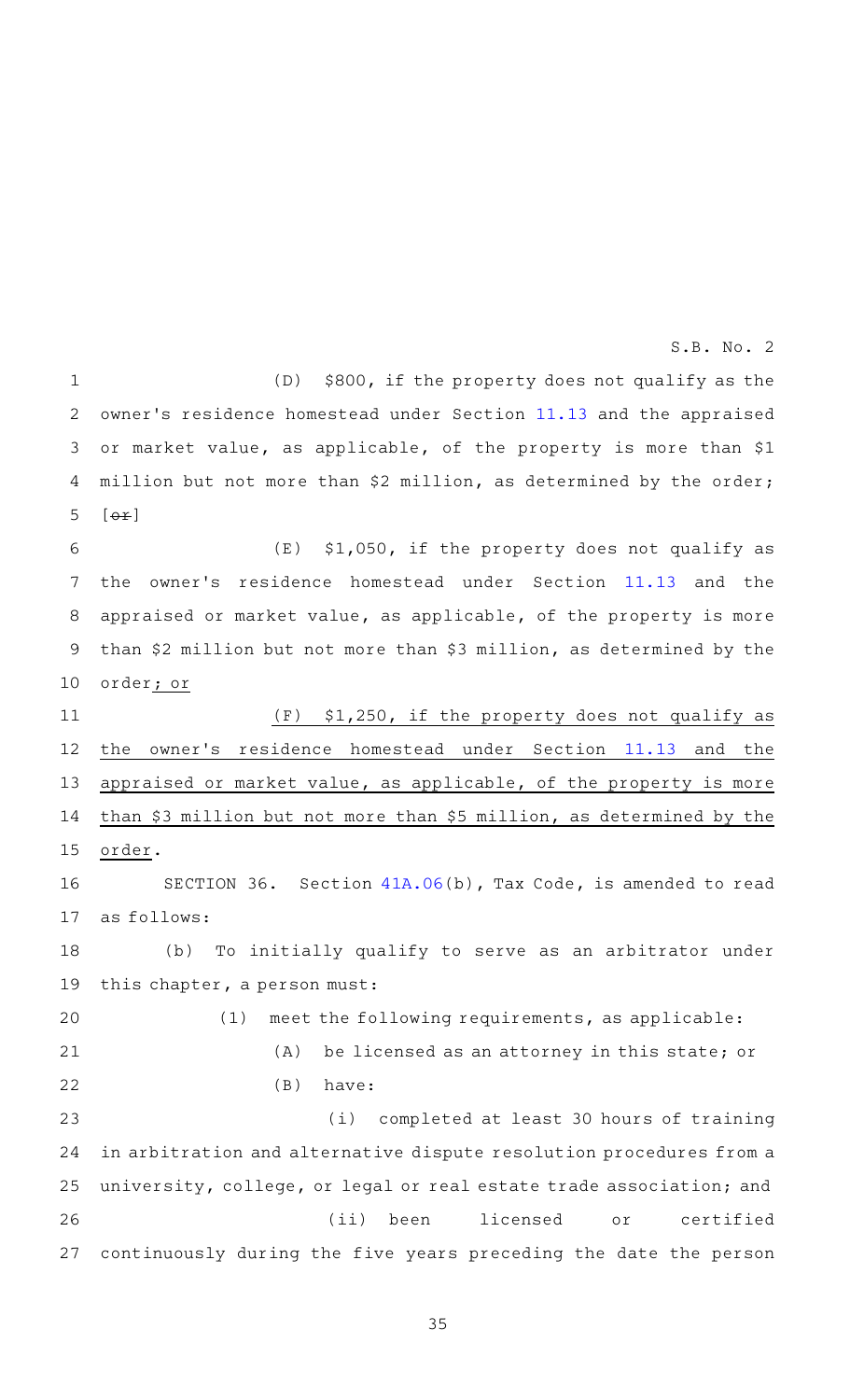agrees to serve as an arbitrator as: (a) a real estate broker or sales agent [salesperson] under Chapter [1101,](http://www.statutes.legis.state.tx.us/GetStatute.aspx?Code=OC&Value=1101&Date=11/29/2016) Occupations Code; (b) a real estate appraiser under Chapter [1103](http://www.statutes.legis.state.tx.us/GetStatute.aspx?Code=OC&Value=1103&Date=11/29/2016), Occupations Code; or (c) a certified public accountant under Chapter [901](http://www.statutes.legis.state.tx.us/GetStatute.aspx?Code=OC&Value=901&Date=11/29/2016), Occupations Code; and (2) agree to conduct an arbitration for a fee that is not more than: (A) \$400, if the property qualifies as the owner's residence homestead under Section [11.13](http://www.statutes.legis.state.tx.us/GetStatute.aspx?Code=TX&Value=11.13&Date=11/29/2016) and the appraised or market value, as applicable, of the property is \$500,000 or less, as determined by the order;  $(B)$  \$450, if the property qualifies as the owner's residence homestead under Section [11.13](http://www.statutes.legis.state.tx.us/GetStatute.aspx?Code=TX&Value=11.13&Date=11/29/2016) and the appraised or market value, as applicable, of the property is more than \$500,000, as determined by the order;  $(C)$  \$450, if the property does not qualify as the owner's residence homestead under Section [11.13](http://www.statutes.legis.state.tx.us/GetStatute.aspx?Code=TX&Value=11.13&Date=11/29/2016) and the appraised or market value, as applicable, of the property is \$1 million or less, as determined by the order; (D) \$750, if the property does not qualify as the owner 's residence homestead under Section [11.13](http://www.statutes.legis.state.tx.us/GetStatute.aspx?Code=TX&Value=11.13&Date=11/29/2016) and the appraised or market value, as applicable, of the property is more than \$1 million but not more than \$2 million, as determined by the order;  $[$   $\leftrightarrow$   $]$  $(E)$  \$1,000, if the property does not qualify as 1 2 3 4 5 6 7 8 9 10 11 12 13 14 15 16 17 18 19 20 21 22 23 24 25 26 27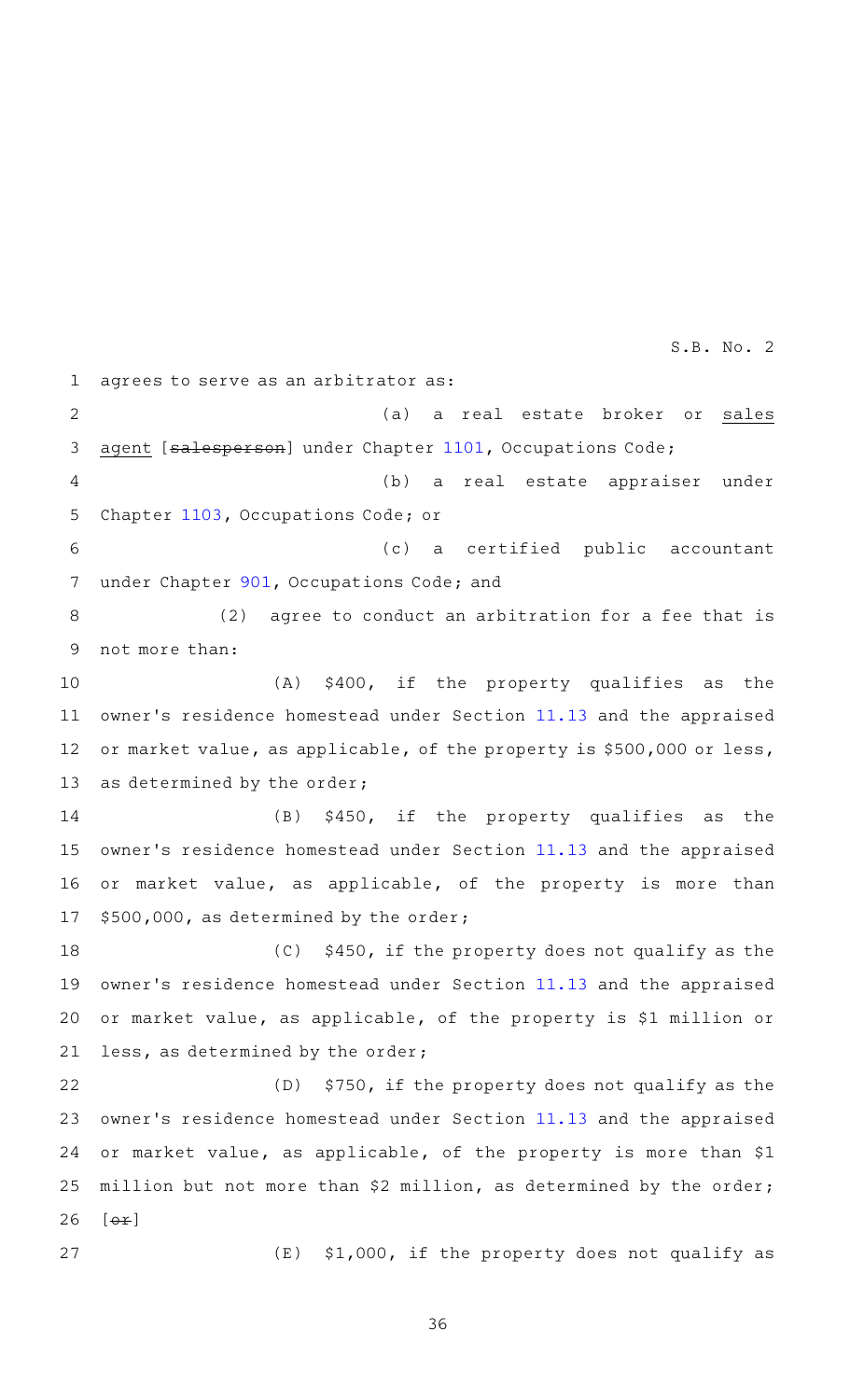the owner 's residence homestead under Section [11.13](http://www.statutes.legis.state.tx.us/GetStatute.aspx?Code=TX&Value=11.13&Date=11/29/2016) and the appraised or market value, as applicable, of the property is more than \$2 million but not more than \$3 million, as determined by the order; or 1 2 3 4

 $(F)$  \$1,200, if the property does not qualify as the owner's residence homestead under Section [11.13](http://www.statutes.legis.state.tx.us/GetStatute.aspx?Code=TX&Value=11.13&Date=11/29/2016) and the appraised or market value, as applicable, of the property is more than \$3 million but not more than \$5 million, as determined by the order. 5 6 7 8 9

SECTION 37. Section [130.016\(](http://www.statutes.legis.state.tx.us/GetStatute.aspx?Code=ED&Value=130.016&Date=11/29/2016)b), Education Code, is amended to read as follows: 10 11

(b) If the board of trustees of an independent school district that divests itself of the management, control, and operation of a junior college district under this section or under Section [130.017](http://www.statutes.legis.state.tx.us/GetStatute.aspx?Code=ED&Value=130.017&Date=11/29/2016) [of this code] was authorized by [Subsection (e) of] Section [45.105\(](http://www.statutes.legis.state.tx.us/GetStatute.aspx?Code=ED&Value=45.105&Date=11/29/2016)e) or under former Section 20.48(e) [20.48 of this code] to dedicate a portion of its tax levy to the junior college district before the divestment, the junior college district may levy an ad valorem tax from and after the divestment. In the first two years in which the junior college district levies an ad valorem tax, the tax rate adopted by the governing body may not exceed the rate that, if applied to the total taxable value submitted to the governing body under Section [26.04,](http://www.statutes.legis.state.tx.us/GetStatute.aspx?Code=TX&Value=26.04&Date=11/29/2016) Tax Code, would impose an amount equal to the amount of taxes of the school district dedicated to the junior college under [Subsection (e) of] Section  $45.105(e)$  $45.105(e)$  or former Section 20.48(e) [20.48 of this code] in the last dedication before the divestment. In subsequent years, 12 13 14 15 16 17 18 19 20 21 22 23 24 25 26 27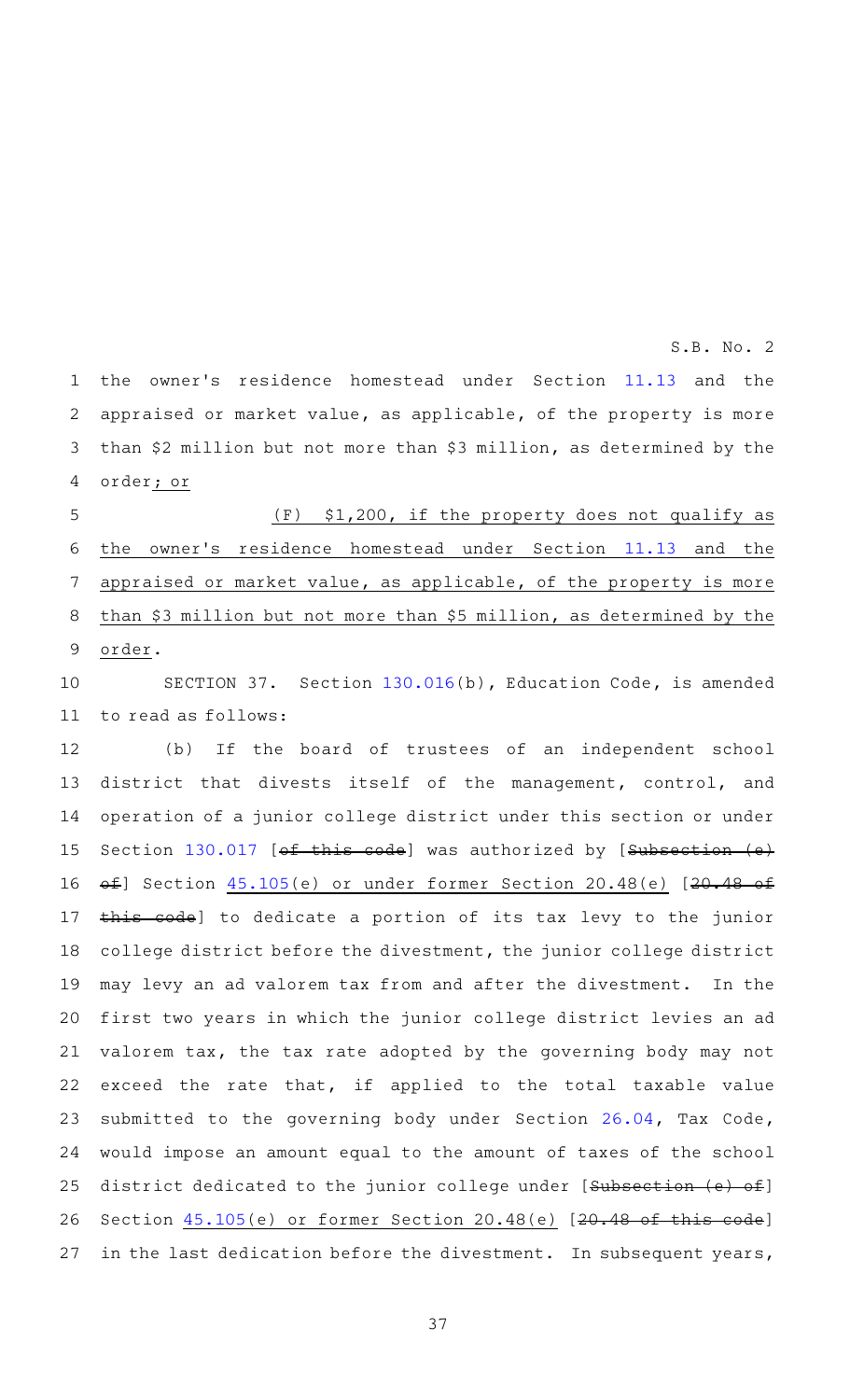the tax rate of the junior college district is subject to Section [26.08](http://www.statutes.legis.state.tx.us/GetStatute.aspx?Code=TX&Value=26.08&Date=11/29/2016) [\[26.07](http://www.statutes.legis.state.tx.us/GetStatute.aspx?Code=TX&Value=26.07&Date=11/29/2016)], Tax Code. 1 2

SECTION 38. Section [403.302](http://www.statutes.legis.state.tx.us/GetStatute.aspx?Code=GV&Value=403.302&Date=11/29/2016)(o), Government Code, is amended to read as follows: 3 4

(o) The comptroller shall adopt rules governing the conduct of the study after consultation with the comptroller 's property tax administration advisory board [Comptroller's Property Value Study Advisory Committee]. 5 6 7 8

SECTION 39. Sections [281.124](http://www.statutes.legis.state.tx.us/GetStatute.aspx?Code=HS&Value=281.124&Date=11/29/2016)(d) and (e), Health and Safety Code, are amended to read as follows: 9 10

(d) If a majority of the votes cast in the election favor the proposition, the tax rate for the specified tax year is the rate approved by the voters, and that rate is not subject to [a rollback election under] Section [26.08](http://www.statutes.legis.state.tx.us/GetStatute.aspx?Code=TX&Value=26.08&Date=11/29/2016) [\[26.07\]](http://www.statutes.legis.state.tx.us/GetStatute.aspx?Code=TX&Value=26.07&Date=11/29/2016), Tax Code. The board shall adopt the tax rate as provided by Chapter [26,](http://www.statutes.legis.state.tx.us/GetStatute.aspx?Code=TX&Value=26&Date=11/29/2016) Tax Code. 11 12 13 14 15

(e) If the proposition is not approved as provided by Subsection (c), the board may not adopt a tax rate for the district for the specified tax year that exceeds the rate that was not approved, and Section [26.08](http://www.statutes.legis.state.tx.us/GetStatute.aspx?Code=TX&Value=26.08&Date=11/29/2016) [\[26.07\]](http://www.statutes.legis.state.tx.us/GetStatute.aspx?Code=TX&Value=26.07&Date=11/29/2016), Tax Code, applies to the adopted rate if that rate exceeds the district 's rollback tax rate. 16 17 18 19 20

SECTION 40. Sections [140.010\(](http://www.statutes.legis.state.tx.us/GetStatute.aspx?Code=LG&Value=140.010&Date=11/29/2016)d) and (e), Local Government Code, are amended to read as follows: 21 22

(d) A county or municipality that proposes a property tax rate that does not exceed the [lower of the effective tax rate or the] rollback tax rate shall provide the following notice: 23 24 25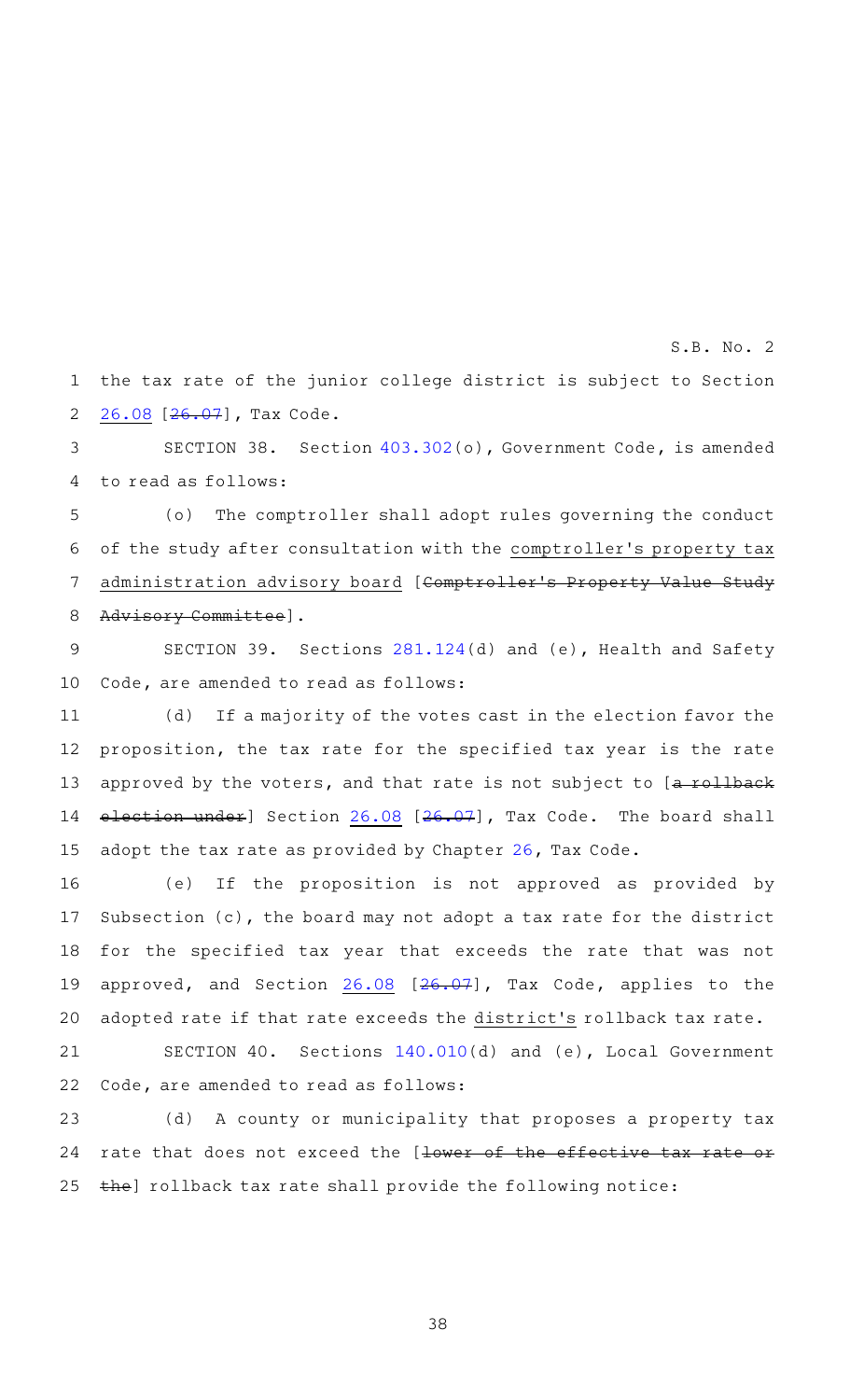"NOTICE OF (INSERT CURRENT TAX YEAR) TAX YEAR PROPOSED PROPERTY TAX RATE FOR (INSERT NAME OF COUNTY OR MUNICIPALITY) "A tax rate of \$\_\_\_\_\_\_ per \$100 valuation has been proposed by the governing body of (insert name of county or municipality). PROPOSED TAX RATEAAAAAAAAAA \$\_\_\_\_\_\_ per \$100 PRECEDING YEAR'S TAX RATE \$\_\_\_\_\_\_\_ per \$100 EFFECTIVE TAX RATE  $\begin{array}{ccc} \uparrow & \downarrow & \downarrow \ \uparrow & \downarrow & \downarrow \end{array}$  per \$100 "The effective tax rate is the total tax rate needed to raise the same amount of property tax revenue for (insert name of county or municipality) from the same properties in both the (insert preceding tax year) tax year and the (insert current tax year) tax year. "YOUR TAXES OWED UNDER ANY OF THE ABOVE RATES CAN BE CALCULATED AS FOLLOWS: property tax amount = (rate) x (taxable value of your property) / 100 "For assistance or detailed information about tax calculations, please contact: (insert name of county or municipal tax assessor-collector) (insert name of county or municipality) tax assessor-collector (insert address) (insert telephone number) (insert e-mail address) (insert Internet website address, if applicable)" (e) A county or municipality that proposes a property tax rate that exceeds the [lower of the effective tax rate or the] 1 2 3 4 5 6 7 8 9 10 11 12 13 14 15 16 17 18 19 20 21 22 23 24 25 26 27 S.B. No. 2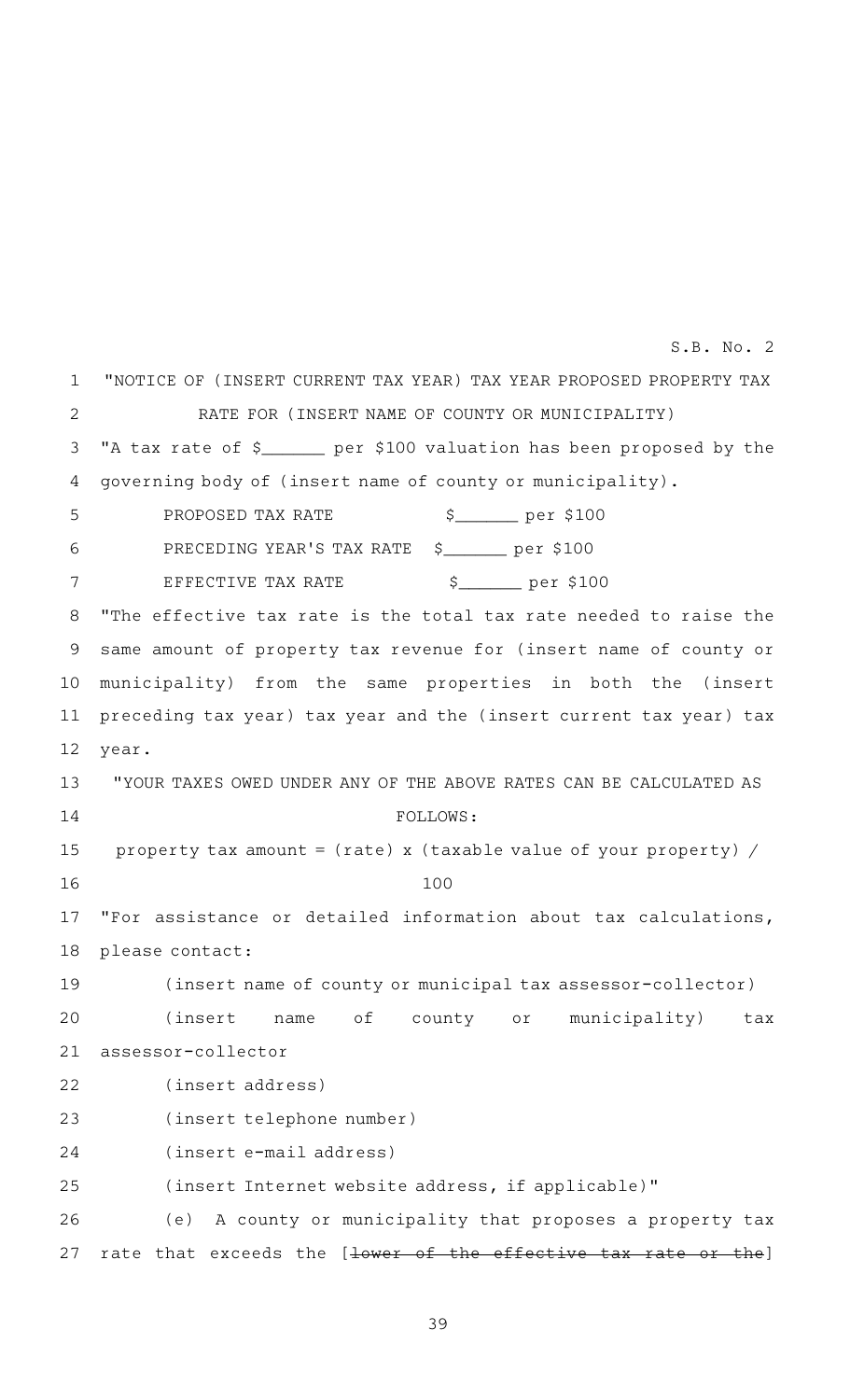rollback tax rate shall provide the following notice: 1

"NOTICE OF (INSERT CURRENT TAX YEAR) TAX YEAR PROPOSED PROPERTY TAX RATE FOR (INSERT NAME OF COUNTY OR MUNICIPALITY) 2 3

"A tax rate of \$ \_\_\_\_\_ per \$100 valuation has been proposed for adoption by the governing body of (insert name of county or municipality). This rate exceeds the [lower of the effective or] rollback tax rate, and state law requires that two public hearings be held by the governing body before adopting the proposed tax rate. The governing body of (insert name of county or municipality) proposes to use revenue attributable to the tax rate increase for the purpose of (description of purpose of increase). 4 5 6 7 8 9 10 11

PROPOSED TAX RATE  $\frac{10}{100}$  per \$100 PRECEDING YEAR'S TAX RATE  $\qquad \qquad$  \$\_\_\_\_\_\_\_ per \$100 EFFECTIVE TAX RATE  $$$   $$$ ROLLBACK TAX RATE  $$$   $$$ 12 13 14 15

"The effective tax rate is the total tax rate needed to raise the same amount of property tax revenue for (insert name of county or municipality) from the same properties in both the (insert preceding tax year) tax year and the (insert current tax year) tax year. 16 17 18 19 20

"The rollback tax rate is the highest tax rate that (insert name of county or municipality) may adopt without holding [before voters are entitled to petition for] an election to ratify [limit] the rate [that may be approved to the rollback rate]. 21 22 23 24

"YOUR TAXES OWED UNDER ANY OF THE ABOVE RATES CAN BE CALCULATED AS FOLLOWS: property tax amount =  $(\text{rate})$  x  $(\text{taxable value of your property})$  / 25 26 27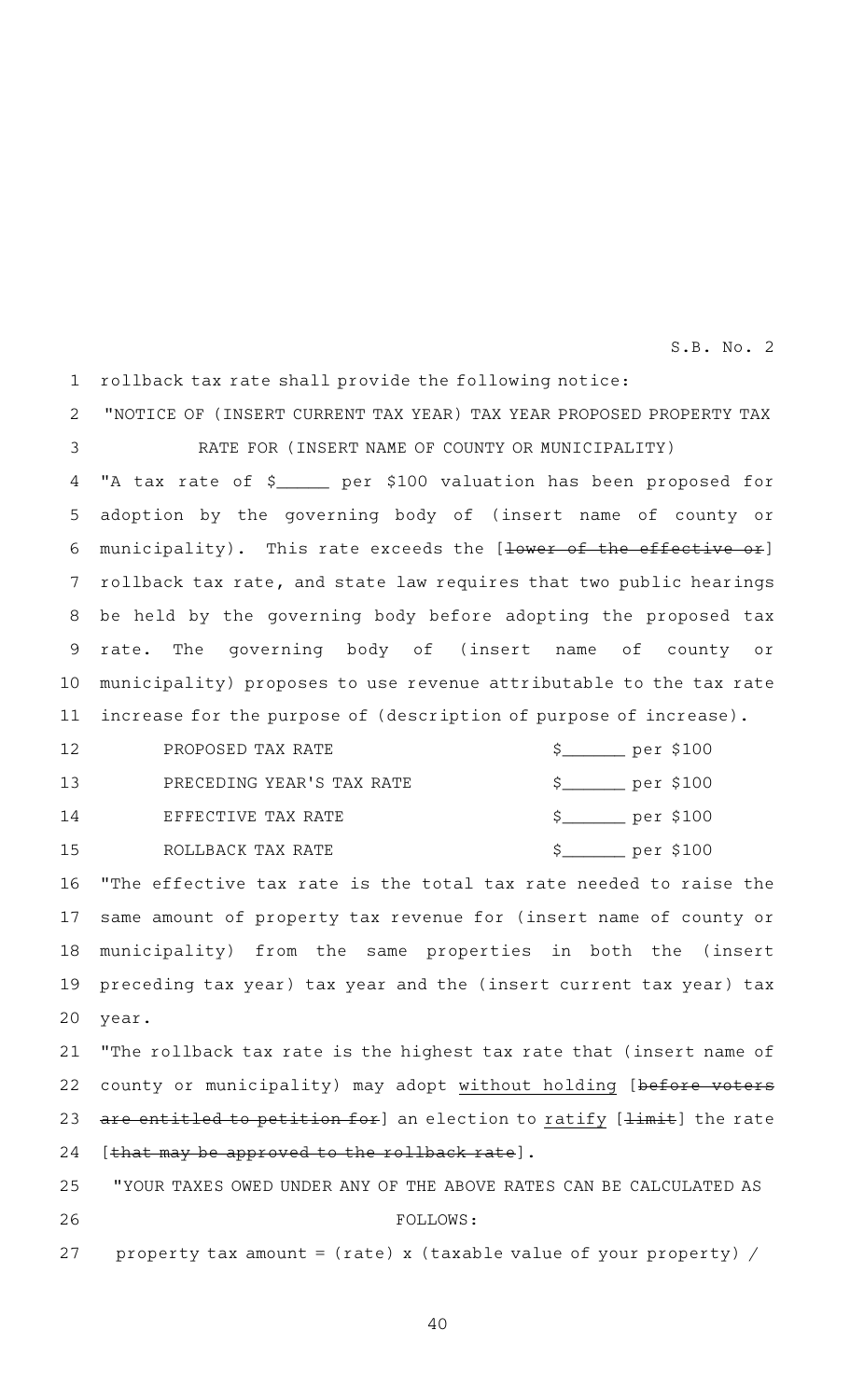100

1

27

"For assistance or detailed information about tax calculations, please contact: (insert name of county or municipal tax assessor-collector) (insert name of county or municipality) tax assessor-collector (insert address) (insert telephone number) (insert e-mail address) (insert Internet website address, if applicable) "You are urged to attend and express your views at the following public hearings on the proposed tax rate: First Hearing: (insert date and time) at (insert location of meeting). Second Hearing: (insert date and time) at (insert location of meeting)." SECTION 41. Section [1101.254\(](http://www.statutes.legis.state.tx.us/GetStatute.aspx?Code=SD&Value=1101.254&Date=11/29/2016)f), Special District Local Laws Code, is amended to read as follows: (f) This section does not affect the applicability of  $[any]$ rights district voters may have to petition for an election under] Section [26.08](http://www.statutes.legis.state.tx.us/GetStatute.aspx?Code=TX&Value=26.08&Date=11/29/2016) [[26.07](http://www.statutes.legis.state.tx.us/GetStatute.aspx?Code=TX&Value=26.07&Date=11/29/2016)], Tax Code, to the district's tax rate, except that if district voters approve a tax rate increase under this section, [the voters may not petition for an election under] Section  $26.08$  [ $26.07$ ], Tax Code, does not apply [ $a$ s] to the tax rate for that year. SECTION 42. Sections [1122.2522,](http://www.statutes.legis.state.tx.us/GetStatute.aspx?Code=SD&Value=1122.2522&Date=11/29/2016) [3828.157,](http://www.statutes.legis.state.tx.us/GetStatute.aspx?Code=SD&Value=3828.157&Date=11/29/2016) and [8876.152](http://www.statutes.legis.state.tx.us/GetStatute.aspx?Code=SD&Value=8876.152&Date=11/29/2016), 2 3 4 5 6 7 8 9 10 11 12 13 14 15 16 17 18 19 20 21 22 23 24 25 26

41

Special District Local Laws Code, are amended to read as follows: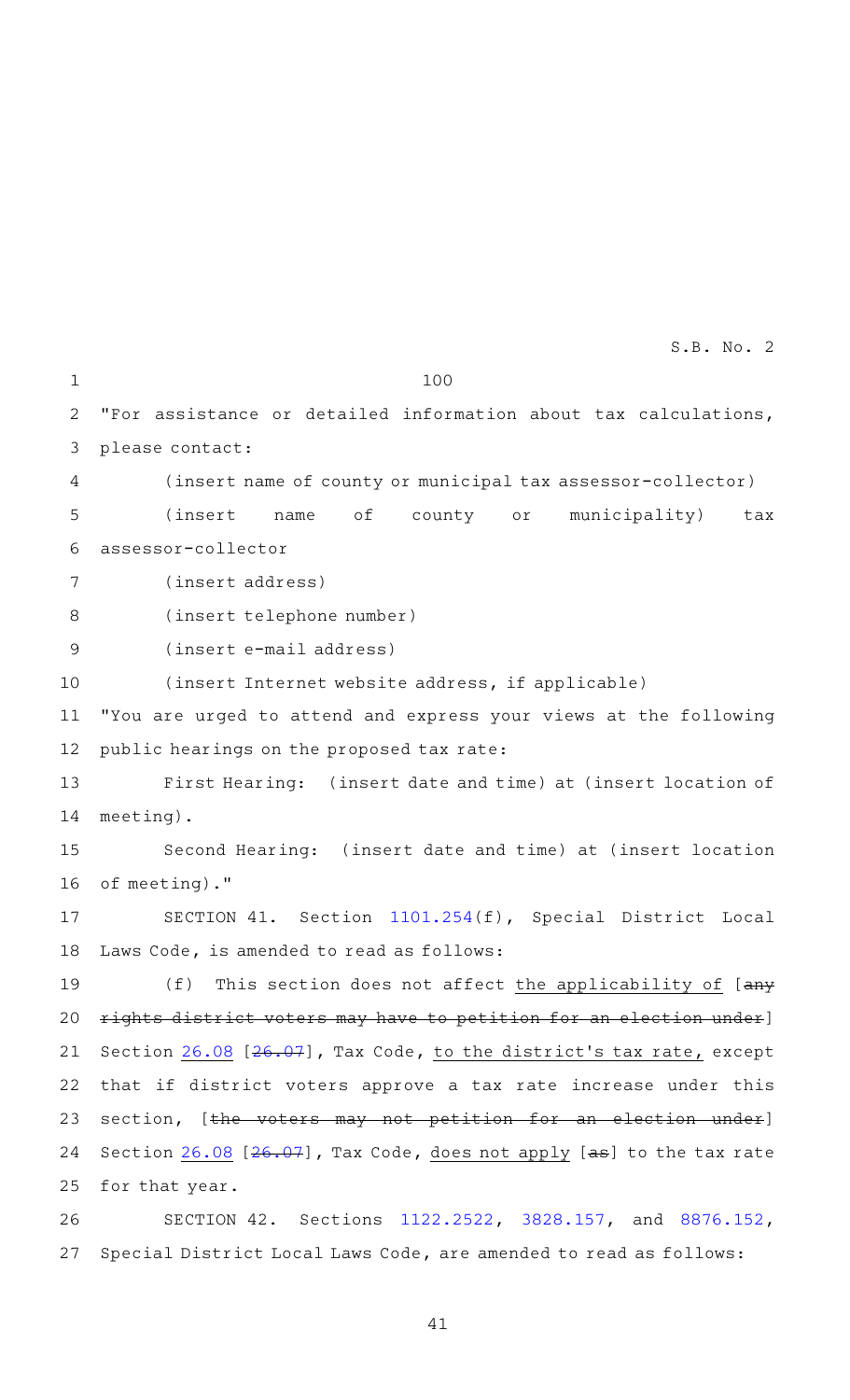Sec. 1122.2522. ROLLBACK TAX RATE PROVISIONS APPLICABLE.  $[+a+]$  If in any year the board adopts a tax rate that exceeds the rollback tax rate calculated as provided by Chapter [26,](http://www.statutes.legis.state.tx.us/GetStatute.aspx?Code=TX&Value=26&Date=11/29/2016) Tax Code, [the qualified voters of the district by petition may require that] an election under Section [26.08](http://www.statutes.legis.state.tx.us/GetStatute.aspx?Code=TX&Value=26.08&Date=11/29/2016) of that code must be held to determine whether or not to approve [reduce] the tax rate adopted by the board for that year [to the rollback tax rate]. 1 2 3 4 5 6 7

 $[\frac{1}{b} + \frac{1}{b}]$  To the extent a conflict exists between this section and a provision of the Tax Code, the provision of the Tax Code prevails.] 8 9 10

Sec. 3828.157. INAPPLICABILITY OF CERTAIN TAX CODE PROVISIONS. Sections [26.04,](http://www.statutes.legis.state.tx.us/GetStatute.aspx?Code=TX&Value=26.04&Date=11/29/2016) [26.05,](http://www.statutes.legis.state.tx.us/GetStatute.aspx?Code=TX&Value=26.05&Date=11/29/2016) and [26.08](http://www.statutes.legis.state.tx.us/GetStatute.aspx?Code=TX&Value=26.08&Date=11/29/2016) [[26.07\]](http://www.statutes.legis.state.tx.us/GetStatute.aspx?Code=TX&Value=26.07&Date=11/29/2016), Tax Code, do not apply to a tax imposed under Section [3828.153](http://www.statutes.legis.state.tx.us/GetStatute.aspx?Code=SD&Value=3828.153&Date=11/29/2016) or [3828.156](http://www.statutes.legis.state.tx.us/GetStatute.aspx?Code=SD&Value=3828.156&Date=11/29/2016). 11 12 13

Sec. 8876.152. APPLICABILITY OF CERTAIN TAX PROVISIONS. (a) Sections [26.04](http://www.statutes.legis.state.tx.us/GetStatute.aspx?Code=TX&Value=26.04&Date=11/29/2016), [26.05,](http://www.statutes.legis.state.tx.us/GetStatute.aspx?Code=TX&Value=26.05&Date=11/29/2016) [26.06,](http://www.statutes.legis.state.tx.us/GetStatute.aspx?Code=TX&Value=26.06&Date=11/29/2016) and [26.08](http://www.statutes.legis.state.tx.us/GetStatute.aspx?Code=TX&Value=26.08&Date=11/29/2016) [\[26.07](http://www.statutes.legis.state.tx.us/GetStatute.aspx?Code=TX&Value=26.07&Date=11/29/2016)], Tax Code, do not apply to a tax imposed by the district. 14 15 16

(b) Sections  $49.236(a)(1)$  $49.236(a)(1)$  and (2) and (b) [Section  $49.236$ ], Water Code, apply [as added by Chapter 248 (H.B. 1541), Acts of the 78th Legislature, Regular Session, 2003, applies] to the district. SECTION 43. Section [49.107\(](http://www.statutes.legis.state.tx.us/GetStatute.aspx?Code=WA&Value=49.107&Date=11/29/2016)g), Water Code, is amended to 17 18 19 20

read as follows: 21

(g) Sections [26.04](http://www.statutes.legis.state.tx.us/GetStatute.aspx?Code=TX&Value=26.04&Date=11/29/2016), [26.05](http://www.statutes.legis.state.tx.us/GetStatute.aspx?Code=TX&Value=26.05&Date=11/29/2016), and [26.08](http://www.statutes.legis.state.tx.us/GetStatute.aspx?Code=TX&Value=26.08&Date=11/29/2016) [[26.07\]](http://www.statutes.legis.state.tx.us/GetStatute.aspx?Code=TX&Value=26.07&Date=11/29/2016), Tax Code, do not apply to a tax levied and collected under this section or an ad valorem tax levied and collected for the payment of the interest on and principal of bonds issued by a district. 22 23 24 25

SECTION 44. Section [49.108\(](http://www.statutes.legis.state.tx.us/GetStatute.aspx?Code=WA&Value=49.108&Date=11/29/2016)f), Water Code, is amended to read as follows: 26 27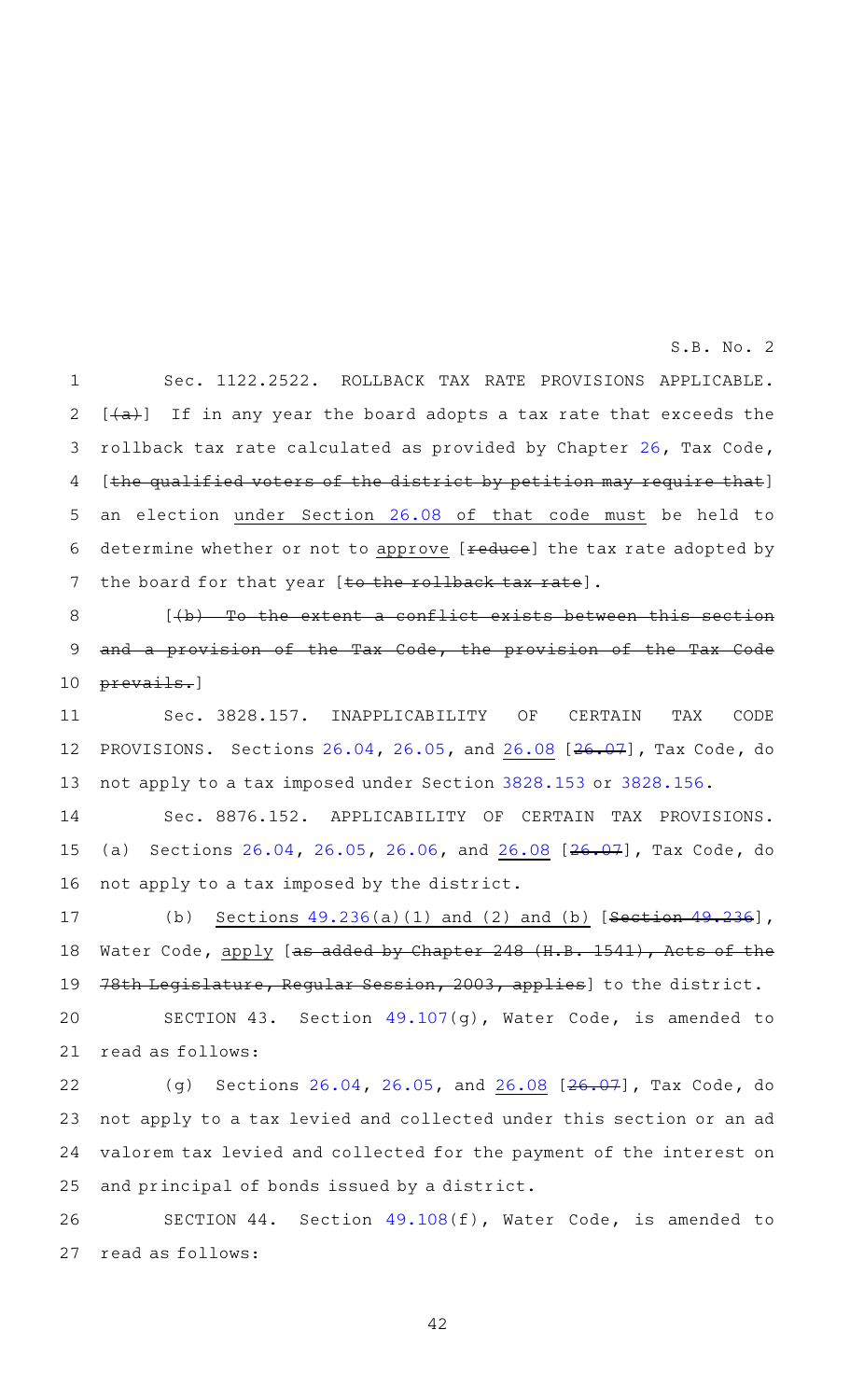(f) Sections [26.04](http://www.statutes.legis.state.tx.us/GetStatute.aspx?Code=TX&Value=26.04&Date=11/29/2016), [26.05](http://www.statutes.legis.state.tx.us/GetStatute.aspx?Code=TX&Value=26.05&Date=11/29/2016), and [26.08](http://www.statutes.legis.state.tx.us/GetStatute.aspx?Code=TX&Value=26.08&Date=11/29/2016) [[26.07\]](http://www.statutes.legis.state.tx.us/GetStatute.aspx?Code=TX&Value=26.07&Date=11/29/2016), Tax Code, do not apply to a tax levied and collected for payments made under a contract approved in accordance with this section. 1 2 3

SECTION 45. Section [49.236](http://www.statutes.legis.state.tx.us/GetStatute.aspx?Code=WA&Value=49.236&Date=11/29/2016&Chamber=S&Type=B&Suffix=392&Legislature=78&Session=0), Water Code, as added by Chapter 335 (S.B. 392), Acts of the 78th Legislature, Regular Session, 2003, is amended by amending Subsections (a) and (d) and adding Subsection (e) to read as follows: 4 5 6 7

(a) Before the board adopts an ad valorem tax rate for the district for debt service, operation and maintenance purposes, or contract purposes, the board shall give notice of each meeting of the board at which the adoption of a tax rate will be considered. The notice must: 8 9 10 11 12

(1) contain a statement in substantially the following form: 13 14

15

# "NOTICE OF PUBLIC HEARING ON TAX RATE

"The (name of the district) will hold a public hearing on a proposed tax rate for the tax year (year of tax levy) on (date and time) at (meeting place). Your individual taxes may increase or decrease, depending on the change in the taxable value of your property in relation to the change in taxable value of all other property and the tax rate that is adopted. 16 17 18 19 20 21

"(Names of all board members and, if a vote was taken, an indication of how each voted on the proposed tax rate and an indication of any absences.)"; 22 23 24

 $(2)$  contain the following information: (A) the district's total adopted tax rate for the preceding year and the proposed tax rate, expressed as an amount per 25 26 27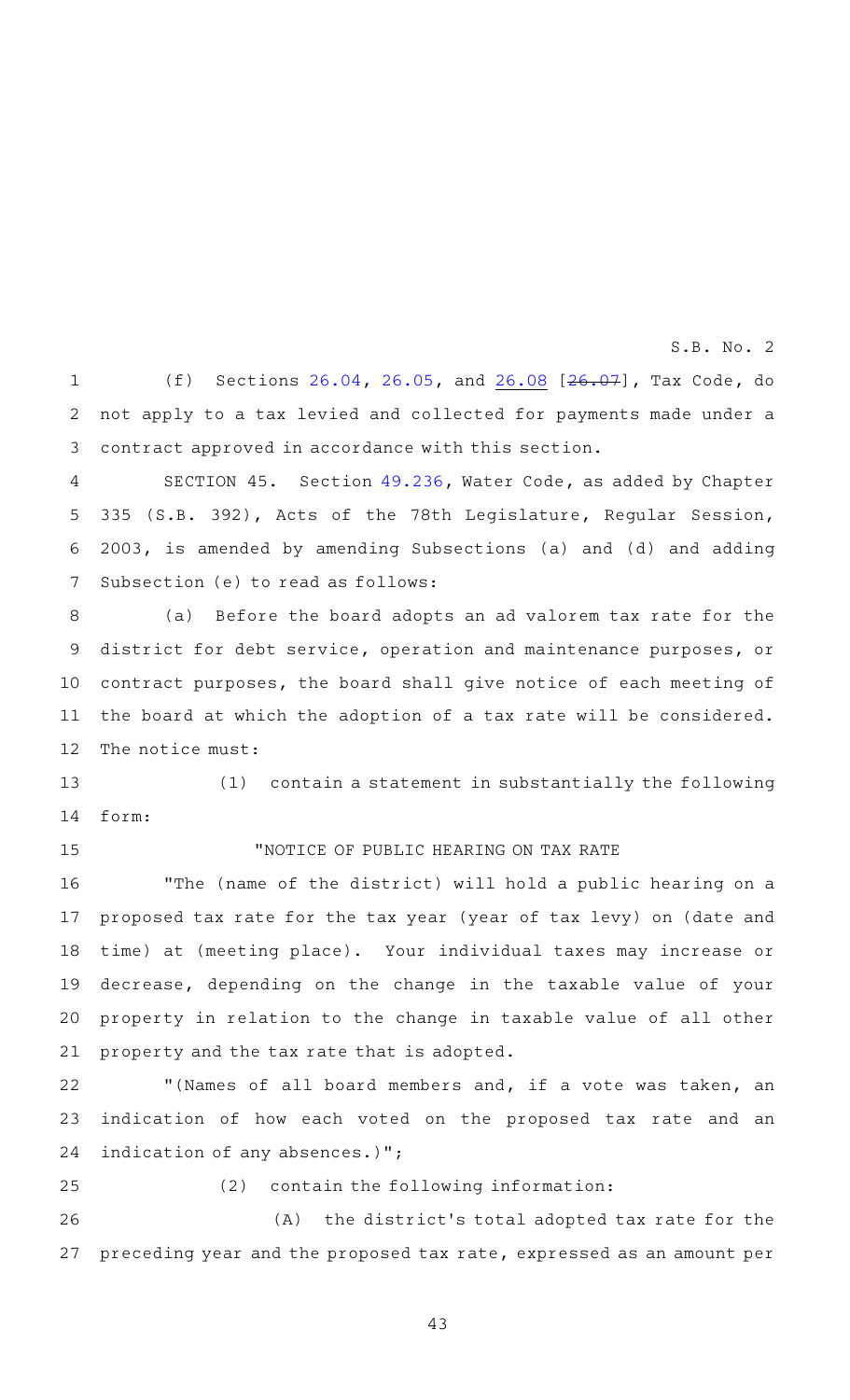\$100; 1

(B) the difference, expressed as an amount per \$100 and as a percent increase or decrease, as applicable, in the proposed tax rate compared to the adopted tax rate for the preceding year; 2 3 4 5

(C) the average appraised value of a residence homestead in the district in the preceding year and in the current year; the district's total homestead exemption, other than an exemption available only to disabled persons or persons 65 years of age or older, applicable to that appraised value in each of those years; and the average taxable value of a residence homestead in the district in each of those years, disregarding any homestead exemption available only to disabled persons or persons 65 years of age or older; 6 7 8 9 10 11 12 13 14

(D) the amount of tax that would have been imposed by the district in the preceding year on a residence homestead appraised at the average appraised value of a residence homestead in that year, disregarding any homestead exemption available only to disabled persons or persons 65 years of age or older; 15 16 17 18 19 20

 $(E)$  the amount of tax that would be imposed by the district in the current year on a residence homestead appraised at the average appraised value of a residence homestead in that year, disregarding any homestead exemption available only to disabled persons or persons 65 years of age or older, if the proposed tax rate is adopted; [and] 21 22 23 24 25 26

27

 $(F)$  the difference between the amounts of tax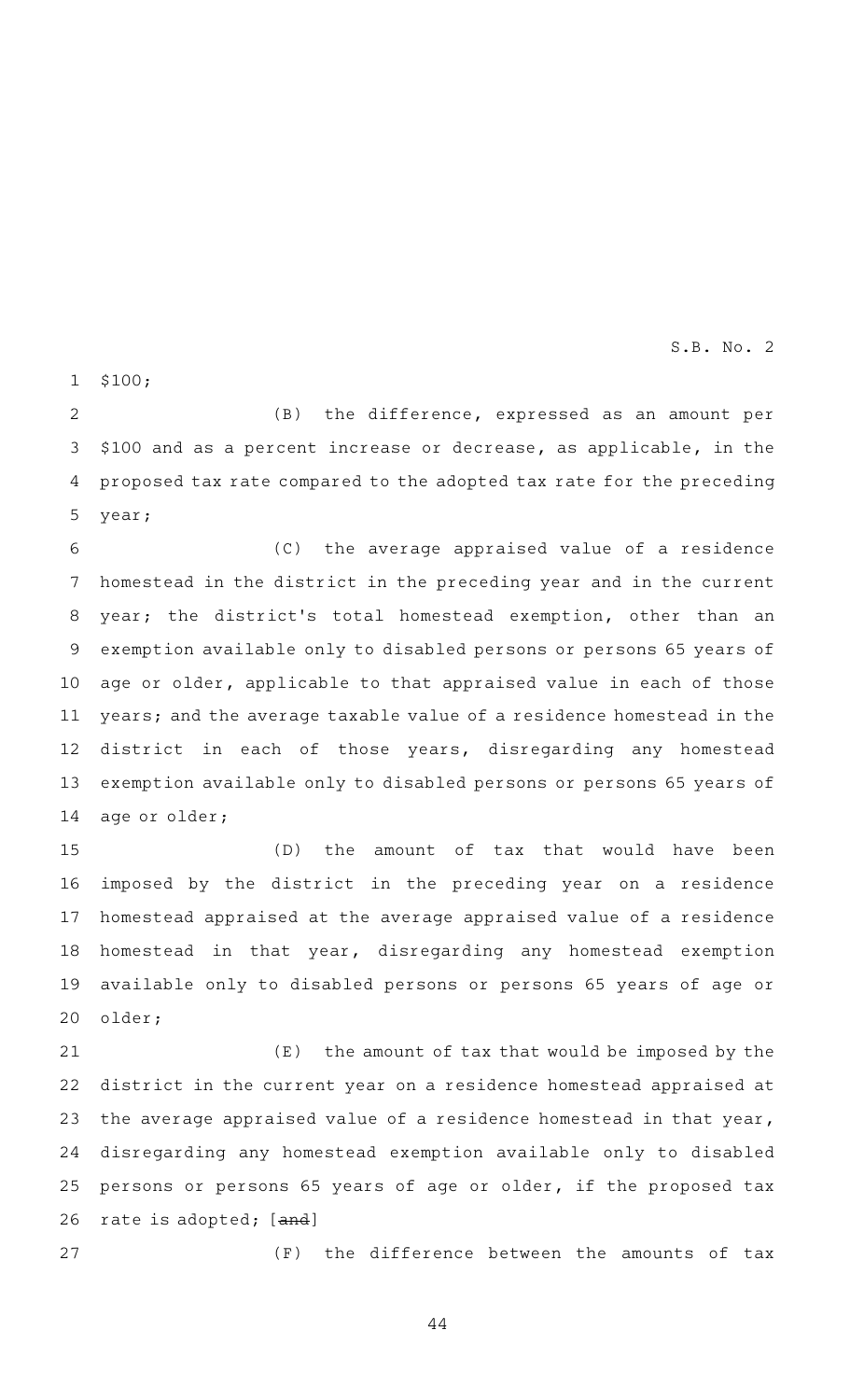calculated under Paragraphs (D) and (E), expressed in dollars and cents and described as the annual percentage increase or decrease, as applicable, in the tax to be imposed by the district on the average residence homestead in the district in the current year if the proposed tax rate is adopted; and (G) if the proposed combined debt service, operation and maintenance, and contract tax rate exceeds the rollback tax rate, a description of the purpose of the proposed tax increase; and (3) contain a statement in substantially the following form: "NOTICE OF VOTE ON TAX RATE [TAXPAYERS ' RIGHT TO ROLLBACK ELECTION] "If operation and maintenance taxes on the average residence homestead increase by more than four [eight] percent, [the qualified voters of the district by petition may require that] an election must be held to determine whether to ratify [reduce] the operation and maintenance tax rate [to the rollback tax rate] under Section [49.236](http://www.statutes.legis.state.tx.us/GetStatute.aspx?Code=WA&Value=49.236&Date=11/29/2016)(d), Water Code." 1 2 3 4 5 6 7 8 9 10 11 12 13 14 15 16 17 18

S.B. No. 2

(d) If the governing body of a district adopts a combined debt service, operation and maintenance, and contract tax rate that exceeds the rollback tax rate, [would impose more than 1.08 times the amount of tax imposed by the district in the preceding year on a residence homestead appraised at the average appraised value of a residence homestead in the district in that year, disregarding any homestead exemption available only to disabled persons or persons years of age or older, the qualified voters of the district by petition may require that] an election must be held to determine 19 20 21 22 23 24 25 26 27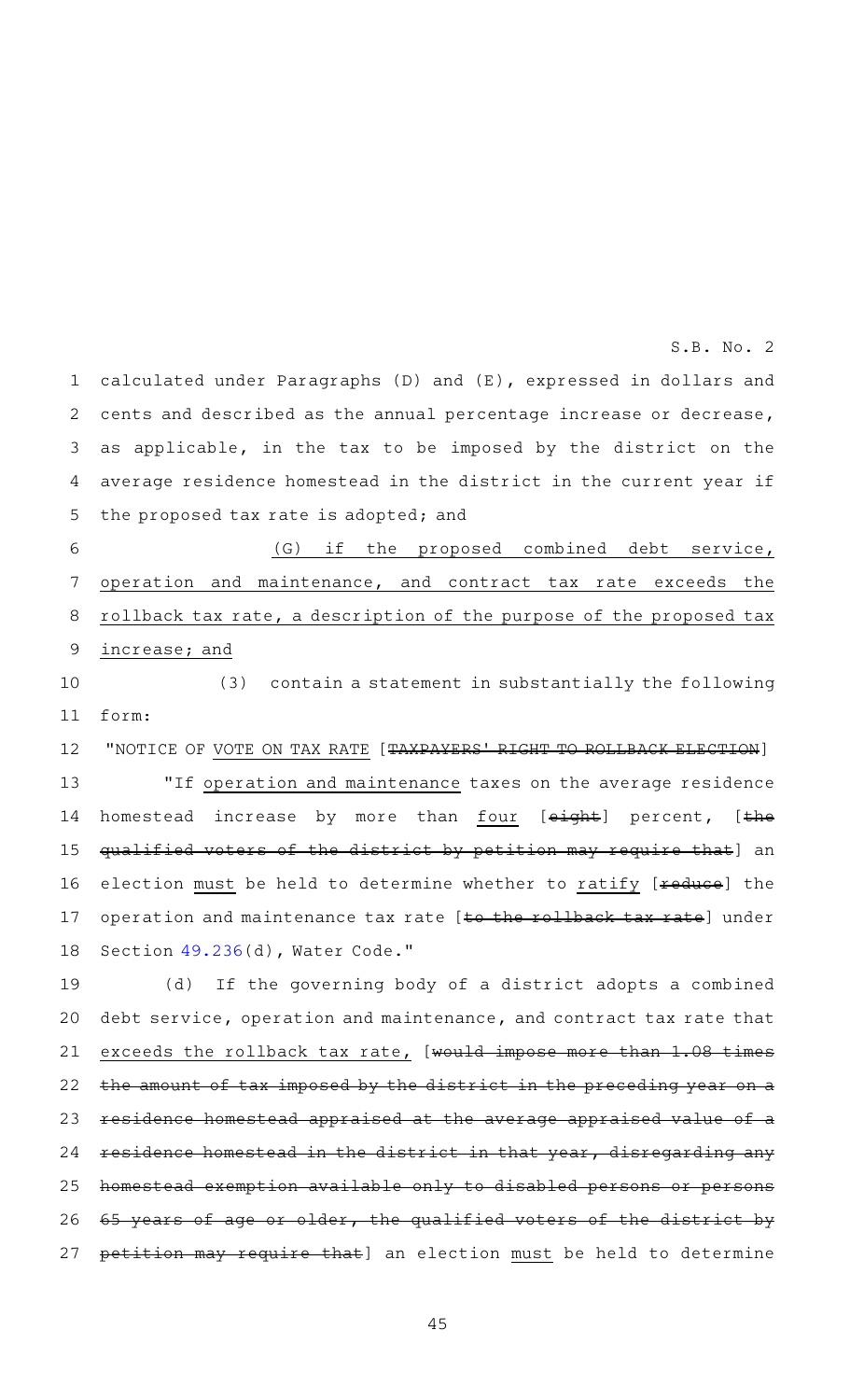whether [or not] to ratify [reduce] the tax rate adopted for the current year [to the rollback tax rate] in accordance with the procedures provided by Sections  $26.08(b)-(d)$  $26.08(b)-(d)$   $[26.07(b)-(g)$  $[26.07(b)-(g)$  and [26.081](http://www.statutes.legis.state.tx.us/GetStatute.aspx?Code=TX&Value=26.081&Date=11/29/2016)], Tax Code. For purposes of Sections [26.08](http://www.statutes.legis.state.tx.us/GetStatute.aspx?Code=TX&Value=26.08&Date=11/29/2016)(b)-(d)  $[26.07(b)-(g)]$  $[26.07(b)-(g)]$  $[26.07(b)-(g)]$  and this section [subsection], the rollback tax rate is the sum of the following tax rates: 1 2 3 4 5 6

7 8  $(1)$  the current year's debt service tax rate;

(2) the current year's [and] contract tax rate; and

 $(3)$  [ $fates$  plus] the operation and maintenance tax rate that would impose  $1.04$  [ $1.08$ ] times the amount of the operation and maintenance tax imposed by the district in the preceding year on a residence homestead appraised at the average appraised value of a residence homestead in the district in that year, disregarding any homestead exemption available only to disabled persons or persons 65 years of age or older. 9 10 11 12 13 14 15

(e) Notwithstanding any other provision of this section, the board may substitute "eight percent" for "four percent" in Subsection (a) and "1.08" for "1.04" in Subsection (d) if any part of the district is located in an area declared a disaster area during the current tax year by the governor or by the president of the United States. SECTION 46. The following provisions are repealed: 16 17 18 19 20 21 22

(1) Sections  $403.302(m-1)$  $403.302(m-1)$  and (n), Government Code; (2) Section [1063.255,](http://www.statutes.legis.state.tx.us/GetStatute.aspx?Code=SD&Value=1063.255&Date=11/29/2016) Special District Local Laws Code;  $(3)$  Section [26.07,](http://www.statutes.legis.state.tx.us/GetStatute.aspx?Code=TX&Value=26.07&Date=11/29/2016) Tax Code; (4) Section [49.236](http://www.statutes.legis.state.tx.us/GetStatute.aspx?Code=WA&Value=49.236&Date=11/29/2016), Water Code, as added by Chapter 23 24 25 26 27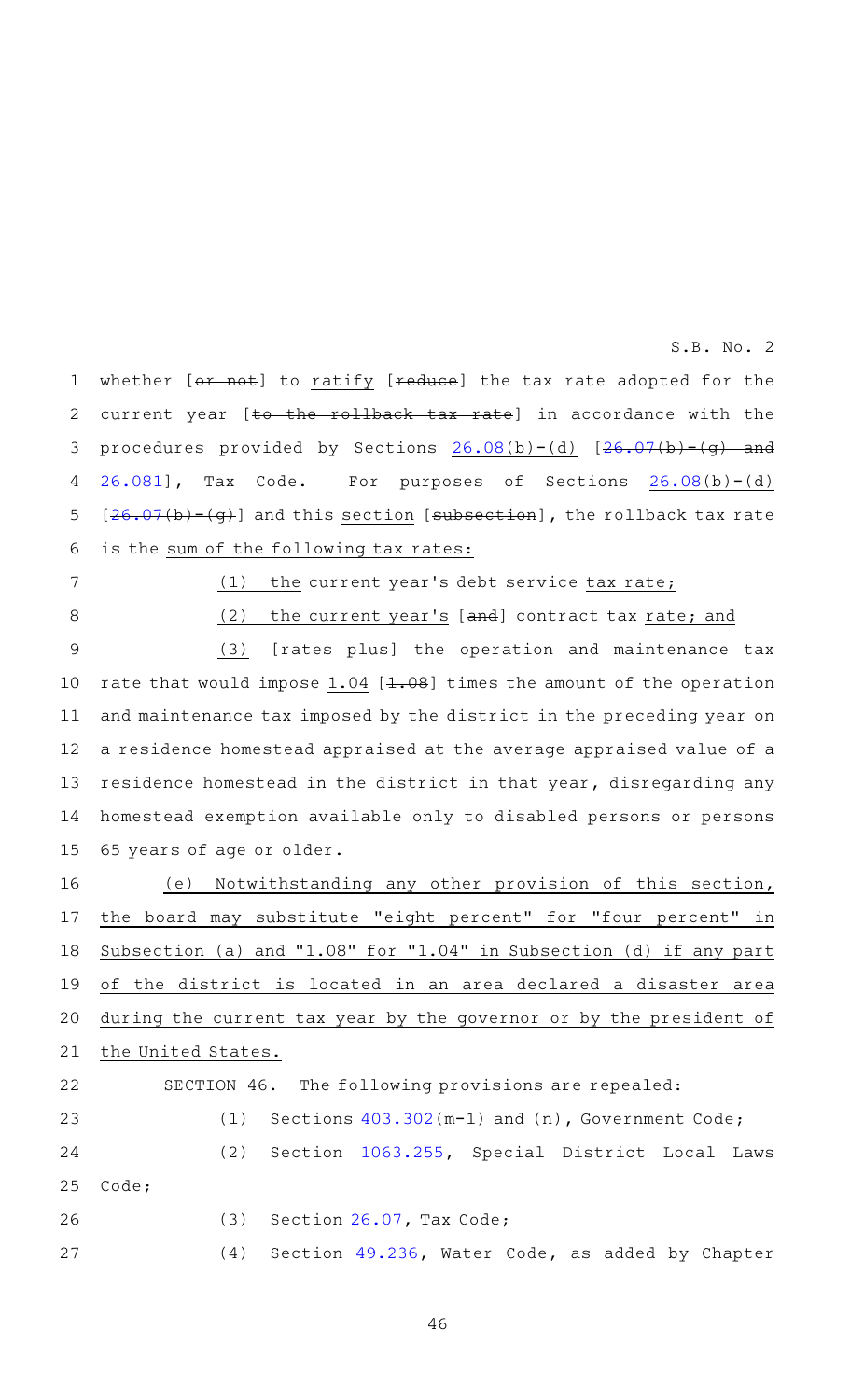248 (H.B. 1541), Acts of the 78th Legislature, Regular Session, S.B. No. 2

2003; and 2

3

1

 $(5)$  Section  $49.2361$ , Water Code.

SECTION 47. The changes in law made by this Act relating to the ad valorem tax rate of a taxing unit apply beginning with the 2018 tax year. 4 5 6

SECTION 48. Sections [5.05,](http://www.statutes.legis.state.tx.us/GetStatute.aspx?Code=TX&Value=5.05&Date=11/29/2016) [5.102,](http://www.statutes.legis.state.tx.us/GetStatute.aspx?Code=TX&Value=5.102&Date=11/29/2016) [5.13](http://www.statutes.legis.state.tx.us/GetStatute.aspx?Code=TX&Value=5.13&Date=11/29/2016), and [23.01,](http://www.statutes.legis.state.tx.us/GetStatute.aspx?Code=TX&Value=23.01&Date=11/29/2016) Tax Code, as amended by this Act, apply only to the appraisal of property for ad valorem tax purposes for a tax year beginning on or after January 1, 2018. 7 8 9 10

SECTION 49. Section  $6.03(a)$  $6.03(a)$ , Tax Code, as amended by this Act, does not affect the right of a person serving on the board of directors of an appraisal district on January 1, 2018, to complete the person's term on the board. 11 12 13 14

SECTION 50. Section  $6.41(d-9)$  $6.41(d-9)$ , Tax Code, as amended by this Act, and Section [6.41](http://www.statutes.legis.state.tx.us/GetStatute.aspx?Code=TX&Value=6.41&Date=11/29/2016)(d-10), Tax Code, as added by this Act, apply only to the appointment of appraisal review board members to terms beginning on or after January 1, 2019. 15 16 17 18

SECTION 51. Section  $6.42(d)$  $6.42(d)$ , Tax Code, as added by this Act, applies only to a recommendation, determination, decision, or other action by an appraisal review board or a panel of such a board on or after January 1, 2018. A recommendation, determination, decision, or other action by an appraisal review board or a panel of such a board before January 1, 2018, is governed by the law as it existed immediately before that date, and that law is continued in effect for that purpose. 19 20 21 22 23 24 25 26

27

SECTION 52. Section [11.145,](http://www.statutes.legis.state.tx.us/GetStatute.aspx?Code=TX&Value=11.145&Date=11/29/2016) Tax Code, as amended by this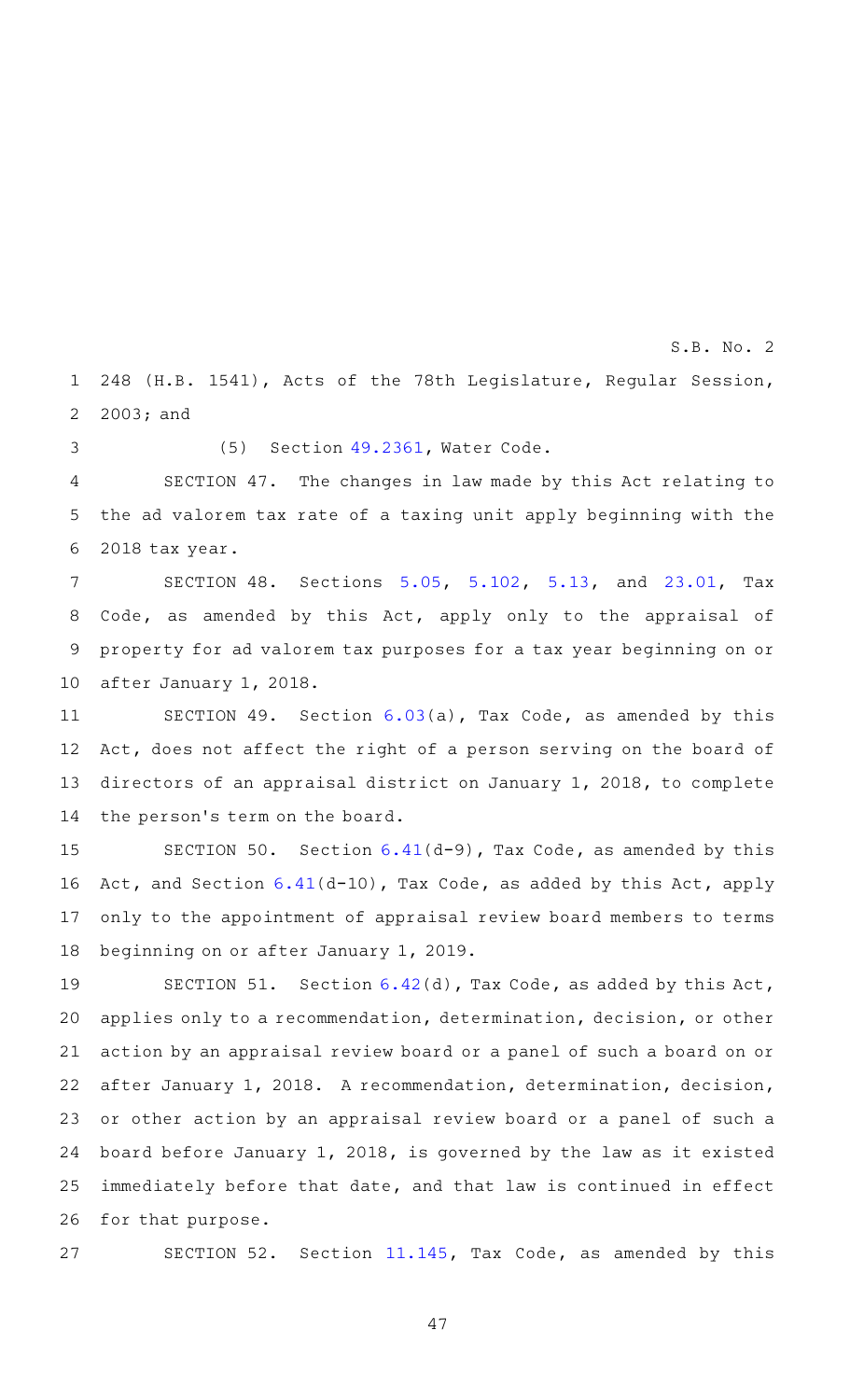Act, applies only to ad valorem taxes imposed for a tax year beginning on or after January 1, 2018. 1 2

S.B. No. 2

SECTION 53. Section  $25.19(b-3)$  $25.19(b-3)$ , Tax Code, as added by this Act, applies only to a notice of appraised value for a tax year beginning on or after January 1, 2019. A notice of appraised value for a tax year beginning before January 1, 2019, is governed by the law in effect immediately before that date, and that law is continued in effect for that purpose. 3 4 5 6 7 8

SECTION 54. Section  $41.03(a)$  $41.03(a)$ , Tax Code, as amended by this Act, applies only to a challenge under Chapter [41,](http://www.statutes.legis.state.tx.us/GetStatute.aspx?Code=TX&Value=41&Date=11/29/2016) Tax Code, for which a challenge petition is filed on or after January 1, 2018. A challenge under Chapter [41,](http://www.statutes.legis.state.tx.us/GetStatute.aspx?Code=TX&Value=41&Date=11/29/2016) Tax Code, for which a challenge petition was filed before January 1, 2018, is governed by the law in effect on the date the challenge petition was filed, and the former law is continued in effect for that purpose. 9 10 11 12 13 14 15

SECTION 55. Sections [41.45](http://www.statutes.legis.state.tx.us/GetStatute.aspx?Code=TX&Value=41.45&Date=11/29/2016) and [41.66,](http://www.statutes.legis.state.tx.us/GetStatute.aspx?Code=TX&Value=41.66&Date=11/29/2016) Tax Code, as amended by this Act, apply only to a protest filed under Chapter [41,](http://www.statutes.legis.state.tx.us/GetStatute.aspx?Code=TX&Value=41&Date=11/29/2016) Tax Code, on or after January 1, 2019. A protest filed under that chapter before January 1, 2019, is governed by the law in effect on the date the protest was filed, and the former law is continued in effect for that purpose. 16 17 18 19 20 21

SECTION 56. Section [41.71](http://www.statutes.legis.state.tx.us/GetStatute.aspx?Code=TX&Value=41.71&Date=11/29/2016), Tax Code, as amended by this Act, applies only to a hearing on a protest under Chapter [41,](http://www.statutes.legis.state.tx.us/GetStatute.aspx?Code=TX&Value=41&Date=11/29/2016) Tax Code, that is scheduled on or after January 1, 2018. A hearing on a protest under Chapter [41](http://www.statutes.legis.state.tx.us/GetStatute.aspx?Code=TX&Value=41&Date=11/29/2016), Tax Code, that is scheduled before January 1, 2018, is governed by the law in effect on the date the hearing was scheduled, and that law is continued in effect for that 22 23 24 25 26 27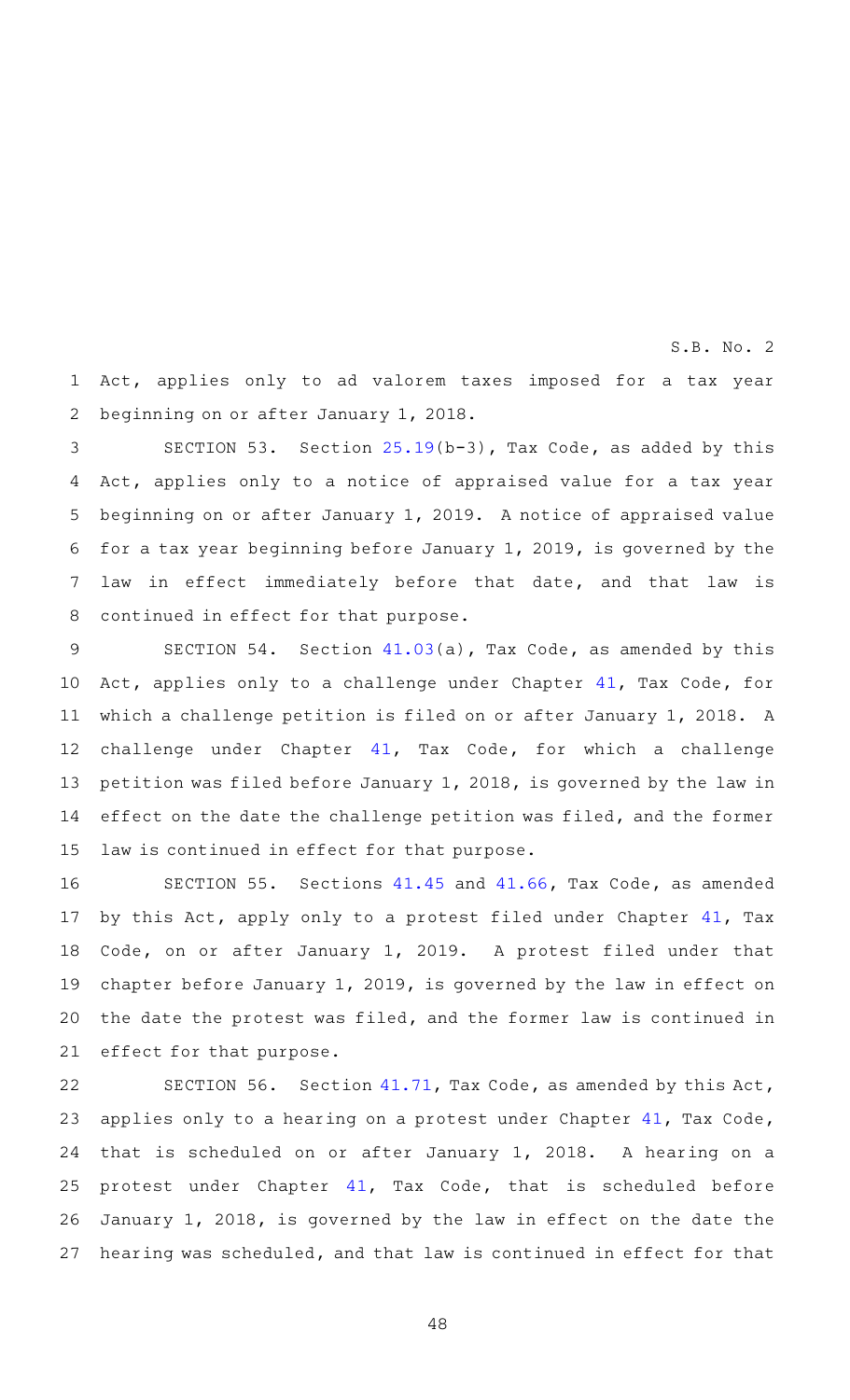purpose. SECTION 57. Sections  $41A.01$ ,  $41A.03$ , and  $41A.06$ , Tax Code, as amended by this Act, apply only to a request for binding arbitration under Chapter [41A,](http://www.statutes.legis.state.tx.us/GetStatute.aspx?Code=TX&Value=41A&Date=11/29/2016) Tax Code, that is filed on or after January 1, 2018. A request for binding arbitration under Chapter [41A,](http://www.statutes.legis.state.tx.us/GetStatute.aspx?Code=TX&Value=41A&Date=11/29/2016) Tax Code, that is filed before January 1, 2018, is governed by the law in effect on the date the request is filed, and the former law is continued in effect for that purpose. SECTION 58. (a) Except as provided by Subsection (b) of this section, this Act takes effect January 1, 2018. (b) The following provisions take effect September 1, 2018: (1) Sections  $6.41(b)$  $6.41(b)$  and  $(d-9)$ , Tax Code, as amended by this Act; (2) Sections  $6.41(b-1)$  $6.41(b-1)$ ,  $(b-2)$ , and  $(d-10)$ , Tax Code, as added by this Act; (3) Section  $6.414(d)$  $6.414(d)$ , Tax Code, as amended by this Act; (4) Section 6.425, Tax Code, as added by this Act; (5) Section  $25.19(b-3)$  $25.19(b-3)$ , Tax Code, as added by this Act; (6) Section  $41.44(d)$  $41.44(d)$ , Tax Code, as amended by this Act; (7) Section  $41.45(d)$  $41.45(d)$ , Tax Code, as amended by this Act; (8) Sections  $41.45(d-1)$  $41.45(d-1)$ ,  $(d-2)$ , and  $(d-3)$ , Tax Code, as added by this Act; (9) Section  $41.66(k)$  $41.66(k)$ , Tax Code, as amended by this 1 2 3 4 5 6 7 8 9 10 11 12 13 14 15 16 17 18 19 20 21 22 23 24 25 26 27